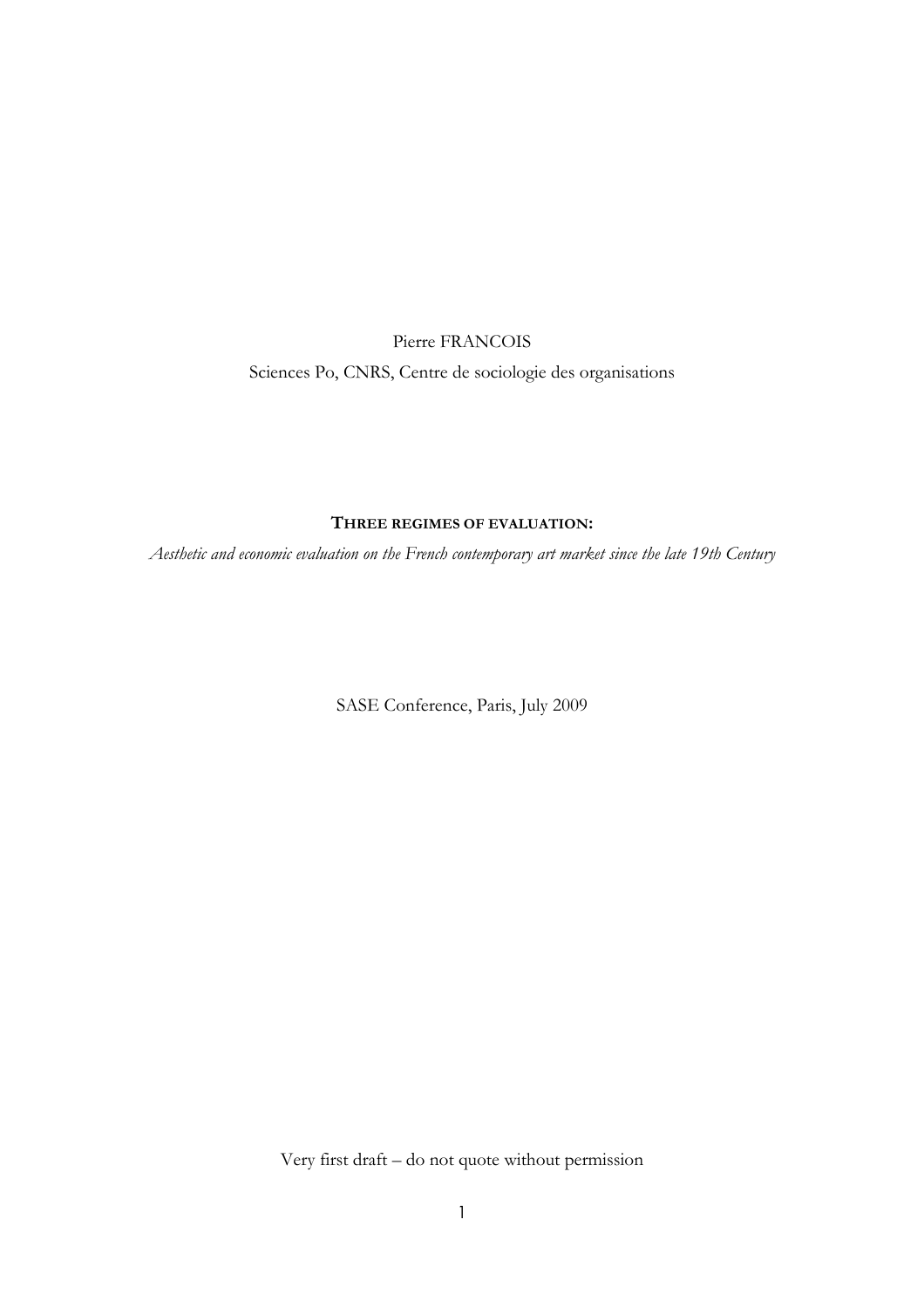### 1. The art market as a case study for an economic sociology of evaluation

## A. Price and value : some clues for a puzzle

Evaluation has long been considered as one of the main issues economics was supposed to enlighten. Central to classical economists was the debate about the evaluation of a good: the relationship between its exchange value and its use value, the way a good comes to gain a value, allegedly proportional to the amount of work it allows to buy (in Smith's terms) or to the amount of work needed to produce it (in Ricardo's and Marx's terms), some of the most important issues of the young science of economics concerned its theory of values. It therefore seems a little bit amazing that so few attention has been devoted to the issue of evaluation in another discipline concerned with the analysis of economic phenomena, economic sociology. Not that the mechanisms of evaluation are disqualified as unimportant by sociologists: as Beckert (2009) puts it, the evaluation problem is one of the main issues to be placed at the core of the agenda of the sociology of markets, together with the problem of competition and the issue of coordination. But even if it could have been recognized as an important problem, it has not received an in-depth treatment such as, in French economic sociology, the problem of quality and qualification (Musselin et Paradeise, 2005) (to whom it is certainly linked), and has not been systematically theorized (Filleule, 2008): a sociological theory of economic evaluation is still to be written.

Sociologists who try to raise the question of evaluation do face a problem of strategy of research, including the identification of sub-problems that could allow enlightening issues that are at stake. Vatin (2009) proposes, for instance, to distinguish between two ways of understanding what "giving value to a good in a market" could mean. On the one hand, it can be conceived as an act of evaluation: namely, the value of the good is established (and it could be done in several ways, or according to different criteria, etc.) by the actors of the market, but the value is supposed to be already in the good – the actors can do nothing but get an idea of what this value is. On the other hand, "giving value to a good in a market" could be understood as a way to implement the value of a good, *i.e.* as a process of *valorization*. The problem is yet no longer to understand how the value of a good is measured, but how it is produced: how a good comes to acquire value? Even if I will draw, punctually, on this distinction, I propose here to follow another kind (and, at first sight, easier kind) of distinction: is the value, in the market, to be considered as the *price* of the good  $(i.e., a$  quantitative estimation, formulated most of the time in a money equivalence, of what is to be paid if one wants to acquire the good), or should the value of a good be conceived in a broader sense, including the price, but also other ways to estimate what makes this specific good valuable, in itself or relatively to other goods?

The fact that market interactions involve a price can by no way be considered as a detail for the sociology of markets. As Steiner (2008) recalls it, Harrison White identifies, in his classic Identity and control, different types of arenas involving different ways to match partners in an exchange. The market is distinguished from other types of matching techniques as its matching involves a mechanism where the prices play a central role (White, 1992). The price is yet designed as a specificity of the market arena, and becomes therefore a key characteristic to define it. This importance of the price for the identification of what is a market sharply contrasts with the way prices have been treated in the sociological literature. Lots of sociological works, either old (Geertz, 1979; Moulin, 1967, e.g.) or more recent (Baker, 1984 ; Chiffoleau and Laporte, 2006 ; François, 2006) try to indentify the specific mechanisms through which prices, on specific and concrete markets, are actually set. But if many good examples of such a monographic strategy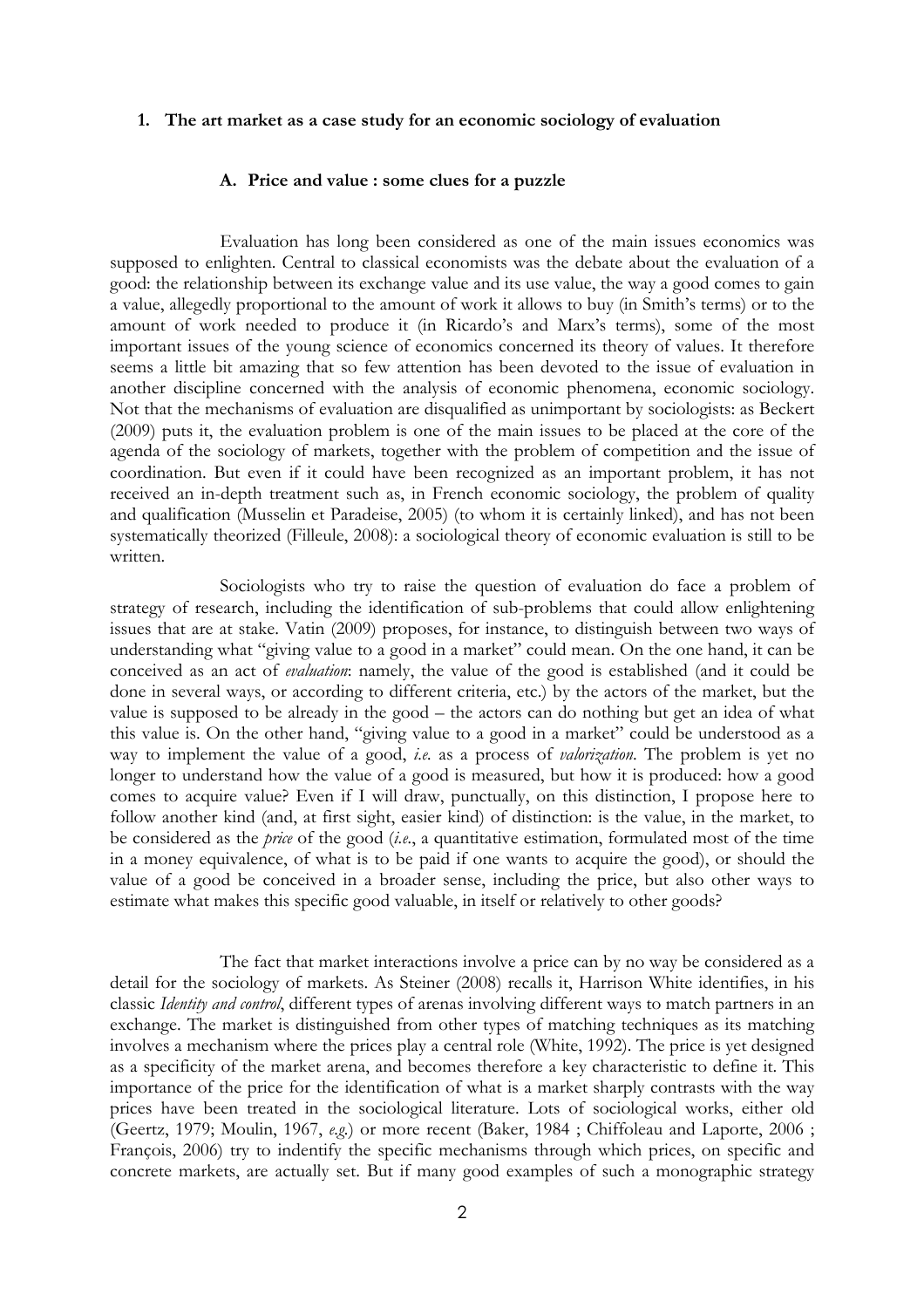could be found, economic sociology clearly lacks a specific and systematic theory of prices. Reviewing three of these monographs which count among the most influential (Baker, 1984; Uzzi and Lancaster, 2004; Podolny, 1993), Filleule (2008) underlines that the basic mechanisms these sociologists use to explain how prices are set mostly borrow to economic theory their theoretical propositions, and fail to elaborate a sociological theory that could be opposed to economists as original and heuristic.

What is to be waited from a sociological theory of prices? As the definition of prices constitutes the main focus of economists, why should the sociologists try to produce an alternative framework to explain the same puzzles? Shouldn't we consider Filleule's conclusions as a symptom, somewhat comforting, of a division of work between economists and sociologists where a large amount of work is already done? This articulation of the conclusions of the economists with the work of sociologists is hardly convincing. First, because the basic assumptions of economists, who try to develop formalized models, make their conclusions quite poor (and sometimes useless) for sociologists who try to explain the way concrete markets actually work (Hirsch et al., 1987; François, 2008). The embeddedness argument and its numerous formulations (Granovetter, 1985; Zelizer, 1988; Beckert, 1996; Le Velli, 2002) is here to remind us that economic sociology relies on the assumption that neo-classical economists fail to account for the way real economic relationships actually work, and there is no reason why the theory of prices of economists, because it is exceptionally developed, should be immunized against the weaknesses sociologists identify in the economics approach. But a sociological theory of price should not be only focused on the ways prices are established. It should also take into account at least two other issues, some of which are barely treated by economics.

The first issue cans be easily formulated: what is a price? If we accept the definition we gave below, *i.e.* a quantitative estimation of what is to be paid if one wants to acquire a good, and if we postulate, in order to make things easier, that this quantitative estimation is usually expressed as a monetary equivalent (even if it does not need to be so: see Weber, 1978, chapter II), then can you assimilate any sum of money involved in the exchange of a good as the price of this good? Feller and al. (2005) clearly establishes that such an amount of money can sometimes be interpreted as a price, and sometimes that it should not be. Studying several field transactions carried out by a monastery of Northern-Italy in the  $9<sup>th</sup>$  Century, they establish that two pieces of land comparable in size and quality can be exchanged for an amount of money which dramatically fluctuates from one transaction to another. These fluctuations are not a symptom of the irrationality of the market, but are rather a clue that this amount of money is sometimes the price of the land, and sometimes is the inauguration of a patronizingrelationship, where the amount of money is a first payment of a long-run dependence link. According to Feller and *al.*, thus, the price is not any amount of money involved in an exchange – it must have a specific function, i.e. work as an operator of the equivalence between what is given and what is received in the exchange (François, 2008).

If one accepts to consider the price as the operator of the equivalence of what is exchanged in a market, it must be also recognized that the price is not the only dimension of the good which is taken into account during the transaction. Therefore comes the second issue a theory of price should deal with: if market interactions involve other dimensions than the price, what are the relationships between these other dimensions and the price? In a seminal article, Karpik suggests to oppose markets where the matching between supply and demand is a result of the price movements, and markets (he called them, at the time, the "quality markets") where the matching between both sides of the market rely less on the price than on the estimation of quality carried out by the actors trying to exchange (Karpik, 1989). But this opposition between two types of markets can be discussed if one acknowledges, as Velthuis (2003), that some of the idealtypical "quality markets" of Karpik, such as the art market, can articulate quality and price of the goods exchanged in a different way: price and quality, in this case, are not independent of each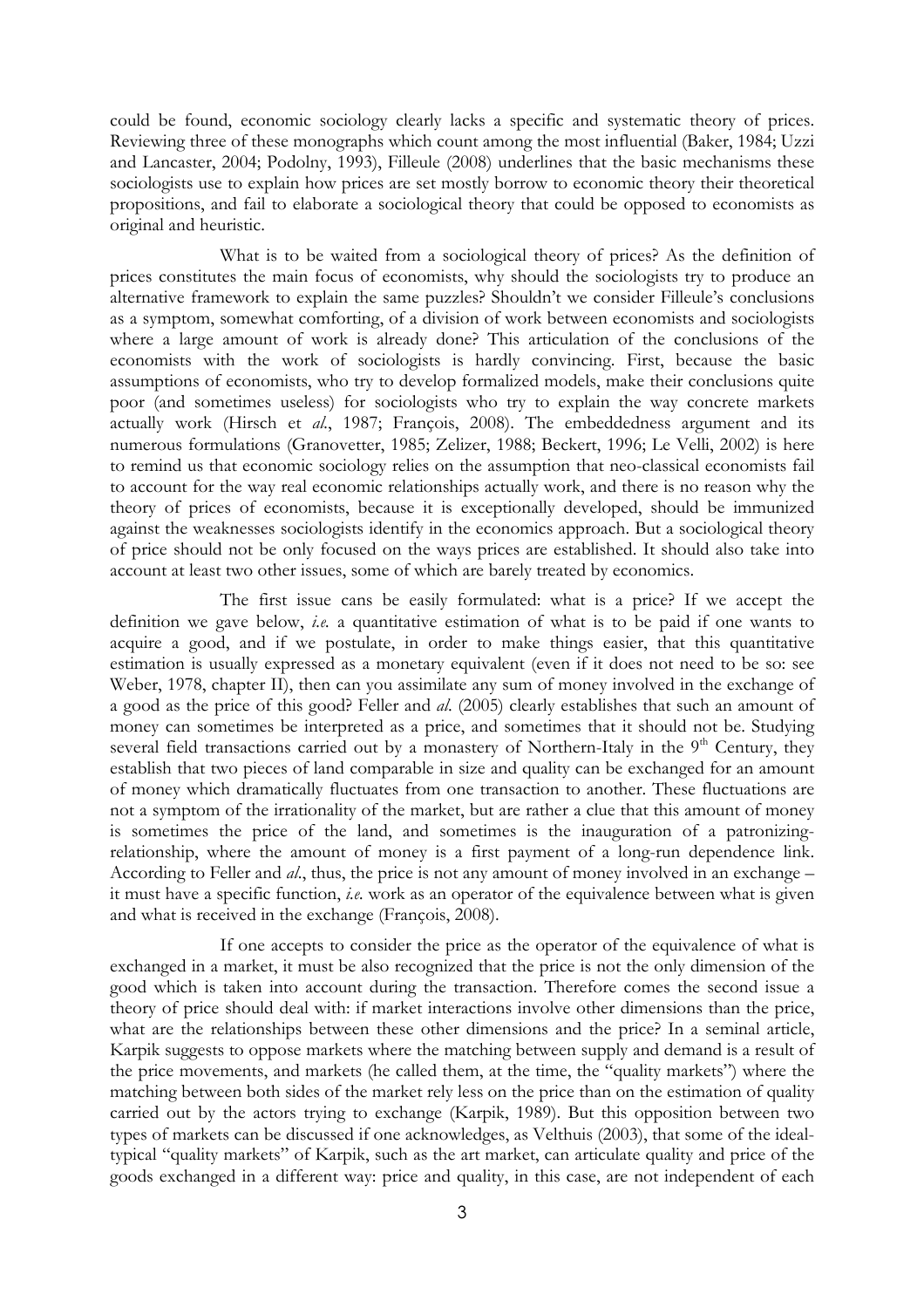other, but the price becomes one of the main indicator of the quality of the good. It then becomes difficult to oppose markets where the matching relies on prices and those where it relies on quality, as both seem to be inextricably intertwined. As one can notice, a general sociological theory of the articulation of quality and price remains to be written, equivalent to what has been carried out in economics (Stiglitz, 1987). In a poor and provisional proposition, François (2006) simply suggests to recognize that, among all the characteristics of the goods that could be taken into account during the exchange, the price has this specificity that it is the only dimension on which the parties of the exchange *must* agree. Of course they could agree on other characteristics, but if there is no agreement on the price, then no exchange can take place.

No matter how complex formulating a sociological theory of price may be, the problem of evaluation cannot be assimilated to the only problem of price determination. As Vatin (2009) shows, the assimilation of price to value is one strategy among several others, strategy which has been carried out by neo-classical economists. Whereas the potential disjunction between the value of the good (proportional to the amount of work one can command with the good, according to Smith) and its *price* (determined by the fluctuations of supply and demand) is one of the problem addressed by Smith in the first book of his Wealth of nations (Smith, 2004), Walras erased the gap between value and price supporting the idea that the only pertinent measure of the value of a good is its price, and that its price is the result of the matching of supplies and demand which, in the end, depend on the budgets consumers dispose of and on their purely subjective preferences (see also Beckert, 2009). This assimilation of value and price allows economists to solve (or to abandon) lots of problems classical economists were unable to deal with, but is this solution satisfactory for sociologists? It seems again that such a way to treat the problem is coherent with the epistemological background of economists (namely, modelizing), and that it is less coherent with the imperatives of empirical accuracy that sociologists try to respect. The assimilation of price and value indeed supposes to acknowledge one and single scale to determine the value of the good – while the social worlds are obviously crossed by many systems of evaluations and by several scales actors can use to evaluate things, people and situations. If one tries to cope with the complexity of empirical situations, it becomes impossible to stick with the assumption that the only relevant evaluation of a specific good in a specific market can be assimilated to its price. Two different problems have been underlined by the literature: it is sometimes very hard to evaluate a good in one way or another, considering the uncertainty attached to its characteristics or to the way it could be consumed; and if it is possible to evaluate a good, several scales can be used to do it – and then incoherence or conflicts between these scales can emerge. Let us consider successively these two problems.

There are, first, situations where it is very difficult to evaluate a good – no matter what scale the actors choose to use. These situations have long been discussed by economists. Following Frank Knight's distinction between risk and uncertainty (Knight, 1985), J. M. Keynes distinguishes between moments when actors take decisions being able to calculate, using probabilities of occurrences of certain scenarios, and moments where they have to cope with such an uncertainty that they cannot use their formal rationality to evaluate situations they are facing or goods they are planning to buy (Keynes, 1973a,b). In more sociological terms, discussions have been carried out in French economic sociology for the last twenty years (Karpik, 1989, 2007; Eymard-Duvernay, 1989; Musselin and Paradeise, 2005) about these situations where evaluation is nearly impossible. Hatchuel's presentation is one of the most accurate (Hatchuel, 1993). He distinguishes between three types of uncertainties that can lead to great difficulties in evaluating a good in a market. The first uncertainty concerns the characteristics of the goods (what is the good I am planning to buy?), the second the way this good could be used (How am I supposed to use it?), the third the judgment I can pass about using it (is using this good a good or a bad thing?). These three kinds of uncertainty lead actors to situations where the evaluation is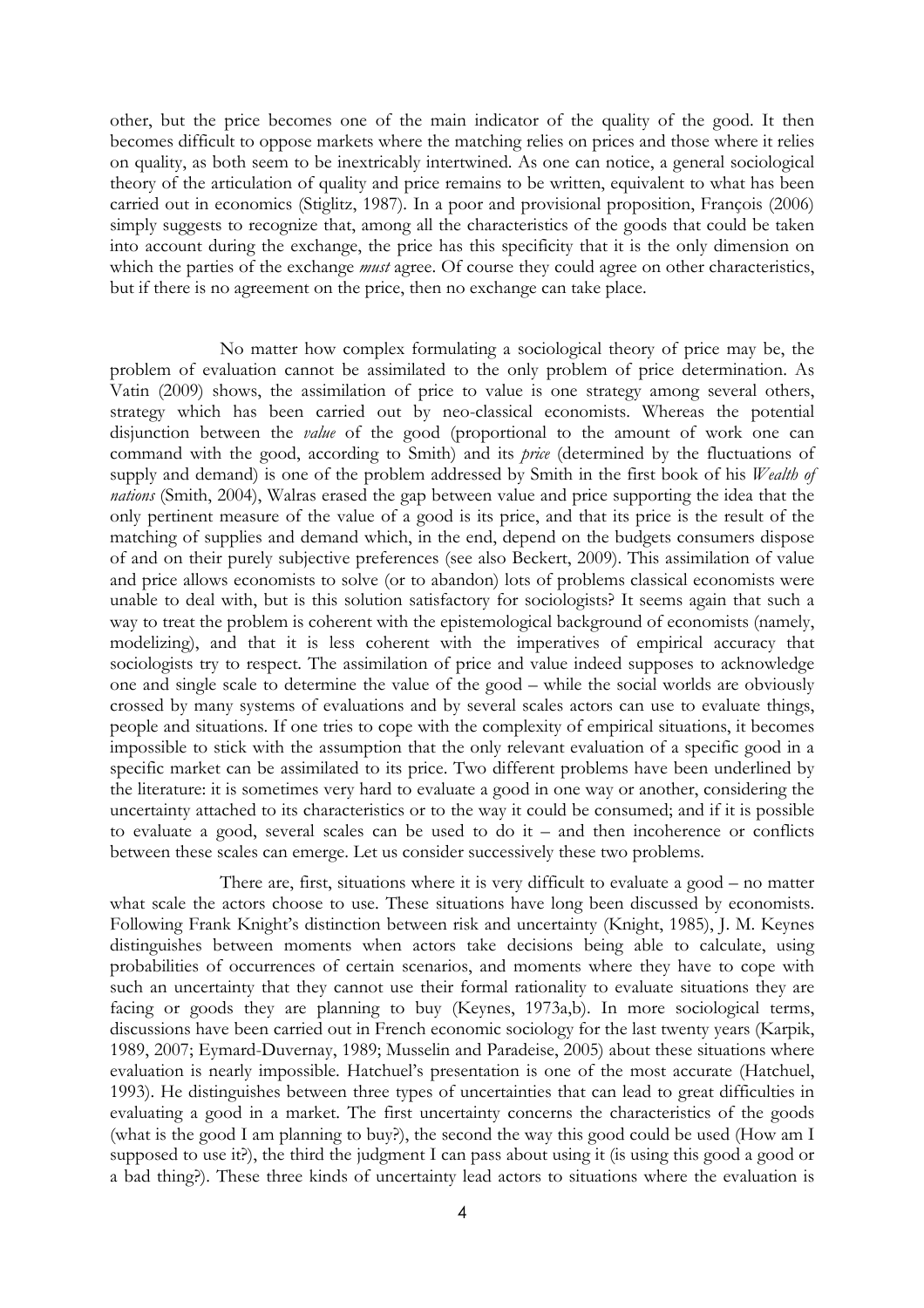nearly impossible, or where it has much to do with a bet. Sociologists then describe how actors succeed in evaluating goods in such situations, using standards, trademarks and labels – what Karpik suggests to call judgment devices (dispositifs de jugement).

The second problem concerns the heterogeneity of the scales actors can use to evaluate a good. This problem is the core of a stream of research which has been developed for the last twenty years, at the cutting edge of heterodox economics and economic sociology, the économie des conventions. Drawing both on a heterodox reading of the writings of J.M. Keynes (Favereau, 1985) and on the general construction of Boltanski and Thevenot (2006), Eymard-Duvernay underlines the fact that the same good can be evaluated along different scales (Eymard-Duvernay, 1989). Dealing with the specific case of labor market, for example, Eymard-Duvernay and Marchal (1997) distinguishes four different ways to evaluate a candidate for a job: whether one decides to rely on personal or impersonal technique, to be close to the candidate or to be distant from him, one will take his decisions using different scales and techniques of evaluation Eymard-Duvernay and Marchal call network, market, institution or interaction. More generally, once it is acknowledged that several scales can be used to evaluate the same good (or the same candidate), empirical research and theoretical models have to enlighten several points. The first task is to describe these scales: even if they are heterogeneous they are not purely idiosyncratic, and it is part of the job of sociologists to explicit the different type of scales actor can use when they are to evaluate a good or a candidate. Some attempts have been made to describe these scales, either in a very general perspective which goes far beyond the frontiers of economic sociology (Boltanski and Thevenot, 2006; Boltanski and Chiapello, 1999), or in more specific perspectives trying to describe the scales (the "conventions") used in more or less specific markets (Eymard-Duvernay, 1989; Eymard-Duvernay and Marchal, 1997; Stanziani, 2003; Stanziani, 2005). A second task is to describe the equipments – texts, objects, process, etc. – in which the scales are concretely embodied, and in which they are offered to the actors as a resource to carry out their evaluation. A third task is at the core of Boltanski and Thevenot's theoretical construction: what happens when an evaluation, according to a scale, differs and conflicts with an evaluation carried out according to another scale? According to Eymard-Duvernay and Marchal, for example, it is only when the evaluation is balanced *(i.e.* when no single way of evaluation is used) that one can expect the matching between supply and demand to be efficient.

Whether the problem of evaluation is considered broadly, considering the different scales available to fix the value of a good, or more closely through the question of price, the construction of a sociological corpus about this issue is only at its beginning. In order to build this corpus, two strategies of research can be imagined. The first consists in trying to build a general theory of market evaluation, either through an abstract and theoric construction (such as in Karpik, 2007, chapter 17), or through a review of literature where the main results are elaborated in a kind of an integrative framework (see, for the special issue of wage determination, François, 2005). Another strategy could be to identify more closely certain mechanisms working on specific cases, and using monograph to solve general questions – like Feller and al. (2005) did to deepen the reflection on the nature of the price. This monographic strategy can only be conceived as a first – but necessary – step in order to progress in a sociological understanding of the problem of evaluation. In this paper, we propose to adopt this second strategy and to study the transformation of the evaluation of contemporary art over the last hundred and fifty last years.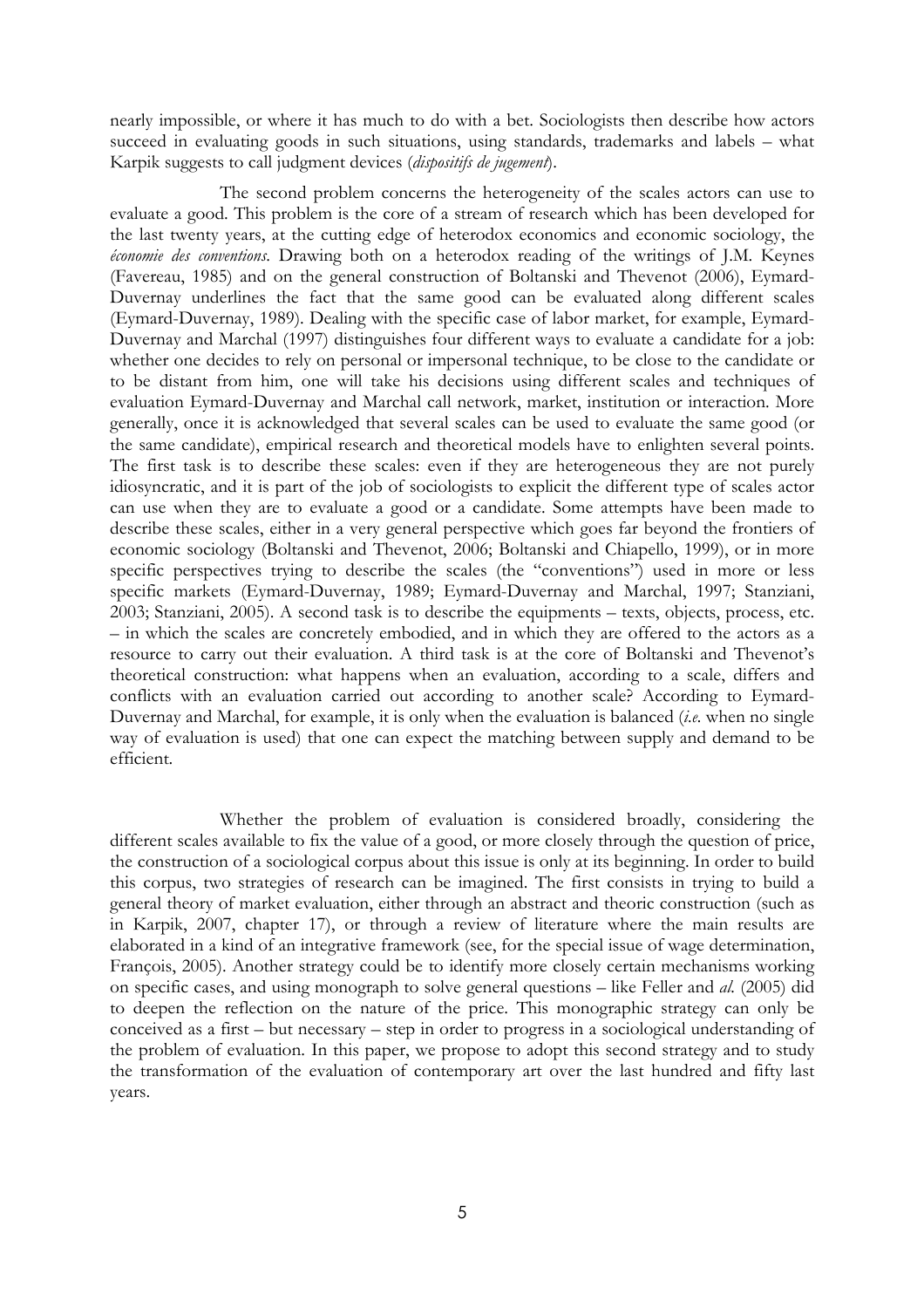## B. The art market as an experimental case for the problem of evaluation

Why should the contemporary art market be exploited as a case study to progress in a sociological account of market evaluation? Isn't the art market so exotic that it could only provide funny examples of idiosyncratic mechanisms, without possibilities to learn anything general from this so specific market? To my mind, the specificities of the art market make no doubt. In terms of strategy of research, the question to be raised has to do with the roles the social scientists decide to devote to these specificities: should they be mobilized to plea for the incommensurable irreducibility of this case? Or should they be used so that they offer to the social scientist what he lacks, most of the time, *i.e.* some sort of experimental situation? In this paper I will try to use the contemporary art market according to this second strategy, and I therefore have to precise some of the most salient specificities of the art market, so that I might be able to precise the conditions of the experience I think the art market provides.

The first and maybe the most obvious specificity of the art market has to do with the level of the prices of the art works. Several characteristics of these prices are noteworthy. The most striking – but maybe not the most interesting – concerns the level of certain prices of art work. Newspapers give, from time to time, examples of pieces whose prices have reached incredibly high levels, even when the works are *multiples*: in 2004, the Art Basel Miami proposed on two different stands the same work of the minimalist artist Dan Flavin, Monument for Tatlin, for \$ 600.000, while Jeff Koons' Yorkshire terriers were sold twice the same year, once for \$903.000 and once \$688.000. Moreover, some of these prices do not concern artists whose reputation is established for a long time, but are also attribute to pieces produced by young artists, some of whom could sometimes still in art school: Elliott Hundley, born 1975, was still a student in UCLA when his works were bought by prestigious collector, Dakis Joannou or Dean Valentine, whereas in France, Marlene Mocquet had just had her diploma from the Ecole des beaux arts when all her paintings were sold in the FIAC when she was only 27.

But the level of the prices is not the only striking specificity of the contemporary art market. The prices are also extremely heterogeneous. As it has been noted for a long time now (Menger, 1989), the art worlds are some of those where the inequalities are the most spectacular: the paretian distribution of incomes or reputation (*i.e.*, 20% of the actors trusting 80% of the resources) is here much more the rule than the exception. The contemporary art market can be looked at as a paradigm of such a world where the inequalities are extreme, accepted and valorized. Therefore, the level of the prices may not be the most defining characteristics of the art world, but their heterogeneity: all contemporary artists do not sell their production for the prices we have just evoked; lots of them sell them for a lot less. This heterogeneity of prices can be experienced by a single artist at different periods of his life. Whereas it has been proved that, in spite of sometimes spectacular reversal in taste over history (Haskell, 1989, 1993, 2001; Milo, 1986), reputation of main artists are remarkably stable over long period (Ginsburgh and Weyers, 2006), art history proposes many examples of artists whose reputation was erected after they died. One of the commonplace of the art history, since the 19<sup>th</sup> Century at least, consists on the genial-but-unknown-artist-who-will-be-recognized-after-he-died, of which Van Gogh constitutes a kind of a paradigm. The cases of Van Gogh or Modigliani, as extreme and romantic as they could be, should not hide numerous examples which prove that the success, sometimes, need time and that the prices, for the same work, can be low during several decades before knowing a dramatic rise.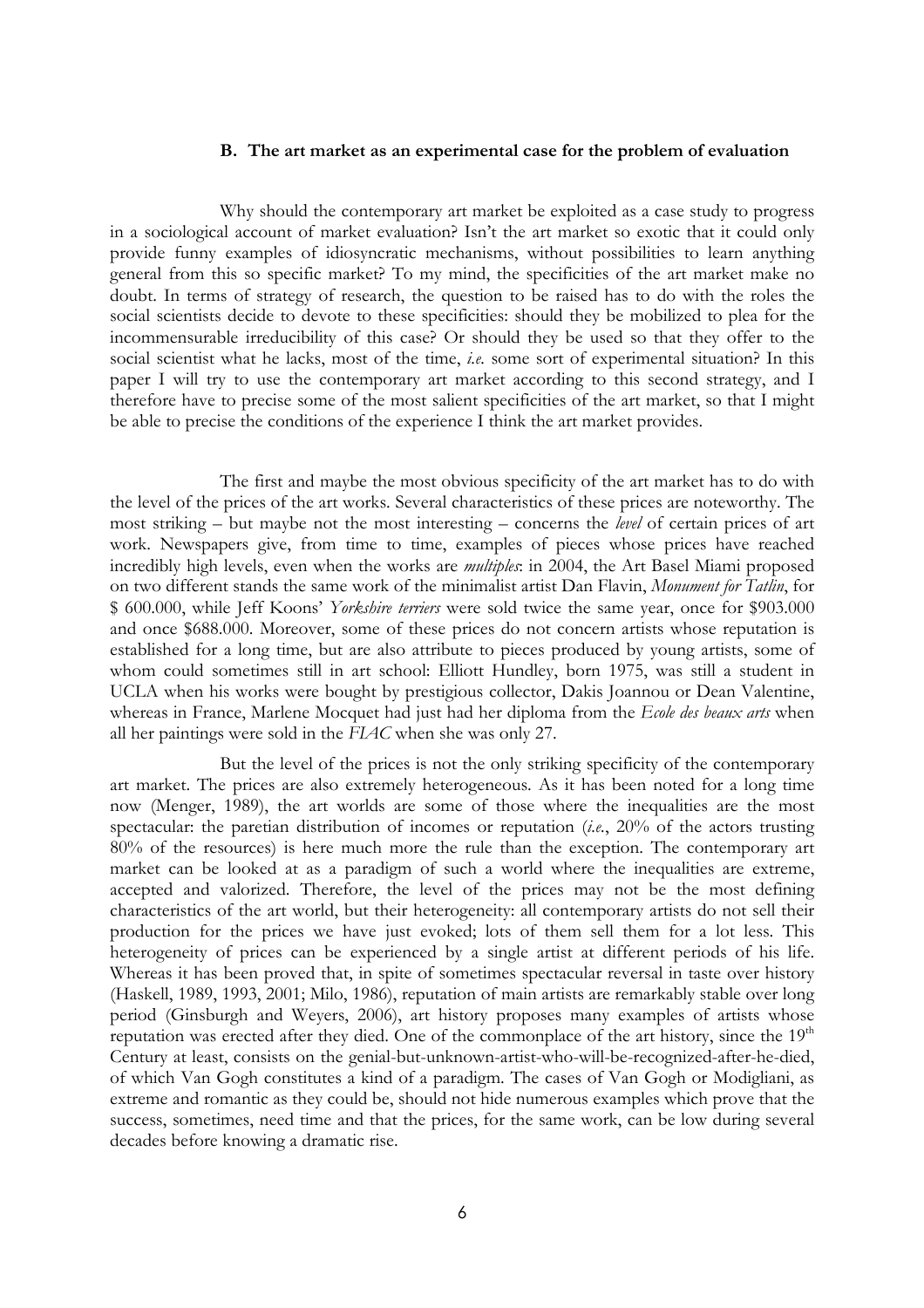Another noticeable characteristic of the prices on the contemporary art market has already been noted: the complex relationship they entertain with the reputation of the works. This relationship, to make it short, is a circular one: in a production where it becomes increasingly hard to find its way, the price is one of the most easily available criteria of quality. Part of the artistic value of a work is signaled through its prices: if the price is high, the esthetic proposition is supposed to have some sort of interest. This circular relationship has an important consequence which has been underlined, among others, by Velthuis (2003, 2005) or Beckert and Rössel (2004): as the price is a signal of quality, it is hardly flexible downward. A basic teaching of economics is that the price is a variable whose role is to balance supply and demand: if the price is too high, the supply exceeds the demand, the competition between the suppliers provokes a fall of the price so that the price will finally ensure that all suppliers ((and demanders) ready to offer (to pay) this price will be satisfied. If the price is a signal of quality, it can no longer play this role: if the supplier (may he be the artist himself or his seller) accepts to cut his price, he will publicly acknowledge that the quality of the work he proposed was not as high as he said to begin.

This circular relationship between quality and price is one clue, among many others, that the mechanisms which decide of the level of the prices on the contemporary art market has little to do with the basic assumptions of early economics. Prices are defined in complex, iterative and changing ways which imply numerous and heterogeneous actors whose motivations can hardly be assimilated to the desire to possess this specific work: as Moulin noted already in the 1960s', every collector is a potential speculator, buying not to own and to enjoy the piece of art he acquired, but to re-sell it later with a profit (Moulin, 1967; for a spectacular example, see Landes, 2000). This may explain why social scientists have for long tried to compare the payoff of artistic goods with those of financial assets, as they seem to fulfill the same (economic) function – and in this fight, the art seems, on the long run, to lose the game (see, for a review, Ashenfelter and Graddy, 2006, p. 921 and sq.; and among many examples, Pesando, 1993; Baumol, 1986; Goetzman, 1993). The complexities of the mechanisms involved to define the level of the prices of contemporary work of art make of this specific case a kind of a paradigm to develop a sociological theory of price formation. These mechanisms are all the more complicated that they involve a subtle articulation with other forms of evaluation than the purely economic one.

The issues imputable to the articulation of the price evaluation and other forms of evaluation are somehow tenfold increased in the art market. To evoke them, the easiest way may be to start with a basic assumption that constitutes, according to P.-M. Menger, the main specificity of the art worlds – namely, that they are fully determined by the omnipresence of uncertainty. The uncertainty Menger evokes has to do either with consumption (is it possible to anticipate the success of this movie, this song, this book?), production (how the production of prototypes should be organized?), career management (in world where the free-lancing is more the rule than the exception, how are the artists suppose to deal with their successive commitments?), and so on (Menger, 2009). In the case of contemporary art evaluation, the uncertainty echoes two main characteristics of the art world since the late  $19<sup>th</sup>$  century.

As we shall explore it with more detail in a while, the late  $19<sup>th</sup>$  century has been the theater of the destruction of what Becker (1984) calls a convention, i.e. a set of aesthetic principles, topics, and typical solutions, stable and shared by the actors of an art world. According to Becker, a convention is used by the actors of an art world to ease their coordination, and it allows them, among other thing, to share certain principles of evaluation – notably aesthetic evaluation. The convention used until the late  $19<sup>th</sup>$  century was set two centuries ago, by a formalized system inextricably linked with the advent of the *monarchie absolue*, the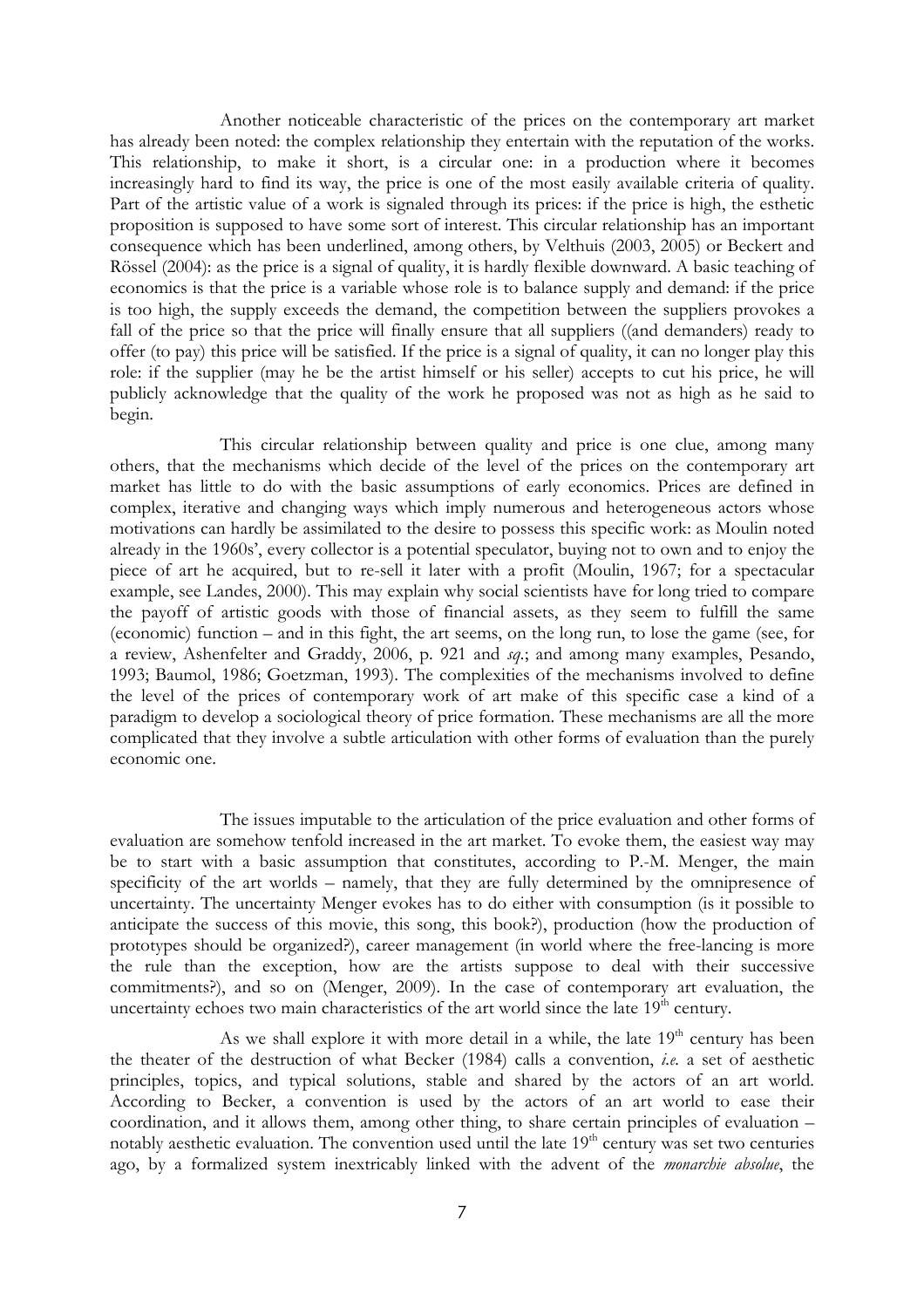academic system. Under circumstances we shall present later, this convention was discussed, and finally abandoned during the last third of the  $19<sup>th</sup>$  Century. To our purpose, the most remarkable characteristic of the following period was that this academic convention was not replaced by a new convention as stable and as shared as the former one. Therefore, the aesthetic evaluation of the contemporary production could no longer rely on a shared set of principles that could guide a kind of (relatively) consensual evaluation of the new production. More precisely, as we will show, the one and only convention followed by most of the actors of the art world was a dynamic one, namely the conviction that an artistic proposition should break the borders that the former propositions erected or, at least, respected. In other words, the dominant convention of the  $20<sup>th</sup>$ century relied on the idea of an overtaking of the former convention.

This presentation is of course far too simple, for what we called the "academic convention" as for the "overtaking convention" we claim to discern at least in the first two thirds of the  $20<sup>th</sup>$  Century – no doubt that art historians would disagree with such a rough presentation. But as simple as it may be, this presentation allows us to present the two issues at stake in this turning point of the late  $19<sup>th</sup>$  century. The first one concerns the reason of this rupture and of the "solution" that was invented by the art world to replace it and we proposed to call the overtaking convention. To put it more precisely – as it is certainly unreasonable to hope to give a complete answer to this question: among the multiple causal chains that could caused such a change, is it possible to identify some economic mechanisms that could have helped provoking, or at least facilitating, such a change? The second issue no longer concerns the (possible) economic causes of such a change, but its *consequences* on the evaluation of the contemporary art after this rupture: how is it possible to appreciate the value of the art works newly produced when no stable and shared convention can last for more than one or two decades, *i.e.* the time necessary to learn the new aesthetic principles guiding the artists? The situation inaugurated by the end of the academic system placed the contemporary art market in a very uncertain situation with regard to the evaluation problem.

This uncertain situation appears to be even worse if one comes to the second characteristic of the art world since the late  $19<sup>th</sup>$  century. According to the teaching of the economic sociology, when a situation so uncertain arises, specific devices are developed to counter the uncertainty. This functionalist scheme where a problem seems to generate mechanically its solution is, for example, the core of Karpik's propositions about what he called the "judgment devices" (Karpik, 2007). And yet, the contemporary art market seems to be extremely poor in judgment devices that could suppress – or at least weaken – the threat settled on the art market because of the extreme uncertainty generated by the end of the academic system. No trademarks, no labels, no standards on the art market. The only judgment device that can be found in the art market is one of the most generic and undefined: the network. In a market surrounded by uncertainty, Karpik argues, one can rely on his relationships to clarify the chances and the risks attached to certain transactions. But networks are far from being a homogeneous entity, and one aim of this paper is to clarify what the term recovers in the different settings of the art market since 1870.

More precisely, focusing on the French case, we will try to prove that evaluation of contemporary art was elaborated through stable configurations of relationships we propose to call evaluation regime. An evaluation regime consists on a set of stabilized relationships between the main actors of the art market – for example the artists, the collectors, the dealers, the civil servants, etc. In the exchange system of art works, these actors are linked to each other in a way that both involve cooperation, in that they are engaged in a division of work, and competition – in that, for example, a dealer obviously competes with another dealer, but also because an artist's interests are not necessarily consistent with those of a collector. These relationships, however, helped an evaluation of a specific art work emerged – since what is at stake in the interactions between all these actors is the possibility to exchange the work, and that this exchange supposes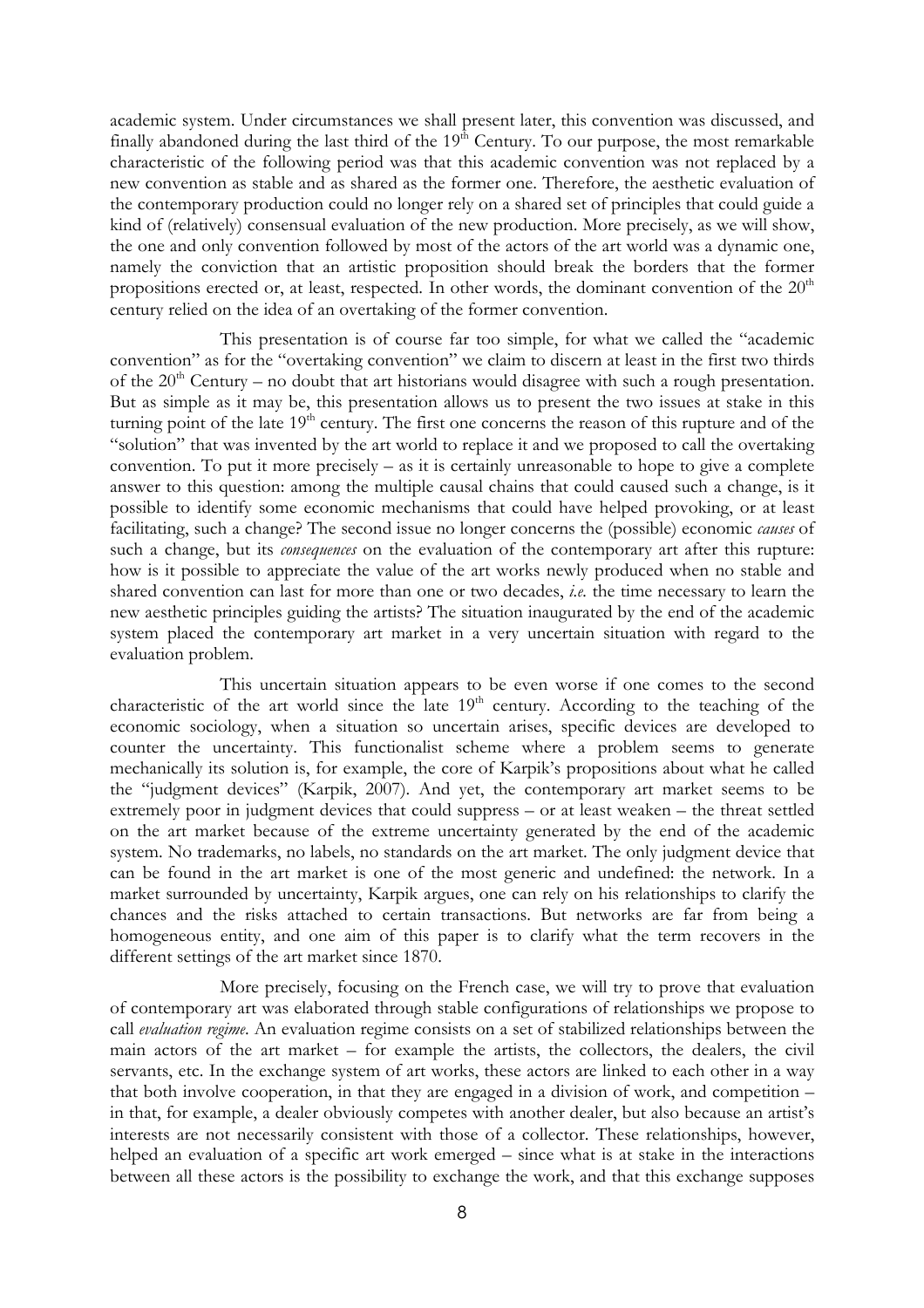something like an appraisal of its value. This set of cooperation and competition relationships is, at least to a certain degree, stabilized: the configurations are not perpetually redefined; one can identify and characterize a stable morphology of these relationships. This morphology of the evaluation regime can be seen as a distinctive characteristic that allow distinguishing a regime from another one. In other words, evaluation regime can change over time: one aim of this article is to identify them and to propose an understanding of the mechanisms that lead from to the other. In the specific case of the French contemporary art market, I will support that three different regimes of evaluation can be identified since 1870: the first, the academic regime, was removed by the dealer-critic system, which was set up in France during the last third of  $19<sup>th</sup>$ Century and lasted roughly one century, before being replaced by the second regime which emerged in the United-States and in several interrelated countries in Europe (Germany, Netherlands, United Kingdom and France) a century later, involving old actors (dealers, collectors) and new ones (auction houses, public institutions) and redefining their roles, linking them throughout stable, whereas different kinds of relationships.

A last and final reason justifies finding in the economic history of the contemporary art market a privileged case study to address the problem of evaluation. We have evoked earlier that the debates about this question lead to the underlining of the heterogeneous scales people can use to evaluate a good. The art worlds are a kind of case in hand where the issue of the heterogeneity of scales that can be used to evaluate a work of art is of a tremendous importance. As Bourdieu (1992) has shown, the rupture introduced with the end of the academic system has not only to do with the end of a convention and its replacement by a series of artistic revolution unable (and unwilling) to stabilize durably a new convention. What is at stake with the end of the academic system is the nascent autonomy of what Bourdieu calls the artistic field. For centuries, Bourdieu explains, the artistic field has been unable to impose its own rules and its own criteria of judgment against the criteria mainly imposed by the political, religious or moral authorities. During the end of the  $19<sup>th</sup>$  century, the artistic field conquered its autonomy, *i.e.* gained the ability to define by itself the criteria whereby the artistic productions (and especially the newest) were supposed to be evaluated. Therefore, the heterogeneity of the scales available to appreciate the value of an artistic proposition, and the nature of these scales are not only a symptom of the difficulties actors can reach when they try to evaluate contemporary art – they are also a clue that posit artistic fields in a specific position on their trajectory leading to their autonomy.

Yet, Bourdieu's teaching about the growing autonomy of the artistic field does not mean that the one and only way to judge artistic production since the end of the  $19<sup>th</sup>$  century is to use the criteria devoted by the artistic field to its self-evaluation. It simply means that, among other scales available to appreciate the value of an art work, the criteria defined by the actors of the art world can compete with heterogeneous criteria – and some recent episodes of scandal in the contemporary art world are here to remind us that political, religious or moral evaluation of artistic goods are still possible, and sometimes powerful. Let us evoke two famous examples. When Maurizio Cattelan was asked by a polish gallery to participate in its hundredth birthday, he proposed to expose its "Nona ora", representing the Pope of the time, John Paul II, crushed down by a meteorite. Two polish politicians protested against this work they found outrageous, and they tried to put the Holy Father back on his feet. Ten years earlier, in 1989, Andres Serrano was honored by an award of the Southeastern Center for Contemporary Art for a picture representing a crucifix immersed in a jar of urine. A huge fight followed: some catholic associations found the picture scandalous, together with two congressmen who deplored the fact that this work was supported by the National endowment for the arts; on the opposite side, a nun, Sister Wendy Beckett, explained that the picture was no blasphemy, as it represented what the men did to Christ when he was on earth. On both sides, the arguments were moral, religious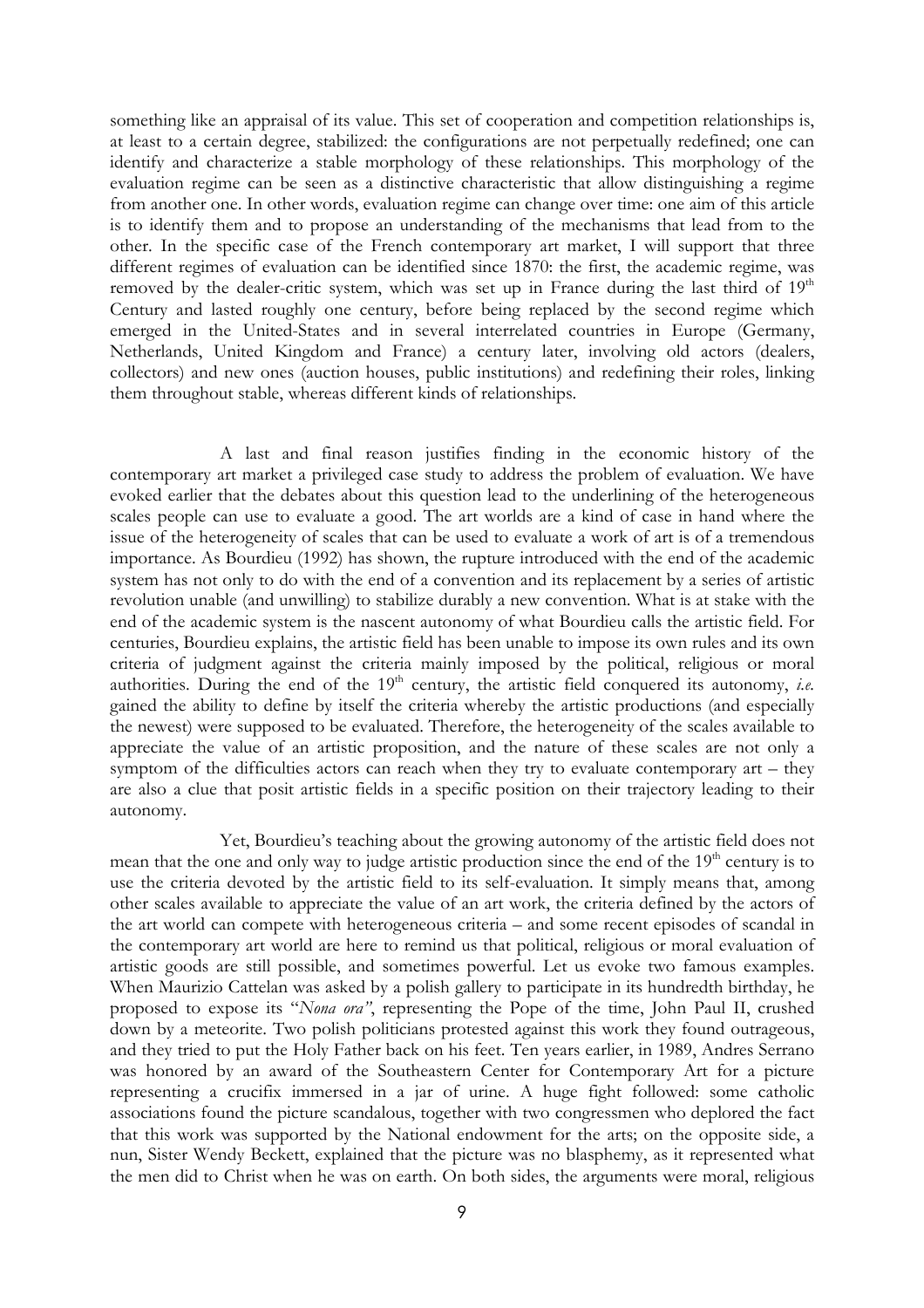or theological – none of these protagonists were using aesthetic, "autonomous" (to use Bourdieu's terms) criteria.

The autonomy of the artistic field does not mean, therefore, that the works of art are to be evaluated along pure aesthetic criteria – it simply means that among the different scales available to evaluate these productions, some are produced and defined by the actors of the art world. Central to our purpose, if we follow Moulin (1967), are the tensions and the articulations between two scales on which we will focus in this article: the aesthetic and the economic scales. According to Moulin, the aesthetic and the economic evaluations are congruent on the long run. But part of the economic games Moulin describes come from the fact, she said, that on the short both evaluation can be mismatched – or that they are linked through complex resorts we have to untangle. Saying this, we do not support the idea that the only fight occurring between scales to evaluate a work of art is a fight between these two. We just support the hypothesis that, if we are to understand the main mechanisms of evaluation, we should focus on the articulation between these two scales.

Whether the problem of evaluation is considered in a narrow way, through the only question of prices determination, or more broadly, through the uncertainty surrounding the activity of evaluation and the heterogeneity of scales available to appreciate the value of an artistic good, the contemporary art market presents many characteristics that constitute it as a useful study to raise the question of evaluation from the point of view of economic sociology. In the next pages, we will review the scattered literature devoted to this question, trying to support a general hypothesis: since the last third of the 19th Century and the end of the academic system, a new form of evaluation, stabilized and systematized, was invented in France and adopted elsewhere, especially in the United-States. Because of the dialectical form of its dynamic, this new form of evaluation reached to an end in the 1970s'. During the last thirty years, a new model of evaluation came to birth, which we shall try to describe in the last part of the paper. We therefore defend the idea that even in low-equipped market, characterized by a very high level of uncertainty, evaluation obeys to routinized patterns, based on stable relationships which define a division of market work that allow people, maybe not anticipating success, but keeping on exchanging even if the mere possibility of a reasonable evaluation seems, at first sight, impossible.

### 2. Life and death of the academic regime

If we are to describe the stable configurations that allow defining aesthetic and economic value of contemporary art since the late 19<sup>th</sup> Century, we cannot avoid evoking the system that existed before them and that they disturbed (for a presentation on the long run of the art market history, see De Marchi and Van Migroet, 2006). We will present here a long documented regime of art evaluation (Heinich, 1983, 1987; White and White, 1992), the academic system, before presenting the reasons that destabilized this evaluation process.

## A. A stable aesthetic convention for a bureaucratized mode of evaluation

In this evocation of the academic system I will not try to explain why and how this regime of evaluation was settled (Heinich, 1987), but I will only describe what could be called a system since it was both stable and coherent, *i.e.* since its parts were functionally adapted to each other. We shall focus here on the two sides of art evaluation we proposed to articulate, the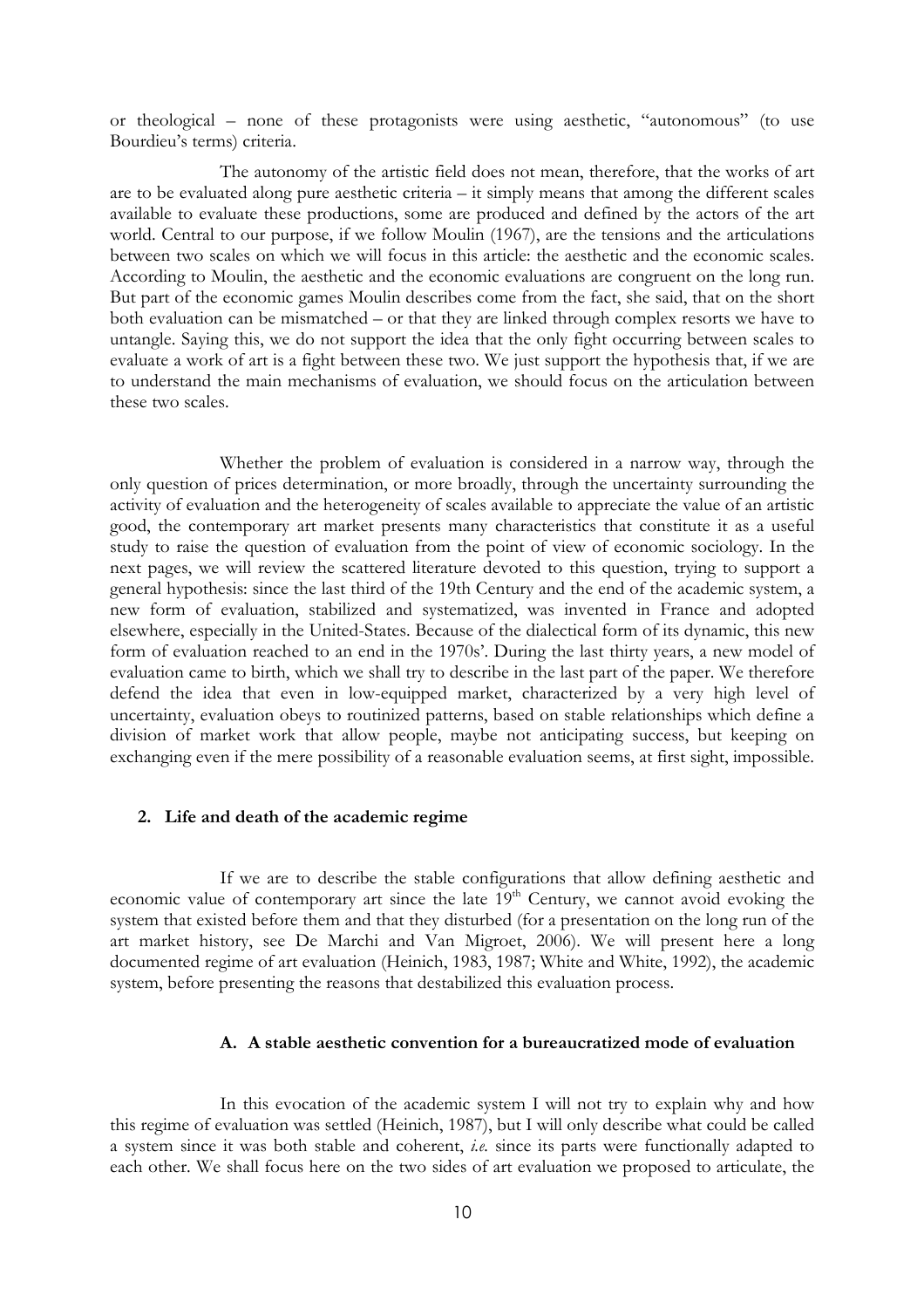aesthetic side and the economic side. The main characteristic of the academic regime is what it came to be assimilated with: the stability of its aesthetic convention. Even if, as Art historians have documented it, the convention has somehow evolved throughout the two centuries the academic system lasted, White and White (1992) agreed to identify some of the main characteristics of the academic convention, based on the theories of one of the founder of the Académie, Charles Le Brun, and some of his successors at the head of the institution. The first characteristic concerns the themes: Christian themes, and those coming from the Greek and Latin Mythology, were the most valorized. The second concerns the weight of the reference to nature and to certain period of art history. Nature is of some interest (and gets some legitimacy) as long as it refers to noble forms and postures, such as those which were mobilized and represented in the classical sculpture and in Italian Renaissance. Only these forms and postures are appropriated when one is to represent human nature. Third characteristic: the noblest form that can express beauty in its most absolute value is the human being. The fourth characteristic has to do with the promotion of balanced composition, where no single element should disturb harmony and coherence, neither in form nor in expression. This stabilized convention is interdependent with a hierarchical scale of artistic discipline (from the least legitimate, the most concrete and the closest from artwork, the engraving, to the most abstract and intellectual one, paintings), and a hierarchical scale of genres, where the top position is occupied by historical paintings.

This stabilized convention, together with these scales, provides a set of principles along which it was possible to evaluate contemporary artistic production. The aesthetic principles that defined the convention were sufficiently clear to be taught in art school to wishful artists, and to be used when the artistic production was to be evaluated. This evaluation was even made easier that it was leant against a complex and bureaucratic device that regulated the career of the artists. Not that the revenues of the artists were defined by the State or by the Academy: distinctions and awards offered by the Academy concerned only a very minority of artists. Most of the artist, as a result, made a living through exchanges that, at least formally, could be assimilated to market exchanges. But these markets exchanges were over-determined by the organization of the academic system, in at least three ways. The first way the academic system rules out the market comes from the intermingling of the Academy with the formation process of the future artists. The artists aspiring to a career were all formed in the Ecole des beaux arts (formally the Ecole du Louvre) where they received an extremely rigid education, based on two main principles: first, the primacy of the drawing techniques, among all the other techniques they could use and which were only developed while the academic system was reaching its end with the reforms introduced by the *Comte de Nieuwerkerke*; and the systematic use of contests, as a technique to stimulate and formalize competition between the future artists. This strict control of the formation process by only a few masters lead to the reproduction of the aesthetic convention we have just described, and therefore to the institutionalization of stabilized scales of aesthetic and economic evaluation.

These scales were further made respected by the role of the  $\text{I}$ ury which controlled the access to the Salon. The Salon, whose role is not easy to define, was by far the most important occasion to expose one's work. And the access to the Salon was ruled out by the Jury, composed by a remarkably stable and limited set of personalities. The role of the Salon was first and foremost to control the nature of the works which will be valuable in market exchanges. Interestingly, the nature of this control did change in two ways during the second third of the  $19<sup>th</sup>$ Century, both qualitatively and quantitatively. The qualitative change is directly linked to the autonomization movement we evoked earlier. Even if the  $\mu$ ry was not independent from political or moral pressures (after 1848, part of the *Jury* members were nominated by the State,  $e.g.$ ), its role progressively moved from a moral evaluation to an aesthetic one. Of course, the moral dimensions of the evaluation process did not completely disappear, but the jury was supposed to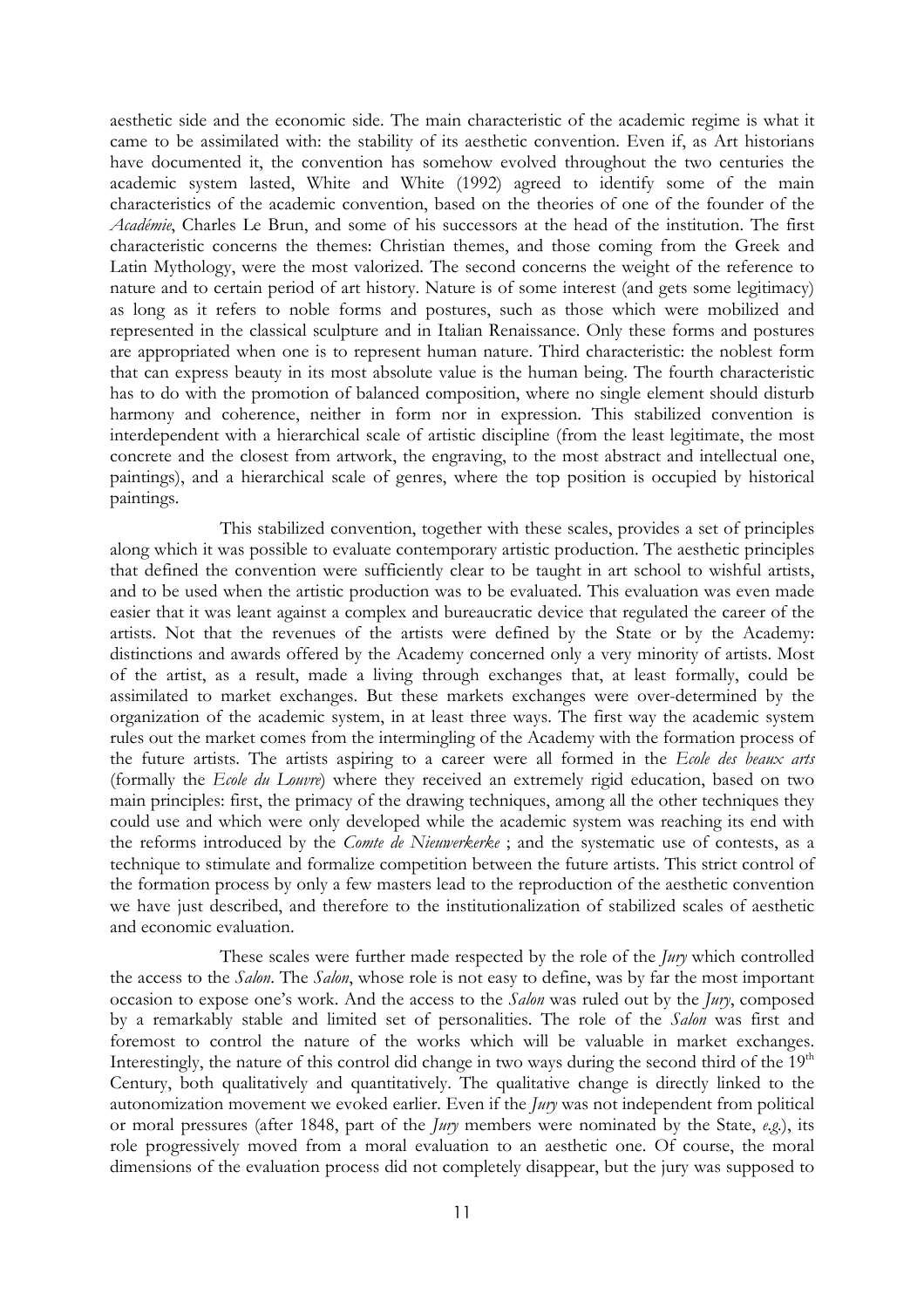focus more exclusively on the aesthetic dimensions of the works he had to judge. The second change is a quantitative one: during the second third of the  $19<sup>th</sup>$ , the number of works proposed to the Jury increased considerably (according to the Whithe, it grew out more than 34% between 1842 and 1848), while the number of paintings actually exposed remained constant – which implies that the number of artists refused grew up considerably.

The economic role of the Salon was of course that it was an occasion where the works were susceptible to be exchanged. Therefore, the *Salon* could be described as a huge picture store. But its most important economic role was that it helped to build up the reputation of the artist. Most of the artists did not make a leaving through the awards they received in the Salon, or through the selling of their works during this very short period of time. But being exposed in the Salon was the proof of their being recognized as real and valuable artist, it was, in other words, a mark that helped them establish their reputation. In a letter he sent from Alger to his dealer Paul Durand-Ruel as late as in 1881, Renoir explains why he kept on sending his painting to the Salon: "Il y a dans Paris à peine quinze amateurs capables d'aimer un peintre sans le Salon. Il y en a quatre-vingt mille qui n'achèteront même pas un nez si un peintre n'est pas au Salon. Voilà pourquoi j'envoie tous les ans deux portraits, si peu que ce soit. (…) Mon envoi au Salon est tout commercial. En tout cas, c'est comme certaines médecines. Si ça ne fait pas de bien, ça ne fait pas de mal. » (in Moulin, 1967, p. 28). Through this influence on the building of the painter's reputation, the access to the Salon enlarged considerably the potential demand that could have been addressed to him.

Finally, the academic system ruled out the exchanges and the evaluation process that took place until the last third of the  $19<sup>th</sup>$  century. First, controlling the formation and the evaluation of the painter, the academic system helped establishing and stabilizing a shared scale of aesthetic judgment on the works produced. Second, distributing awards, organizing an exhibition that could have the role of a gigantic fair, and establishing the reputation of the painter, the Salon plaid a determinant role in the setting of the prices. After having regulated the French art world for two centuries however, this stable regime of evaluation was weakened by several chocks I propose now to describe.

## B. The weakening of the academic system

Two main forces shake the academic system from 1850 to the early  $20<sup>th</sup>$  Century. The first reset one of the deepest logic of the academic system, which can be assimilated to what Weber called the logic of social closure (Weber, 1978, chapter 1). The academic system was indeed one of the many institutional solution set by the artists to escape from the low class condition they were ascribed to in the late middle-age, when painter and sculptor were classified within the generic category of the mechanic arts (arts mécaniques) and therefore assimilated to craftsmen, whereas other artistic disciplines, like music, were raised up to the highest nobility of intellectual activities and considered as liberal arts (arts libéraux). The strategy of Le Brun and the other founders of the Academy was to rest on the young and growing power of the State to escape this malediction. Imposing a strict demographic control on the access to the profession enabled them to draw a clear distinction between their condition of artists and those of craftsmen, to which they were assimilated. This demographic control went along the imposition of a model which valued extremely the intellectual dimensions of their activity during their formation and when the works were to be evaluated. These two mechanisms, the numerus clausus and the valorization of the intellectual (as opposite to manual) dimensions of artistic creation, were deliberately implemented to contradict the assimilation of artists to craftsmen.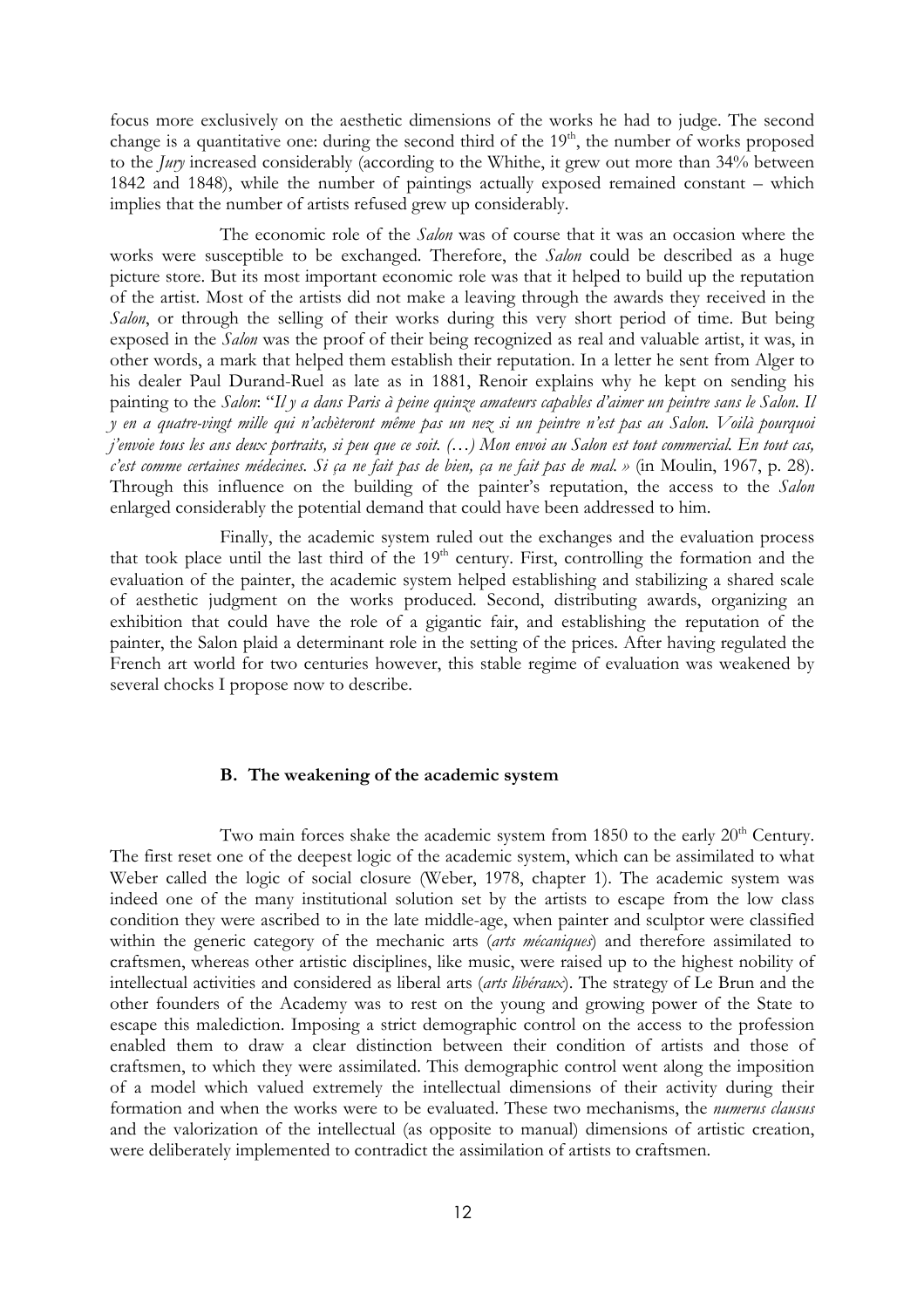Several trends weakened the basement of this closure of the artistic population and therefore of the art market: some concerned the supply, and some the demand. On the supply side of the market, the academic system happened to be progressively unable to integrate a population of aspiring artists which, during the period, was ever-growing. This growth of the number of candidates to the career of painter was supplied by two opposite and somewhat complementary mechanisms. On the one hand, since their career could be compare to those of any civil servant, becoming a painter began to be an aspiration that some conservative families could consider as highly respectable: the painter was no longer assimilated to a craftsman; it was now possible to encourage his son to embrace such a professional project. But on the other hand, as Grana (1964) has showed, the 19<sup>th</sup> Century was also the Century of the *Bohème*. Becoming a painter, like becoming a poet, was a way to reject the capitalist and bourgeois society which was at the time erecting at a considerable and spectacular growth (Chiapello, 1998; Boltanski and Chiapello, 1999). Because painters could be assimilated to civil servants, it was an appealing position for those who wanted to reach a respectable position; and because some painters were eminent members of the nascent Bohème, their position could seem attractive to those who rejected the bourgeois society. These two opposite mechanisms supplied the trend shared by almost all periods of art history, the one that leads an unreasonably high number of people to aspire becoming artists (Menger, 1989).

This change on the supply side was certainly hard to be tackled by a system which was based on the control of its demography. This control became even harder when this trend on the supply side was taken over by a demand-side trend, which also leads to the removal – or at least the weakening – of the art market closure. To put it straight, while the supply-side of the market was submitted to quantitative changes, the demand side was subject to qualitative ones. More precisely, the demand had changed because it came from now on from the emerging class, the bourgeoisie, whose tastes lead them to value certain styles and certain conventions the academic system had despised for centuries: small sized landscapes and still-life paintings were more adjusted to the *intérieurs* of the new class, than historical, biblical or mythological gigantic paintings the Academic system most valued. These new paintings, moreover, were possible to be produced in a relatively short amount of time and in a considerably higher number, which in turn tend to reinforce the trends that were playing on the supply-side of the market. The two trends were easy to combine – but they were incompatible with the way exchanges were organized within the academic system. The social closure of the market the academic system instituted, the aesthetic scales it has established were unable to absorb these changes that contributed, then, to challenge it.

The trends we have discussed until now have very little to do with aesthetic innovations. And yet, according to Moulin (1967), it is because the aesthetic doctrine of the Academy had become extremely rigid and because the academic system was therefore unable to integrate any more any aesthetic innovation, that some of the aesthetic moves arising after 1850 were disruptive forces that contributed to weaken this two centuries-old regime of evaluation. Even if the White prefer to avoid facing directly the complex question of the relationship between aesthetic and economic revolutions, they identify several trends that lead to think that the simultaneity of the rise of impressionist painters and the end of the academic system may not be purely coincidental. First, it became more and more difficult for the academic system to channel the aesthetic debates that were arising in the late  $19<sup>th</sup>$  century. The inability of the academic system to welcome all the aspiring artists allows the growth of a parallel supply of artistic education, outside and independently from the Ecole des beaux arts. Since more and more young painters were willing to receive an artistic education and since the number of students accepted in Les beaux arts did not grow in proportion, many aspiring artists were frustrated by the academic system and therefore tried to find other teachers. During the second half of the 19<sup>th</sup>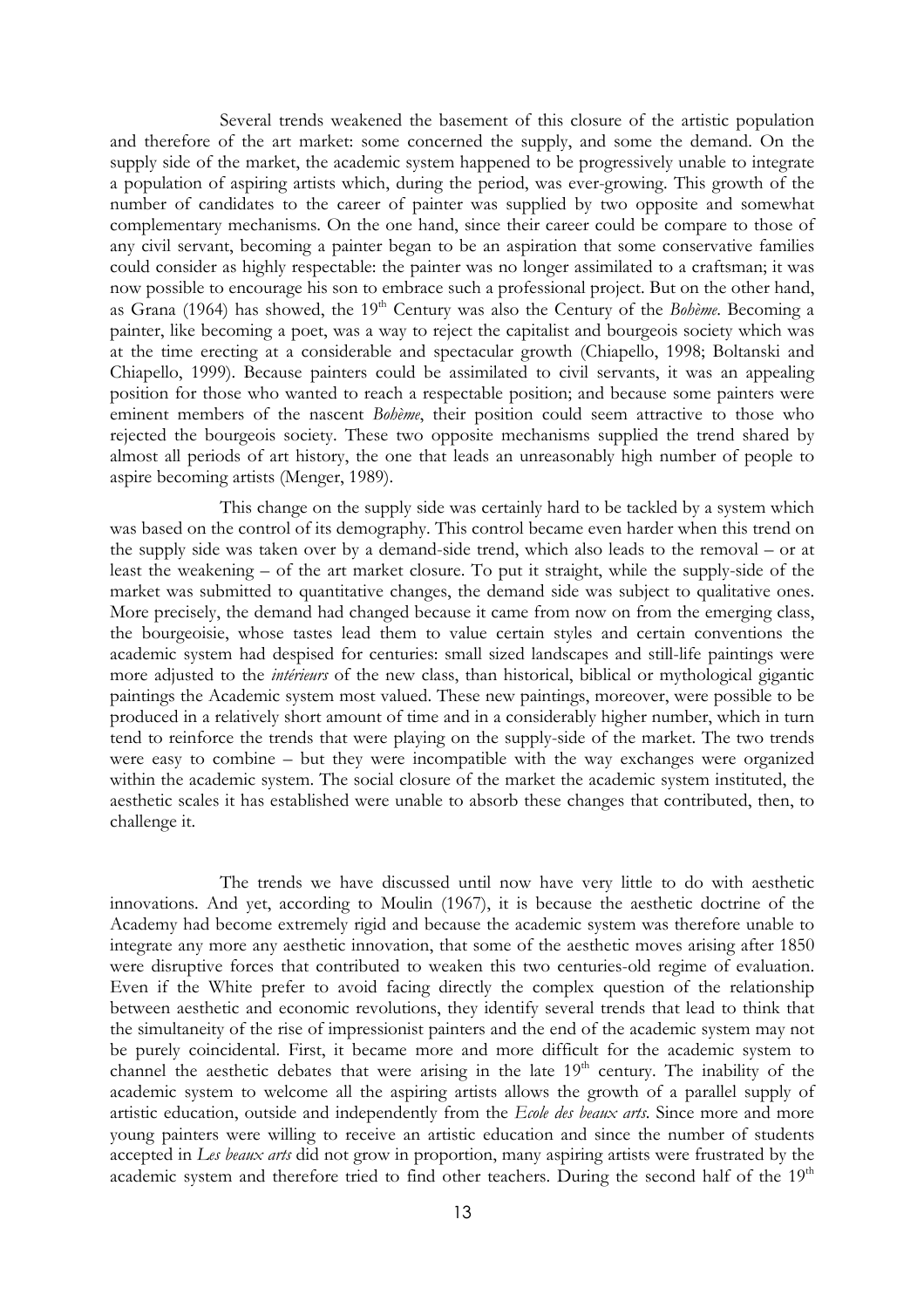century, many private courses developed, the two most famous being the *Swiss academy* and the Académie Julian. In some of these courses, the education was very basic: students were proposed a model in a studio and they could trained alone. Consequently of course, some of these artists were only half-trained, but it allowed also the most talented – such as Gauguin, who interested very much the owner of the Academie Julian when he trained there – to dare proposing some aesthetic innovations which would have been rejected by the classical academic mode of education. Marginalized during their formation, the young artists could not find a place in the formal hierarchy of the academic system. Therefore, some of the most vivid and avant-gardist aesthetic debates did not take place any longer in the academic arena, but were organized in Cafés among young painters. Artistic education and debates could no longer be confined in the small and formalized perimeter of the academic system, and this overcrossing of long-established borders set up the possibility of aesthetic innovations the system had for long channeled or limited.

Since aesthetic identities were not only determined through the belonging and the scheduling established by the academic system, other modes of identification emerged. Aesthetic identities mostly came out of groups of artists collectively assembled around a label to which they should be faithful if they are to get and to keep a stabilized, and valuable, identity (Galenson and Jensen, 2002). The most famous case is, with no doubt, this of the impressionist. Art historians have very soon underlined that this group was far from being homogeneous – the most obvious segmentation opposing the "draughtsmen" (around Degas) and the "colorists" (around Monet and Pissaro). According to Bouillon (1986), for example, the one and only base of their assimilation in a single group relies ultimately on a purely institutional base, that of their initial cooperative association ("société cooperative"). Things may have been a little bit more complex, since the constant attacks these painters were submitted to reinforce the cohesion of their group. But as the aesthetic identities were no longer regulated only through a centralized system producing a somewhat homogenized identity, they became the locus of potential strategic investment. More precisely, they happened to be the center of the new evaluation regime that emerged during the last third of the 19<sup>th</sup> Century. The academic system provided a stabilized, routinized and highly regulated mode of evaluation for art works during almost two centuries. The changes that occurred both on the supply and demand side of the market, the inability of the academic system to channel the aesthetic issues and therefore to keep on defining aesthetic identities progressively lead to the weakening of this system. Carried out by entrepreneurs and by artists the old regime of evaluation rejected, a new regime emerged which I am now about to evoke.

## 3. The dealer-critic regime and its variations

According to the White (1992), the new evaluation regime that replaced the academic system can be described as a free market, based on the confrontation of supply and demand. The new regime is certainly far from being as formally regulated as the former one – but it is by no doubt nearer from the ideal-type of the walrasian market. The sociology of market has taught us how the concrete markets can obey to specific forms and be regulated through judgment or calculus devices, without being assimilated to any bureaucratic way of organizing the exchange or to the neo-classical market (Fligstein et al. 2007; François, 2008). In the specific case of what has been called the dealer-critic system, the evaluation regime is based on a stable set of relationships involving four types of actors: artists, art dealers, art critics and collectors. This set of relationships consist of cooperative links – since artists, dealers, critics and collectors – do need the support of their counterpart to fight for their interest in the market, and of competition relationships, as one artist can compete with other artists to catch, for example, the attention of a dealer, and as some of these actors (dealers and collectors, e.g.) can have opposite or contrasted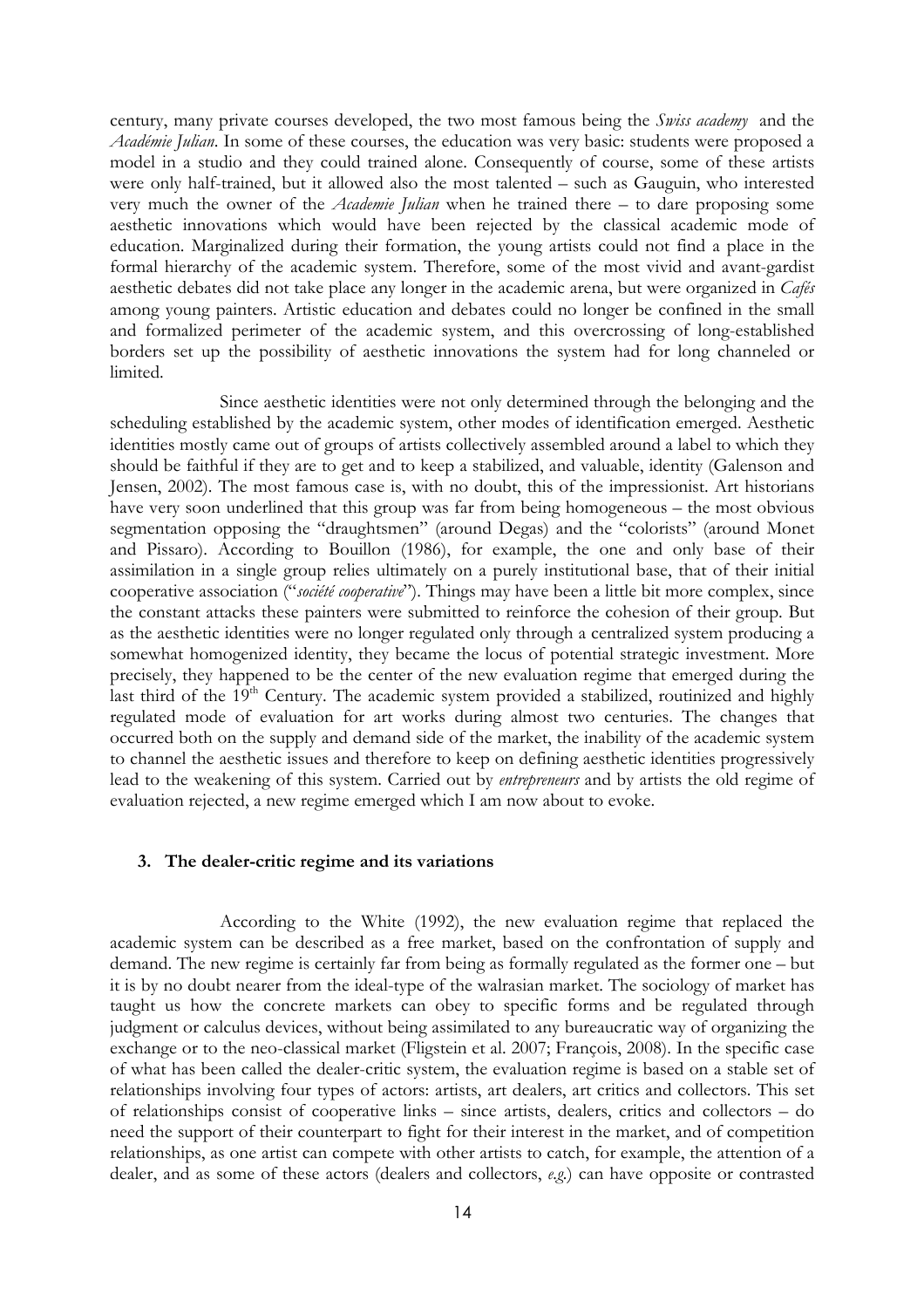interests. I will describe this evaluation regime following the trade line, from the artist to the collector, through the art dealer and the art critics. Since the basic framework has been widely discussed after it had been set up by the White (1992) and by Moulin (1967) (see, for example, Galenson and Jensen, 2002; Gee, 1981; Jensen, 1994), I will first present it, then some of the arguments that make it more complex, rather than overthrow it.

## A. A general (and consensual ?) framework

In the late  $19<sup>th</sup>$  Century, artists were placed in an ambivalent situation. On the one hand, the Salon and the academic system were no longer the only way to become an artist. Of course, there always existed, facing the academic system, a corporatist organization of artists who could produce and sell their paintings outside from the academic system, holding its craft dimension – but this organization of artistic trade was rejected on the fringes of the legitimate art market. The novelty of the late  $19<sup>th</sup>$  did not consist, thus, on the existence of a counter-system, but on the relative positions the academic system and other, competitive ways of organizing the exchanges of contemporary art works. In the late  $19<sup>th</sup>$  century, in other words, it became possible to become an artist at least partially rejecting the assimilation to craftsmanship without passing through the academic system. But at the same time, as we already noticed, the academic system kept on being the easiest way to become a legitimate painter, since the label the Salon provided was, for most of the collectors, the surest symptom of the artists' qualities.

Confronted to their inabilities to get into the art world through the most valued channel, artists had to find new ways to get an artistic education (see supra) and to sell their works. As far as this last issue is concerned, they faced, in the mid-19<sup>th</sup> Centuries, two main selling techniques: auction and dealer. Auctions were never completely absent of the  $19<sup>th</sup>$  Century art market (see, for example, Kelly, 2003; Green, 1987; Velthuis, 2009). Mostly used by artists who cannot succeed in reaching the most legitimate trade channels, auctions proposed resources that, at least at first, dealers lacked. As Velthuis put it, "whereas many art dealerships had grown out of luxury shops, printing shops, and the like, the experts and appraisers were to be found at the auction houses" (p. 14). But as Velthuis also acknowledges, auction sells were most of the time very modest, and if one is to identify the trade technique that helped raising the prices of formerly marginal or subversive art work, attention should be turned to the other technique, that of the dealer.

As I have just recalled, art dealers did not get installed in the art world as specialized in the selling of art, but they most of the time became art dealer as a strategy of diversification by extension of their former activity: the most famous dealer of the late 19the Century, Paul Durand-Ruel, began for instance as a color dealer, and later became an art dealer. Since they progressively became specialized in selling art, they adopted strategies that progressively came to be standardized and routinized and that can be described as follow. First, the art dealer is a *monopolist*. When Durand-Duel visited Theodore Rousseau in 1866, he bought him 70 paintings; in 1872, visiting Manet, he bought all the paintings he could get, namely 23 painting for a total amount of 35.000 Francs. Most of the dealers attached a great deal of importance to this exclusivity – Durand-Ruel was really irritated when he realized that some of "his" impressionist painters had committed some paintings to his rival, the dealer Petit. This monopolization strategy was not always appreciated by the artists, who realized that it put them in a complete dependence relationship. In a letter he wrote in 1883, Monet explicitly says to Durand-Ruel: "je suis effrayé de la quantité de toiles que vous avez de moi" (in Moulin, 1967, p. 31). To be able to monopolize an artist's production, the dealer should pay them for a price as a low as possible; and to be able to get all the paintings from a painter even if he is reluctant to see all his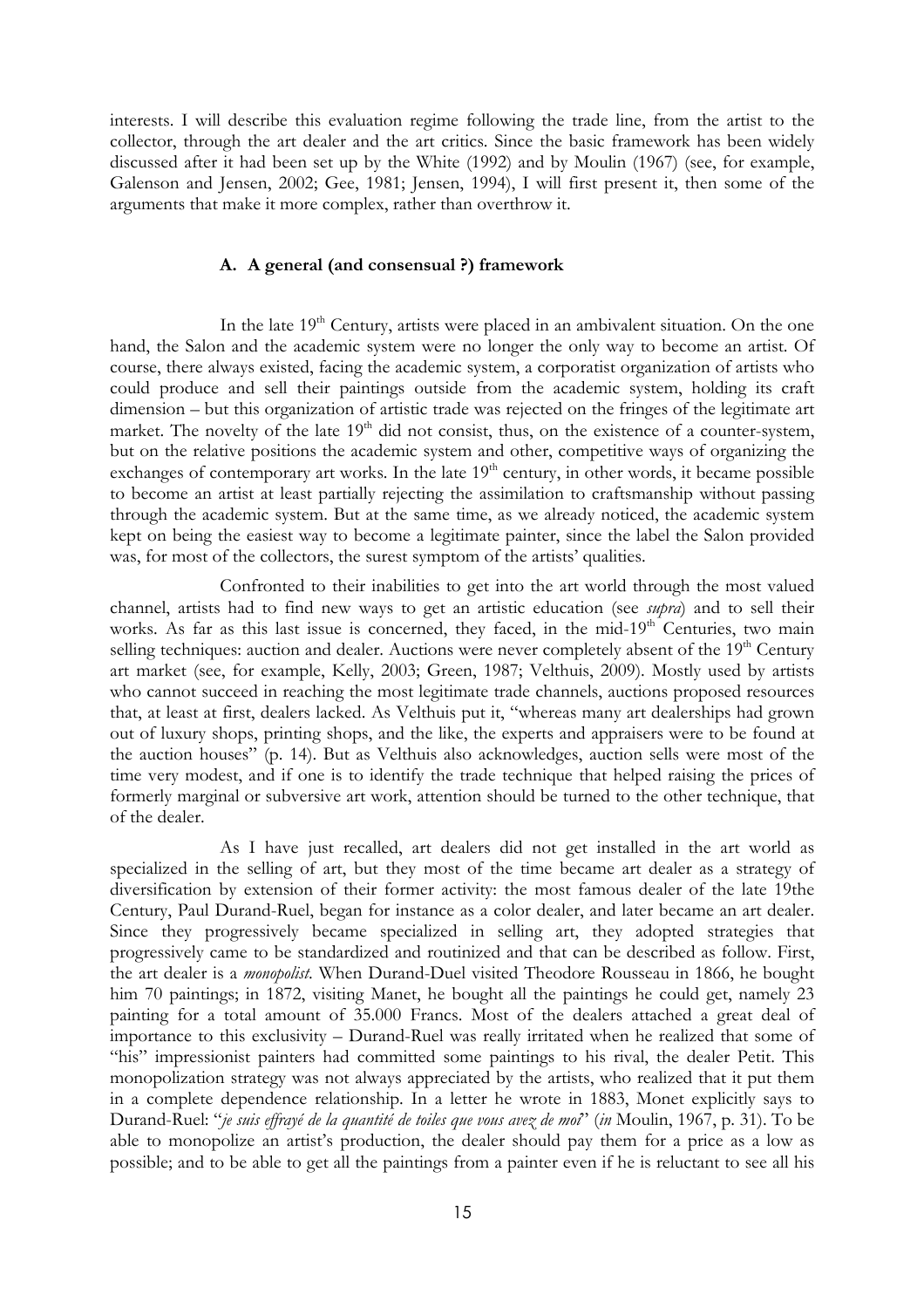works concentrated by one and single dealer, the dealer had has to buy them while barely no one else wants to get them. Therefore, the dealer has to be a talent scout. In the ideology (but also in the practice) of the art dealer, the principle of the discovery of new talents is one of the most important. Speaking of a competitor he despised, Paul-Henry Kahnweiler, the dealer of Picasso and of the Bateau-lavoir was lead to self portrayed himself in the following manner: "Il était le type du marchand de tableaux qui fournissaient à ses acheteurs la marchandise qu'ils désiraient. Moi, je voulais être un marchand de tableaux qui fourniraient à l'admiration publique les peintres que le public ne connaissait absolument pas et auxquels il faudrait frayer une voie » (in White and White, 1992). Their ability to monopolize the production of a painter directly depends, at last, on the financial resources the dealer can dispose of. The artists whose paintings they were about to monopolize were looking for a regular and as important as possible source of income. Therefore, the art dealers could sometime self-conceive themselves as patrons. This self-conception can be designated as a symptom of the denial of the purely economic and money-centered dimensions of dealers' motivations, as Jensen (1994) has put it. Nonetheless, some of the dealers, even if they were economically interested in their patronizing, did play a very important role as regular financial supports for those of the artists they were taking care of.

Monopolist, talent scout and patrons, the art dealer was certainly one of the most prominent actors of the new evaluation regime that was progressively taking over the academic system. But left alone, the dealer was unable to give value to the art works he often bought for nothing, or at least for a reasonable price. To put it straight, their problem is the following: what allow them monopolizing the work of certain painter is what make these work of low interest for them – they are not regarded as much-valued pieces. How can these pieces acquire any value – in Vatin's terms, what is the process that contributes to valorize them (Vatin, 2009)? In this process, according to the basic description of the dealer-critic system, art critics play a major role. Art criticism was not invented in the late  $19<sup>th</sup>$  century (see, for example, Frangne and *al.*, 1999), but his role was deeply redefined. The critic is no longer a distinguished amateur supposed to serve the artist; he is now supposed to be more independent and more professional. He progressively becomes a centerpiece of the market, as he intervenes is the market process a one of the actor whose role is to enlighten the way art pieces are supposed to be looked at.

The importance of the critics cannot be understood if one ignores that the relative stability of the aesthetic convention of the academic system had been completely taken over by the end of the salon. After two centuries of relative stillness, the aesthetic conventions artists use to produce their works were constantly redefined in a succession of *avant-gardes* that lasted until at least the 1960s' (see, for the French case, Verger 1991; Verlaine, 2008). This succession of avantgarde supposes dialectic between two intermingled movements: a movement of definition and stabilization of a new convention (most of the time, against or at least drawing on the former one); and a movement of reconsideration, or destruction of the former conventions. These two movements generate an art world less readable than the former one, when barely any work could tent to stand on another convention than the one the classic, academic system, was built upon. Therefore, when they were just produced, the art works were very poorly valued - which allow the monopolization process, but suppose that the valorization process takes place after the monopolization has occurred. This valorization process involves that the works which, at first, seemed obscure, mannerist, pedantic or hermetic happens to be an important marker in art history, a new step in the development of plastic innovation, etc. It thus involves that people who look at the works are able to understand them, to know how to look at them and to appreciate them. It is the very moment where the critic intervenes and comes to play a major in the new art market configuration.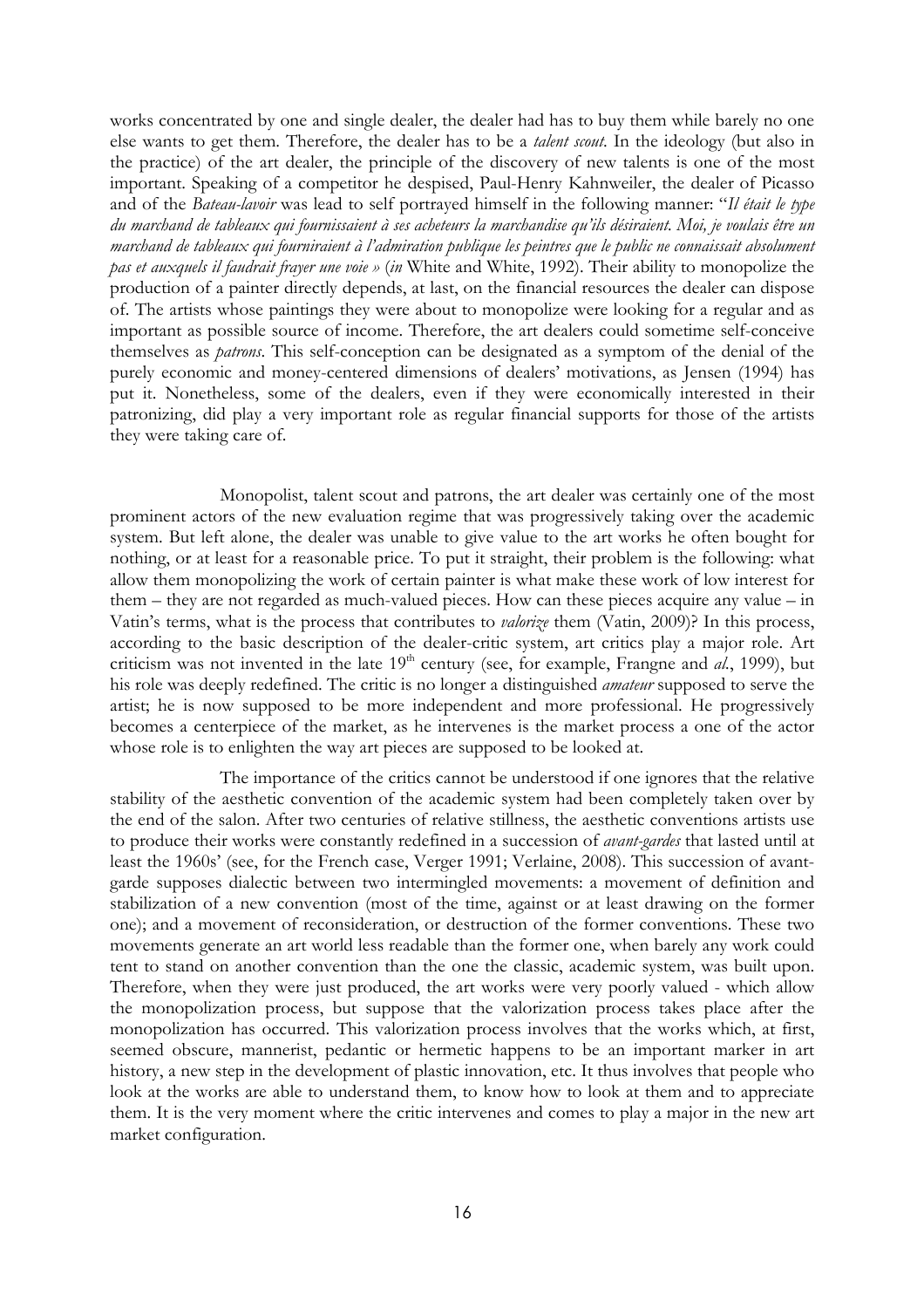But more precisely, how does the critic intervenes in the valorization process? First, as a *theoretician*: since the works obey to new principles, sometimes very abstract and most of the time positioned towards several trends in art history, these principles do not only need to be activated by the artists in their practices, they also need to be formulated. Even if the artist can theorize their own practices, this role often belong to the critics who, sometimes, gather artists who were not so obviously linked to each other – so as Francblin underlines it, it was for example the role of Paul Restany towards the "group" of the néo-réalistes (Francblin, 1997). This function of theoretician is indissolubly intertwined with that of *teacher*. Expounding the principles in a theoretic way is not enough, if one expects the spectator to be able not only to understand a convention, but to look at a picture and, in some way, to enjoy it. In other words, critics did play a decisive in the shaping of a new "eye" people could cast on paintings (Baxandall, 1985). The advent of the impressionists involved a dramatic change in the way people look at a picture – and this change had to be provoked if one wanted that what seemed at first sight completely hermetic began to be understandable. It appears clearly in these lines the critic Duranty wrote about the impressionist exhibition of 1876, in his opuscule La nouvelle peinture : "Dans la coloration ils ont fait une véritable découverte, dont l'origine ne peut se trouver ailleurs… La découverte consiste proprement à avoir reconnu que la grande lumière décolore les tons, que le soleil reflété par les objets tend, à force de clarté, à les ramener à cette unité lumineuse qui fond ses sept rayons prismatiques en un seul éclat incolore, qui est la lumière. D'intuition en intuition, ils en sont arrivés peu à peu à décomposer la lueur solaire en ses rayons, en ses éléments, et à recomposer son unité par l'harmonie générale des irisations qu'ils répandent sur leur toile" (in White and White, 1992). While acting as a teacher, the critic simultaneously helps potential spectator (or collector) forge their look, contributing to construct a new eye adapted to a new art, and contributes to aggregate artists who, most of the time, follow independent paths. Therefore, and most of the time, the judgments committed by the critics are not technical or historical ones, but are value judgment: the critic then appears like an *ideologist* and a *propagandist*. These judgments can of course be either positive or negative – the important point consisting in the fact that these judgments are, most of the time and explicitly, situated, in that they correspond to a certain place in the art world, to certain preconceptions, in short to some kind of militant posture.

The efforts conducted by the critics are not only directed towards collectors, and it would be far too simple to assimilate their activity to a mere process of manipulation (Bouillon, 1989; Bouillon et al., 1990). But as teachers and as propagandists, art critics certainly try to convince some people that the new artistic proposals they review are of some interest, how they can be looked at and under what perspectives they could be appreciated. Some of these people finally wish to buy some of the works they initially barely understood. Between the monopolization and the re-selling of the works, a valorization process had occurred in which the critics certainly took a decisive role. This general "dealer-critic" system has for long been identified – it has also been widely discussed. I will not try to review all the topics that had been submitted to debate and controversies, but I will focus on some points that can contribute to make the core of this regime of evaluation more complete and, maybe, more complex.

### B. Back on the valorization process

In its basic presentation, the valorization process, in the dealer-critic regime of evaluation, relies on the only shoulders of critics. The role of critic, according to this framework, is twofold: first, critics help people acquire the competences that allow them watching new pictures; second, their attention plays the role of a signal people can use as a judgment device: if a critic (or more probably: if this critic) says that this painter is interesting, then he should be and, for instance, the value of his work should increase in the next coming years. I would like to focus on this second role, raising a simple question: is the critic's attention the only way to mark a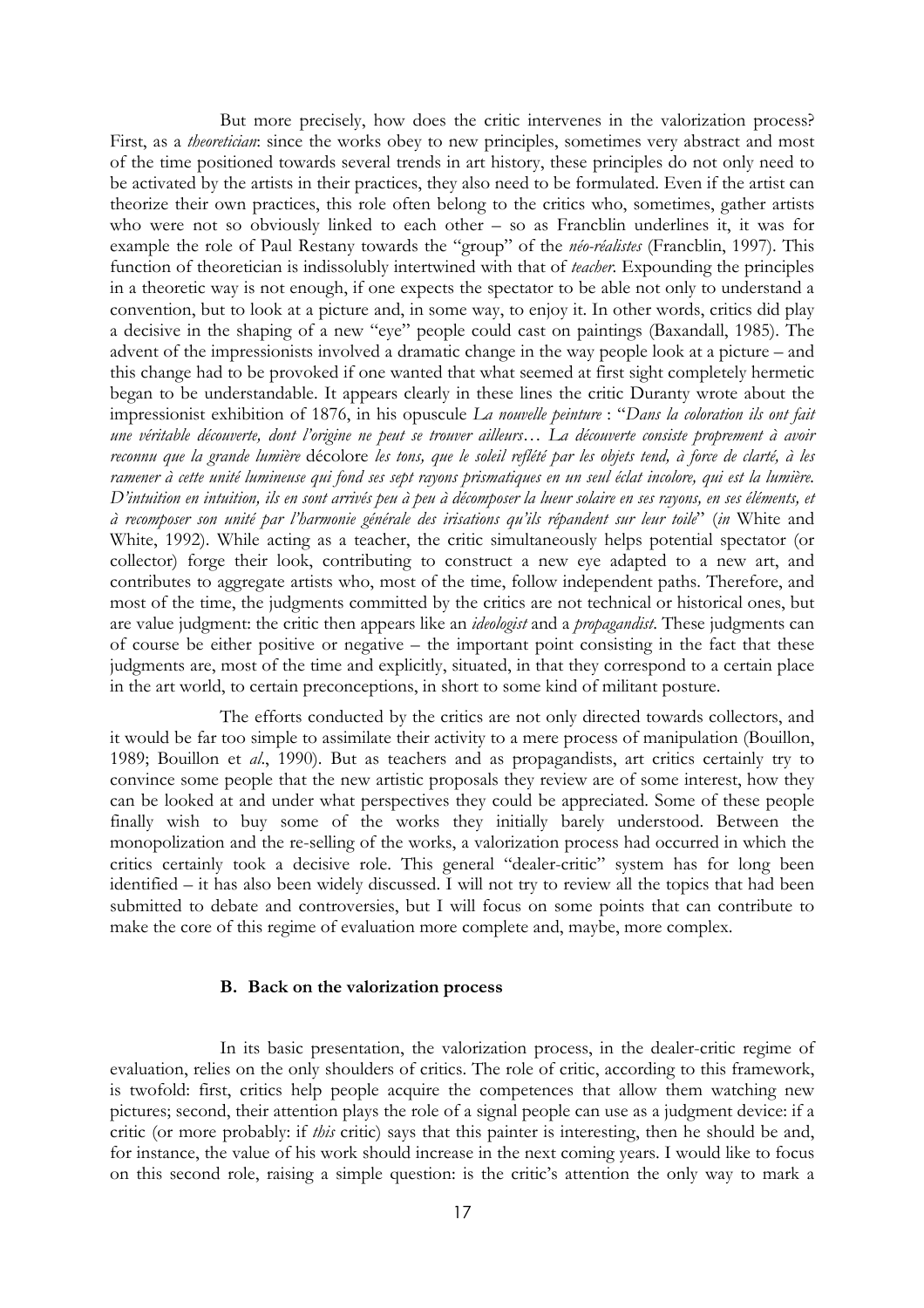work, or an artist, and therefore to increase its value? Is there no other stigma that can be affixed on the works and thus signal to the attention of the potential collector what could be worse buying? If one looks back to art history, there is not much critics that seem to be influential enough to build, only by his interventions, the reputation of an artist on the art market. The most famous example is certainly Noah Greenberg in his association with Leo Castelli, as they were supposed to build up together some of the most influential trends of post-war American art. But if one turns to the French case, one can certainly quote important critics as far as art history is concerned, including for example Jules Laforgue, Jules Champfleury, Louis-Edmond Duranty or Théodore Duret for the impressionists, Guillaume Apollinaire for Picasso, Braque or Henry Rousseau, André Breton for the surrealists, etc. – but it is quite uncertain to know whether one of this critic was influential enough to build up the reputation of a painter. Art historians and social scientists have on the other hand underlined the importance of several other mechanisms which, without contradicting the role of the critics, can interfere in the valorization process as a powerful complement. Without aiming to any kind of sufficiency, I will evoke two of these mechanisms: the logic of status and the importance of internationalization.

Combining White's model of the producers market (White, 1981; Leifer, 1985) and Podolny's conception of status-based competition (Podolny, 1993, 2005), F. Accominotti (2008) studies the dealer-critic regime of evaluation not in its early time, but, to use his terms, when it worked "at full speed" ("à plein régime"), i.e. between 1920 and 1930. More precisely, he aims at understanding how dealer decides to expose this painter or that painter, thus building their reputation through logic of association between the painters they decide to expose. The art market Accominotti appears to be fully embedded in speculative dynamics. First, painters reputations are build up through their associations with one another: being associated with a famous painter implies, for a newcomer, a reputational gain. But this speculative dynamic *among* artists is not the most important one, according to Accominotti, since he shows the proportion of collective exhibition diminishes after the First World War. The most important speculative process of valorization happens between art dealers, in a rather subtle way. To decide which painter they will try to valorize, Accominotti explains, art dealers observe each other: who decides to expose which painter? But they do not pay as much attention to any art dealer: the importance they give to what they can observe depend on the status they attribute to the dealer. He shows that submitted to this sophisticated speculative process, artists are chosen (and associated) by dealers of the same position: the most famous painters are only exposed in a stable set of galleries of comparable reputation, and the painters' hierarchy corresponds to a hierarchy of dealers. Some dealers of similar status play the role of gatekeepers, exposing either old painters whose reputation did not take off, or young painters who may leave them as soon as they will be more praised by the market. As one climbs up the hierarchy, there is still coherence between the status of the painters and those of the dealers. This circular and classic relationship in a market deeply shaped by uncertainty is here underlied by the speculative and status-based process of decision art dealer use to chose the artist they will expose and valorize. Far from relying only on the critics' intervention, the reputation of artists can also be referred to those of the dealers who expose them.

The second mechanism I would like to evoke that helps build up an artist reputation has not to do with the strategy of dealers, but with the internationalization of the art market. This question has long been studied in Robert Jensen's classic Marketing modernism in fin de siècle Europe (Jensen, 1994). Jensen shows that dealer build up the reputation of their artists by organizing "monographic exhibition" in which the value of the artist was ascribed through its positioning as a milestone in art history: these "ideologist retrospectives" posited the artist in a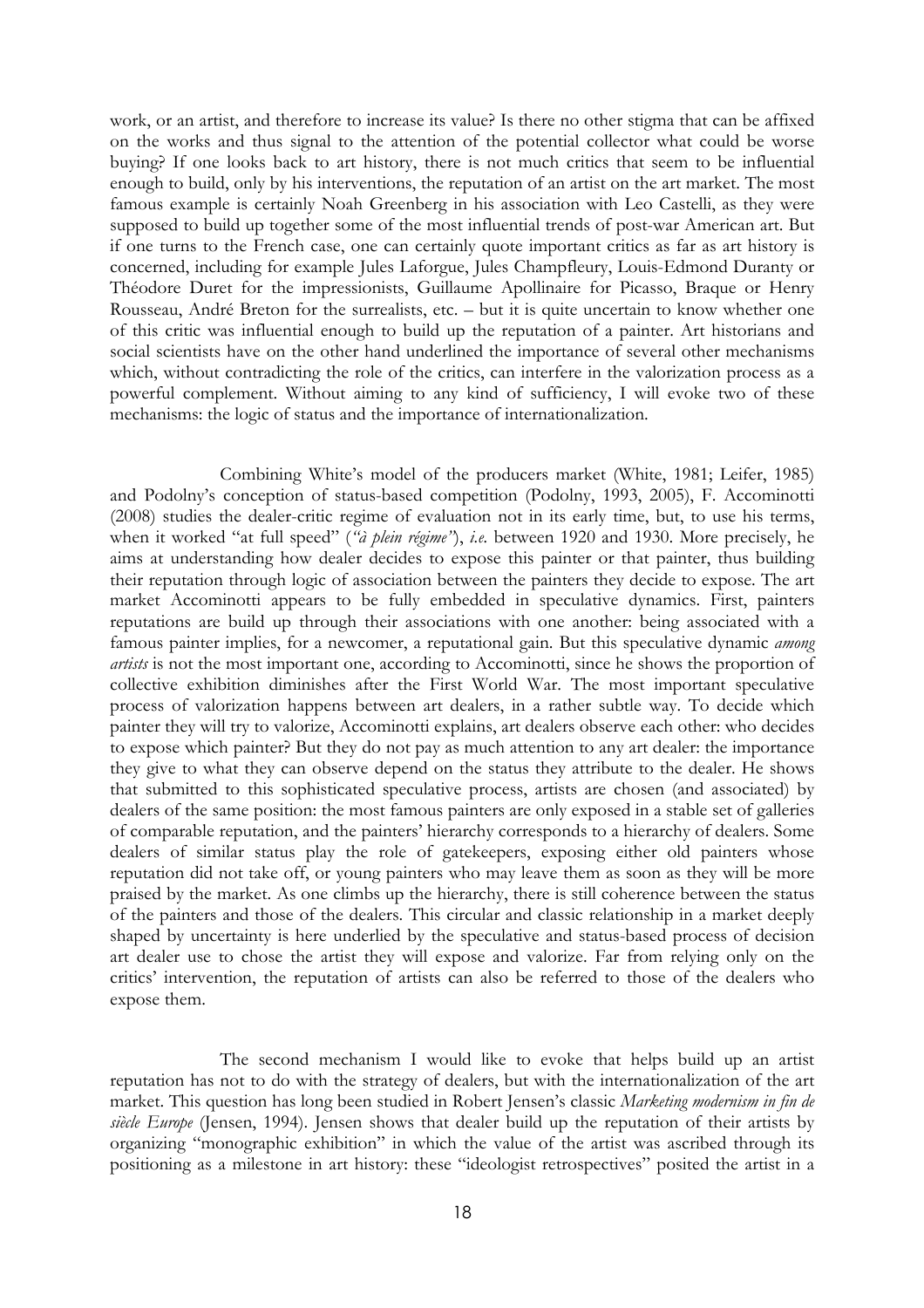long-run scale, thus allowing him a role in the building of modern paintings and therefore a market value. But the strategies of the Mitteleuropa dealers and artists also relied on the diffusion of the French avant-gardes in the biggest German and Austrian cities, Berlin, Munich and Vienna. This diffusion occurred in the context of secessionists movements, involving both dealers and artists, who found in the "impressionist Weltanschauung" a kind of a substitute for a moribund German culture: as Jensen puts it, "by opposing Impressionism to classicism, its German apologists not only constructed what they called an Impressionist Weltanschauung", they also substituted one borrowed culture for another. (…) Impressionism was to be de-nationalized in order to signify modernism itself. Under its banner they claimed both social and cultural progress. There was a sense of urgency to this search for trans-national cultural identity, an urgency grounded in the alienated, pessimistic cultural politics that dominated Central European thought at the fin de siècle" (Jensen, 1994, p. 5). This appropriation of Impressionism appears to be a strategy in the building of the modernity, according to Jensen, i.e. is part of a strategy carried out by both secessionist artists and their dealers to define their position in art history. This strategy which allows building and enforcing the aesthetic value of artistic innovation is intertwined with practices that rise up the economic value of these works, since, as Jensen shows, the secessionist exhibition is also a temporary solution to the bankruptcy of the official exhibition system in Mitteleuropa.

But if French artists were used by Austrian or German artists and dealers to erect their reputation, they also use export strategies to reinforce their value within the Parisian market. Of course, Paris constituted in 1900 what Pascale Casanova has called a "Greenwich meridian" of the arts (Casanova, 1999): the nearer an artist was from Paris, the more he was modern. But this does not imply that Paris is a perfectly autarkic place, or that the only connections Parisian artists can have with foreign places are those described by Jensen, i.e. links consisting of the importation of Parisian innovations allowing local artists to legitimate their own practices. As Joyeux-Prunel (2009) shows it, from Courbet to Picasso, French artists have constantly used their foreign exhibitions to build up their positions in the Parisian art market: most of the Parisian avant-gardes, rejected by the French art market, export their works to survive – and to conquer Paris from the outside. This export strategy is quite subtle, as it relies on what Joyeux-Prunel calls "differentiated exhibitions". The works exposed outside were the same that were exposed in Paris – but they were not presented the same way: whereas the exhibitions were presented in Paris so that the works would appear as modern as they could, when the same works were presented elsewhere in Europe, they were exposed as less avant-gardistes pieces. The cleverest artists use the recognition they could get outside from Paris to get back in the Parisian art market and to build up their reputation, since they were better recognized outside than they were in Paris. In the specific case of Gauguin, for instance, Joyeux-Prunel (2005) shows how this strategy of internationalization was activated very soon by the painter and kept on working long after his death, when his recognition outside from France was critical for his Parisian posthumous consecration.

In underlying these two mechanisms, drawing on the dynamic of status and on the internationalization of the art market, I make no claim to present an exhaustive review of the ways artists' reputation was built in the dealer-critic regime of evaluation. I simply intend to show how the valorization process, in the situation of great uncertainty that prevailed after the decline of the academic system and the withdrawal of the aesthetic convention it defended, was not in the only hands of art critics. Focusing on the specific but important question of the mechanisms that helped build the artists reputation, one can see that apart from the reviews artists could get from critics, other strategies could be used. This result is not contradictory with the basic dealercritic framework, but it completes it and makes it more complex. It is also consistent with the results of Beckert and Rössel (2004) about the reputation of contemporary German artists, in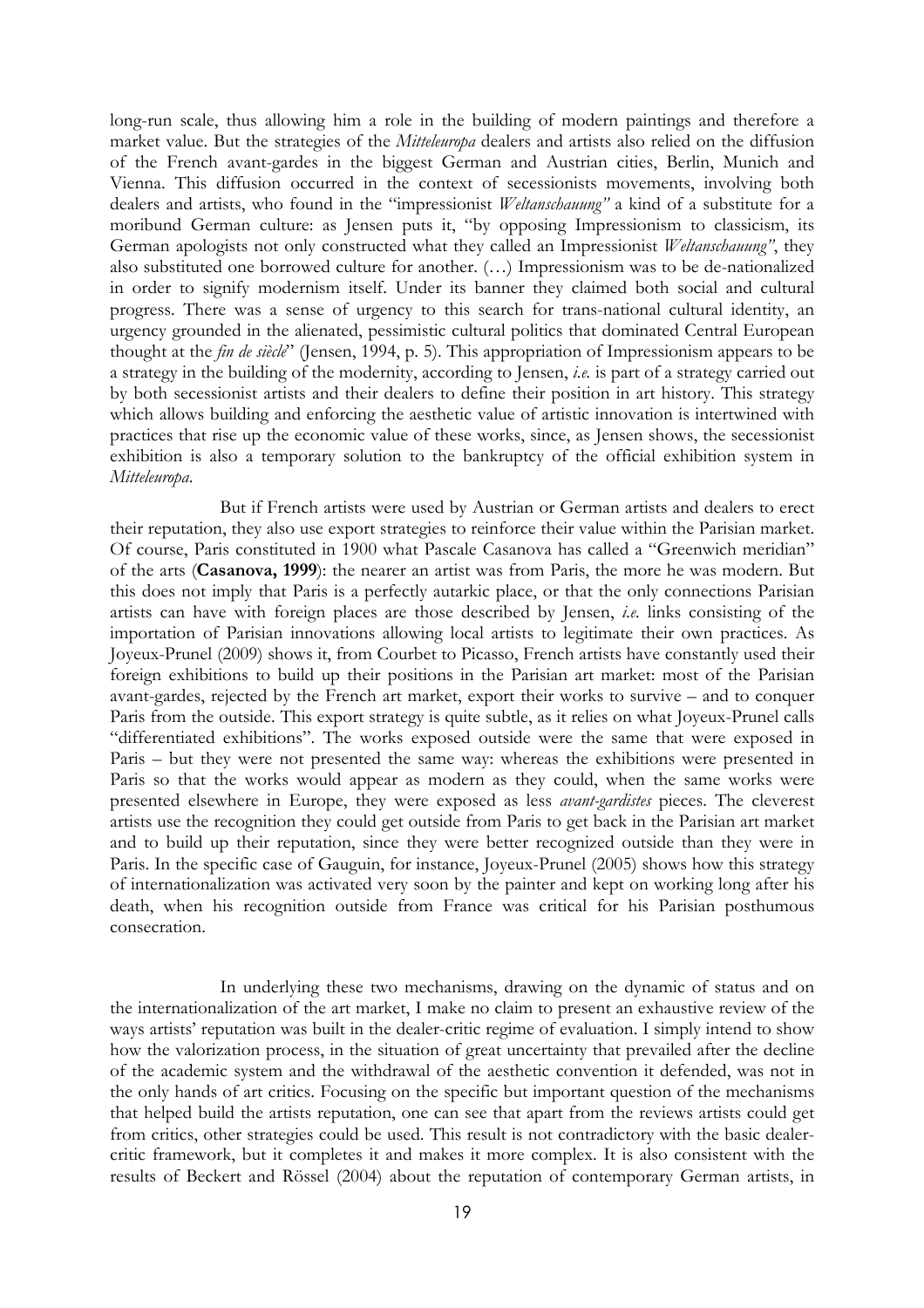which the reduction of uncertainty relies on the complex combination of numerous market institutions, gallery owners, curators, art dealers, collectors, art schools, and critics. But the improvement of the mechanisms at stake in the valorization process does not take over its basis: a temporal gap between the moment when the works are bought and monopolized by the dealer, and the moment they are sold for a higher price. This temporal gap is used by numerous actors to establish new criteria of appreciation for the innovative works, *i.e.* to help the actors of the art world getting a new eye more adapted for these new works; and it is also used to build up the reputation of newcomers, previously unknown.

The size of this time gap is, *i.e.* the duration between the time works are monopolized and the moment they are sold, is of course tremendously important. When the dealer-critic system was about to be set up, the time between the monopolization of the works and their re-selling could be very long, sometimes two or three decades. According to Moulin (1967, 1997), as this regime of evaluation was installed, a double process took place. The first one is a reflexivity process. It is not clear if whether the actors that contributed to invent this new regime were completely aware of what they were doing, or if they invented it on their way. It is clear, on the other hand, that actors progressively became completely lucid about this process and therefore began to use it strategically: first adopted by P. Durand-Ruel, then by Ambroise Vollard and Paul-Henry Kahnweiler, later again by Leo Castelli in New York, this framework became the explicit and conscious matrix of the contemporary art dealers' behavior.

This strategic awareness generated the second process: the acceleration of the valorization mechanisms, or the shortening of the duration between the monopolization and the reselling (Verlaine, 2008). As actors became aware of the mechanisms that allow the creation of value, they strategically used it and they tried to implement it several times during their career. Routinized, systematized and accelerated, this model had finally three kinds of consequences. First, the convention that became the dominant one on the art market is based on a simple principle: is considered interesting from an aesthetic point of view what breaks the former convention. Corollary of this proposition: it is possible that what is distinguished as aesthetically relevant today will not be hold as such when the time has passed and has sorted out between the different artistic proposals accumulated throughout these decades of successive revolutions. The second type of consequence has to with the strategy of art dealers: once they are aware of the valorization process they are part of, they are perpetually looking for revolutionary artists. If artists are to exist, they have to adopt a breaking posture with what has been done before him – and sometimes, if he was there before, with what he himself had done. Third consequence: the monopolization moment is conceived by the art dealer as an investment. The shorter the time between the moment they buy and the moment they sell, the more profitable the investment. So the dealers will try to act strategically, employing critics, involving actors in networks, etc., so as to shorten the duration between these two moments. Based on completely different economic mechanisms than those exposed by Haskell (1980) in his classic masterpiece about the patronizing system in Baroque Rome, the dealer-critic is, as the patronizing once was, an economic mechanism that favored radical, systematic and extended innovations.

The dealer-critic regime is finally based on dialectic mechanisms that will progressively lead to its running of steam. Two main mechanisms can be evoked here. The first one concerns the aesthetic consequences of such a regime. If what is beautiful is assimilated to what is new, then the newness is the only thing artists will be after – and the shortening of time between the successive revolutions will finally lead to many artistic proposals will have accumulated in a few decades, and will finally be juxtaposed in an arena where no more principles of readability will be available. The dealer-critic regime of evaluation leads therefore to a situation where several conventions finally coexist as the results of numerous aesthetic revolutions in the same arena, and this arena could be seen either as an archipelago of aesthetic streams barely linked to each other once the temporal link has disappear – or, at least, has become less obvious;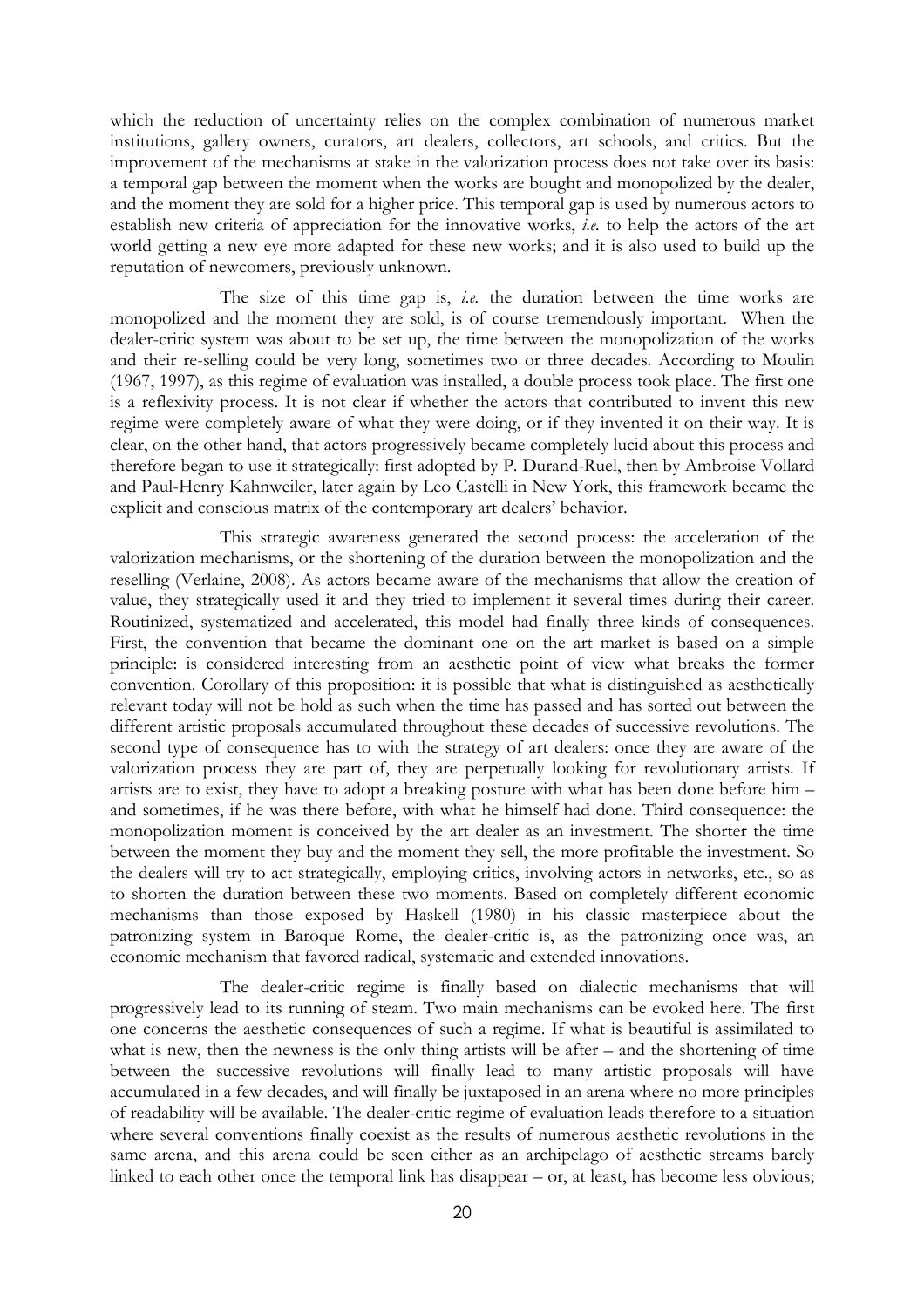or as an anomic situation where no principles of intelligibility can be invoked to understand the map of aesthetic productions. No matter how this situation is interpreted, it makes it impossible, or at least much more difficult, to keep on using the same valorization and evaluation processes, since no clear point of departure can be identified any more. The second mechanism leads to the same result. The dealers were not the only actor of the market who progressively became aware of the mechanisms they were submitted to: artists, collectors, critics, learned also to recognize the repetition of the same process. Some of them deliberately use it, as the dealers did, to enrich themselves: as Moulin (1967) puts it, every collector (even if he denies it) is a potential speculator. But the actors became also aware of the possible disjunction between what this regime progressively valorized and what would be, in the end  $-i.e.$  after several decades – recognized by art history as truly valuable works. Seeing that everyone in the game is a potential speculator, seeing also that the sanction of the market can only be known in the long run, the trust each actor could have on the regime progressively turned down. The dialectical basis of the dealercritic regime partially explains why a new regime emerged, about a century after the former was forged.

## 4. The contemporary regime of evaluation

As it is often the case when one tries to typify the contemporary period after having stylized older ones, the identification of the main characteristics of the regime that succeeded to the dealer-critic regime is somewhat more difficult than the descriptions of previous regimes, and the general picture that comes to light is a little bit fuzzier. The first question to be raised, if one tries to describe the way aesthetic and economic of contemporary art values, especially in France, are established, is a methodological one. To put it straight, does the searcher try to identify the main variables that contribute to define the value of a work of art, or is he after mechanisms that can explain how the value is built? The first method leads to simple and easily readable results. Quemin (2001) shows for example that one the main variable that can predict the level of price of an artist is his nationality. The importance of this variable may change, for sure, as can change the most valuable nationality: Galenson (2005a) shows, for example, that if one focuses only on artists younger than 40 years old, the so-called "Young British artist" are much more valued than their American encounter. Other variables, sometimes unexpected after a Century where conceptual art is supposed to have dominated the economic dynamics of the art market (Galenson, 2008), can also have strong influences on art prices. Comparing the influence of three types of price determinants in Dutch art market, some attached to the work of art (size and material), some to the artist (age, sex, place of residence, institutional recognition), and some to the gallery (location, institutional affiliation, age), Rengers and Velthuis (2001) show that some of the most influencing variables are those attached to the work of art, namely size and materials. This is not to say that characteristics attached to the artist play no role at all: in Rengers and Velthuis' paper, the age and place of residence of the artist are also very influential on prices, whereas Galenson (2005b) shows that artists' place of education is a good predictor of the potential success on the art market. Drawing on auction market records, he shows that since 1950, students of the Yale school of art have achieved great economic and critical success – and Galenson suggests using this correlation as a criterion to decide how to invest on the art market…

Of course, my distinction of variable-explanation and of mechanisms-explanation can be considered as a very formal one. Behind the correlations I have just evoked, one can thus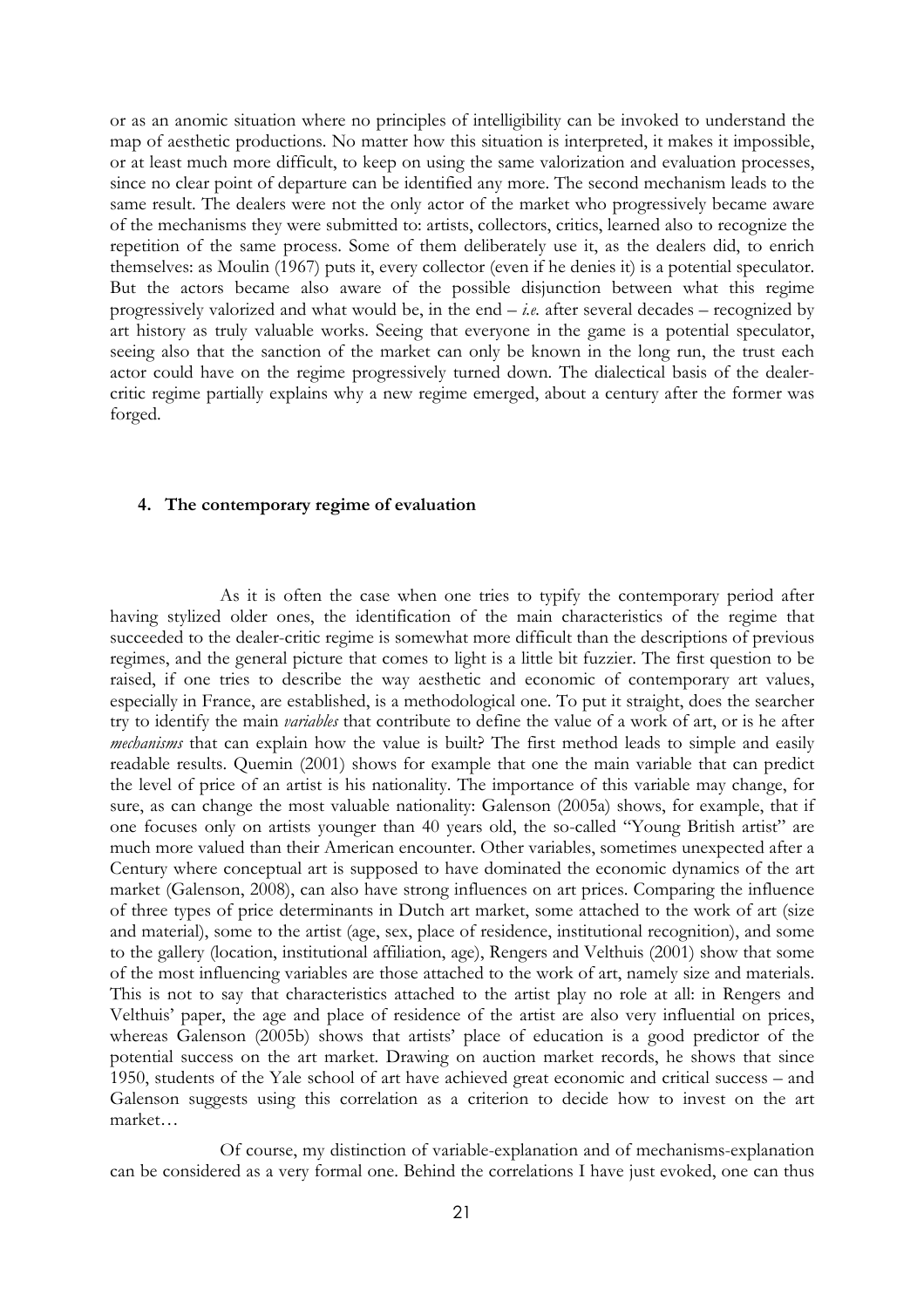try to identify mechanisms. The influence of the nationality or of the education of artist on the prices their works can reach can be attributed to the fact people use the nationality or the curriculum of artist as a label that helps positing the artist on a price schedule. The influence of size on the price of art work, as put in Rengers and Velthuis (2001) as it was formerly in Frey and Pommerehne (1989) and Sagot-Duvauroux and al. (1992), can be interpreted as the weight of typical craft-like criteria of judgment, that remain surprisingly powerful in a world where the conceptual dimensions of innovation seem to be so prominent. But as soon as one tries to translate a complex of correlations into a narrative of mechanisms, one faces an extremely intermingling set of relationships. If one tries to clarify this conundrum, one may focus on the main functions which constitute the core of the dealer-critic system: the selling function and the expertise function. We will show that these two functions are no longer (if they ever were) the attribute of a single actor. On the selling side, dealers now have to compete with auction houses whose role is still secondary on the contemporary art market, but grows regularly since the beginning of the 1990s'; on the expertise side of the market, the changes are twofold: since the conventions are even less stabilized than they were during the first two third of the  $20<sup>th</sup>$  Century, the issue of "building the eye" of the art amateur has become less important than it once was; as far as the "certification" is concerned, things no longer depend on the only intervention of the art critic, but rely on a complex set of relationships and intermingling roles involving most actors of the art market, committed in a speculative process.

### A. The selling side: dealers and auction houses

Art dealers were with no doubt one of the main pillars of the dealer-critic regime of evaluation. This does not mean, of course, that it was the only actor whose role was to market art works: as we have seen, artists have for long tried to be accepted in the Salon, even when the diffusion of their work was clearly committed in the new regime of evaluation; and auction houses were also present on the 19<sup>th</sup> Century art market, as they were the identified places to find the expertise art dealers were supposed to lack. But undoubtedly, dealers were the most important actors in the previous regime of evaluation. Their role has deeply evolved, since they face now the heavy competition of auction houses.

In her seminal study, Moulin (1967) underlined the different roles art dealers could play on the contemporary art market. She proposed to typify these roles distinguishing between two kinds of galleries: those aiming to promote artists, thus facing a great uncertainty and playing the role of a talent-scout; and those who resell works already recognized, or at least in the process of recognition. This typology, used to study the Parisian art market of the late 1950s' and of the early 1960s', has been made more complex by Peterson (1997) in her study of the Parisian art galleries of the late 1980s'. One basic – yet implicit – assumption of Peterson's work, as of many studies focusing on French art market since the 1980s', is that after "New York has stolen the idea of modern art" (Guilbaut, 1983), i.e. after Paris lost the central role it had for almost a Century in the worldwide art market, new actors emerged, whose strategies, size, business models, networks and the like are different from those of previous galleries, and more adapted to the from now on peripheral position of the Parisian art market. Therefore Peterson's choice to focus on galleries founded between 1985 and 1990 allow her drawing a picture of the dealers who would structure the new Parisian art market, fitting its new dimensions and positions in the global art market. Using Moulin (1967) and Bystryn (1978) typologies, she distinguishes the roles of galleries, drawing on the different relationship to uncertainty: some galleries, Peterson write, "[sell] works of unknown artists at the beginning of their careers (high uncertainty), [some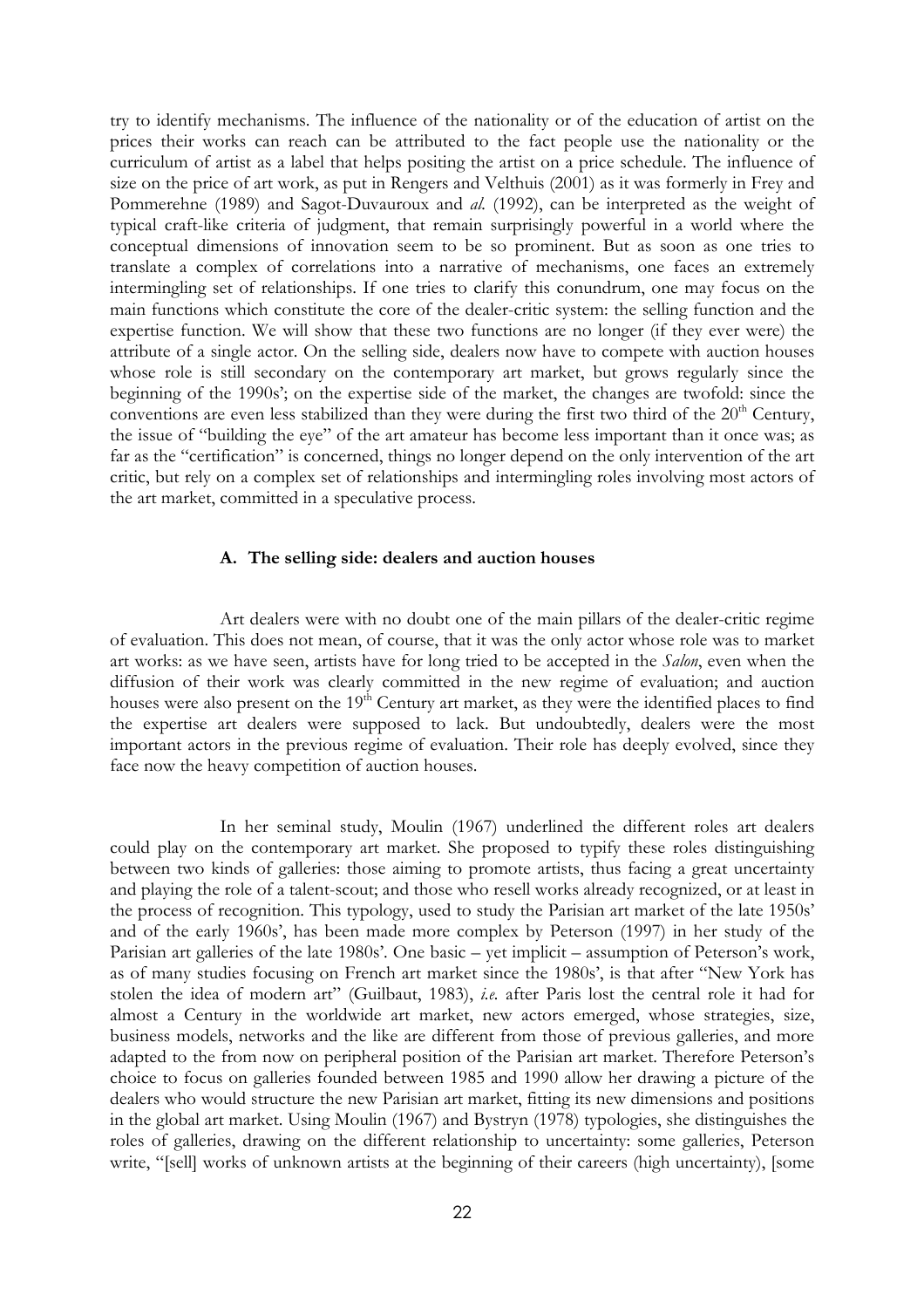sell] mid-career artists whose works had a market but whose lasting reputations still had to be made (middle range uncertainty), and [some sell] works of 'canonized' artists and movements (low uncertainty), and a fourth category which comprised hybrid types'' (p. 250).

Having established this typology, Peterson evokes the different strategies these galleries may use to cope with the uncertainty they face. The galleries who fall in the first category may first, according to Peterson's terms, "turn liabilities into assets", since "having unknown works which command low prices can be viewed as advantages in certain ways" (p. 247). These dealers are close to the "entrepreneur type" of Moulin, typical of the dealer-critic regime, who took advantage of the low prices of unknown painters to monopolize their works. The second strategy concerns before all the third category of galleries, those who sell canonized artists. As Peterson puts it, "low uncertainty is, ironically, not only difficult to attain, but also sometimes undesirable" (p. 247), as it makes the difference between the buying and selling prices (and therefore the profit) very low. Dealers may try, in this case, to recreate uncertainty, for example by trying to re-establish the reputations of forgotten artists or movements, choosing for instance minor artists in styles which are enjoying rising interest in the market. The third and last strategy concerns potentially all galleries: the strategy of diversification, a way to create middle-range uncertainty by combining high and low risk objects.

These three kinds of strategies draw a landscape more complex than the one emerging from Moulin's analysis of the Parisian late 1950s', but they are compatible with the dealer-critic regime. It would be going too far, nonetheless, to sustain that nothing has changed since the 1950s' as far as art dealers are concerned. Of course, as Benhamou and al. (2002) show, art galleries are (somewhat dangerously) embedded in a network of relationships with actors of the art world (and especially of collectors) they are extremely dependent upon, as they also were in the former dealer-critic regime. But, for some part at least, the basis of these relationships may be quite different, especially those with artists. Benhamou and al. (2002) show that whereas the monopolization process, in the ancient system, supposed to buy pieces once they were produced, the new modes of production (involving, among other trends, the financial speculation, the growing importance towards photography, videos, installation, sometimes on a monumental scale) lead galleries to act more and more like movie producers: they pre-finance artists, giving them money to allow them manufacturing their works. Of course these pre-financing practices can be interpreted as an extension of the monopolization process of the dealer-critic regime. But as Benhamou and al. (2002) show, they contribute establishing a completely new business models for galleries, whose financial weaknesses can barely be compensated, according to them, by aesthetic strategies whose influence on economic performances appears to be inexistent.

The changes that affect the dealers, as we can see, may not be minor evolutions, they still keep the main structures of the dealer-critic regime of evaluation. The main changes concerning the marketing of art works do not take place in the galleries, but outside from them. Even if auctions were never absent from the art market (Velthuis, 2009), they remained, as far as contemporary art is concerned, minority and marginal. Since the late 1980s', this is no longer the case and the central role of dealers in the making of the value of contemporary art has been competed by the new strategies of auction houses. The resources of the auction houses are somewhat reversed from those of galleries: as Benhamou and *al.* put it, they are "endowed with considerable financial means, but [have] a lower experience in the contemporary art sector" (p. 264). As it can be deducted from Ashenfelter and Graddy (2006)'s review, the role of auction house in the contemporary art market has not been systematically studied. We can draw on Moulin (2001) remarks to underline how function of auction houses, which used to be very distinct from function of art dealers, now seem to be more and more merge with that of galleries. The previous role of auction houses place them downstream of the market, *i.e.* once the art works have been consecrated and valorized through other market channels. Their role was thus that of a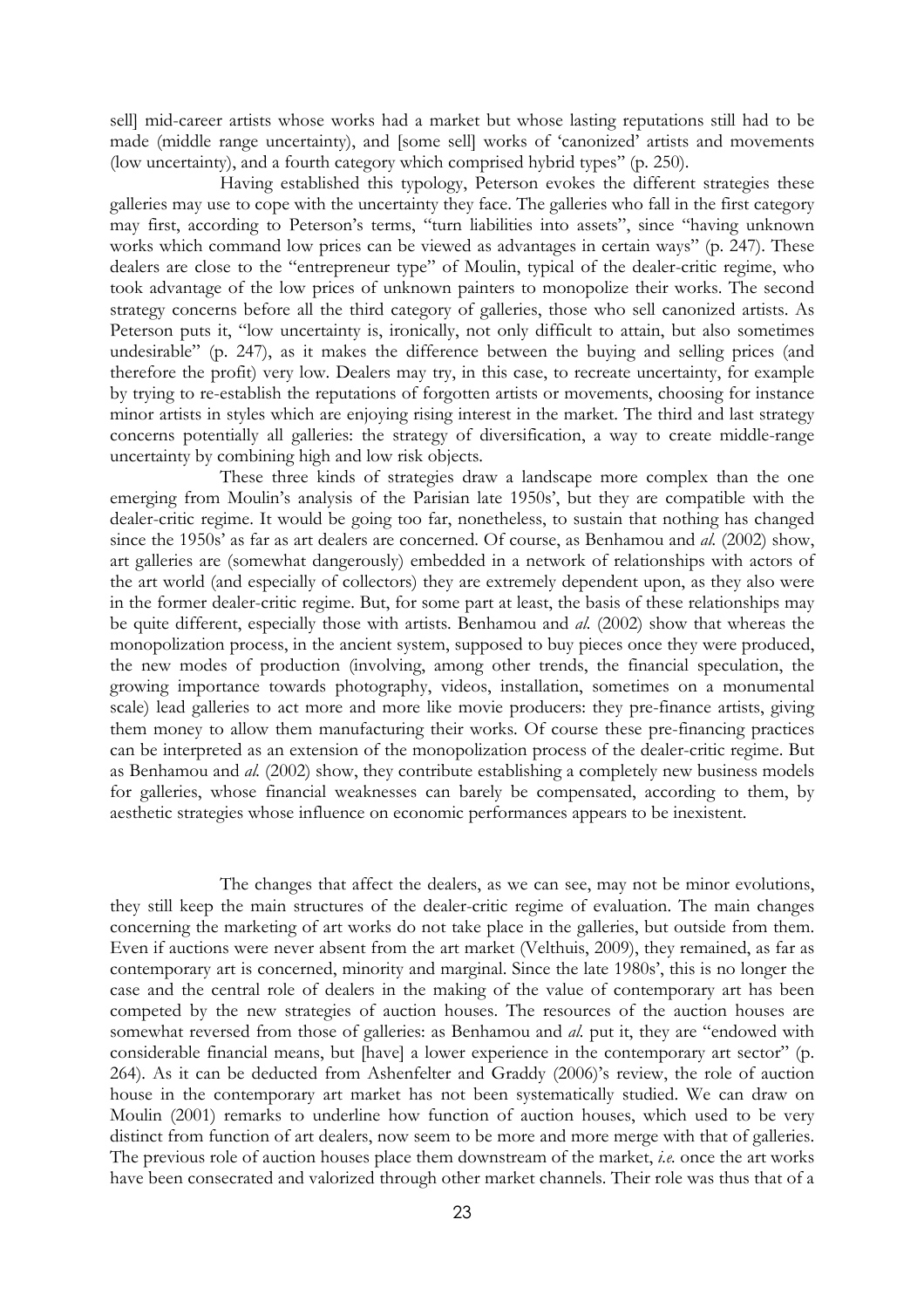referee, who intervened in the market punctually but who was not in charge of deeply shaping it. Things are now said to be different. The expertise Benhamou and al. supposed auction houses were lacking had been quickly acquired, through a strategy of out-sourcing where powerful auction houses hire experts of the markets (critics, curators, brokers, etc.), in order to acquire the relevant information on artists and their works. More precisely, Moulin (2003) underlines the fact that Christie's and Sotheby's have frequently hired former institutional directors, and that the growing importance of the auction houses on the contemporary art market goes along with the professionalization of a function formerly assumed by dealers in France and museum directors in the United States, that of counselor. Marc Blondeau, formerly director of a department in Sotheby's, Philippe Ségalot and Frank Giraud, his alter egos at Christies', had in the early 1980s' a function of artistic counselor – and their market was worldwide.

As far as the information does not concern the art works, but their potential buyer, auction houses command extensive resources: they have files with systematic references of collectors and bidders giving them a tremendous power of market mobilization. Their commercial role relies also on their ability to exceed their initial role, by organizing, for instance, special meetings between an artist and what Moulin calls "mega-collector". This private sale practices, opposite to their auction main function, can be sometimes linked with partnership or buying agreement between an auction house and a specialized gallery, owning important stocks, as Moulin (2003) recalls it. Auction houses do not only blur the frontier between them and galleries, but also between artistic and economic exhibition, since they sometimes organize exhibitions which will not be followed by the selling of the works presented – this kind of exhibition plays a role in the building of artists' reputation. When he was organizing exhibition for Christie's in New York, Philippe Ségalot explained that he saw no differences between an auction and a group exhibition: in both cases, artists from different background, trajectories, etc., are gathered in a set of allegedly coherent entity. And Christophe Durand-Ruel, a former Parisian dealer, at the time in charge of the Contemporary art department in Christie's France, organized in 1999, *i.e.* before the opening of the French *Commissaire-priseurs* system, together with galleries, dealers, art critics and private collectors, an exhibition without auction afterwards, called "Des arts plastiques à la mode: rencontres avec de jeunes talents français" (Moulin, 2003, p. 92).

For the last twenty years, auction houses have become major competitors challenging the art dealers' jurisdiction. Of course, this increase in the competition between these two actors do not please galleries, who denounce frequently the excessive power of auction houses like Christie's and Sotheby's – as soon as they intervene in the market not as classic auction houses but as this kind of mixed identity, using auction houses' resources and art dealer's technique. But what is the consequence of this kind of hybrid strategy on the level of prices? An important literature has been devoted to art prices when fixed through auction techniques: for example, how can people explain that prices defined in auction do not follow the "law of one price", namely the principle according to which in the absence of different transactions costs, no systematic price differences should exist between distinct markets (for example Pesando, 1993; and for a review, Ashenfelter and Graddy, 2006); another classic topic of puzzling is the "declining price anomaly" (Ashenfelter, 1989), according to which prices for the same object sold in different places are more likely to decrease than to increase (for an application to art prices, see Pesando and Shum, 1996). I will focus here on a specific question: are the prices offered through classic dealers procedures higher, lower or equal to the prices defined in auctions? This question has been tackled, among others, by Hutter and al. (2007) about medium-size works of 100 leading visual artists from 1970 to 2004, comparing the prices quoted by the dealers to those established through auctions. The authors establish that in both markets, the prices for artists' works increase with age. They also show that if the dealer prices are generally higher than the auction prices, they follow a comparable upward trend during the thirty years they study. They also show that prices set up in auction procedures are more likely to go downward than the prices established through dealers procedures, which are stickier in their downward movements.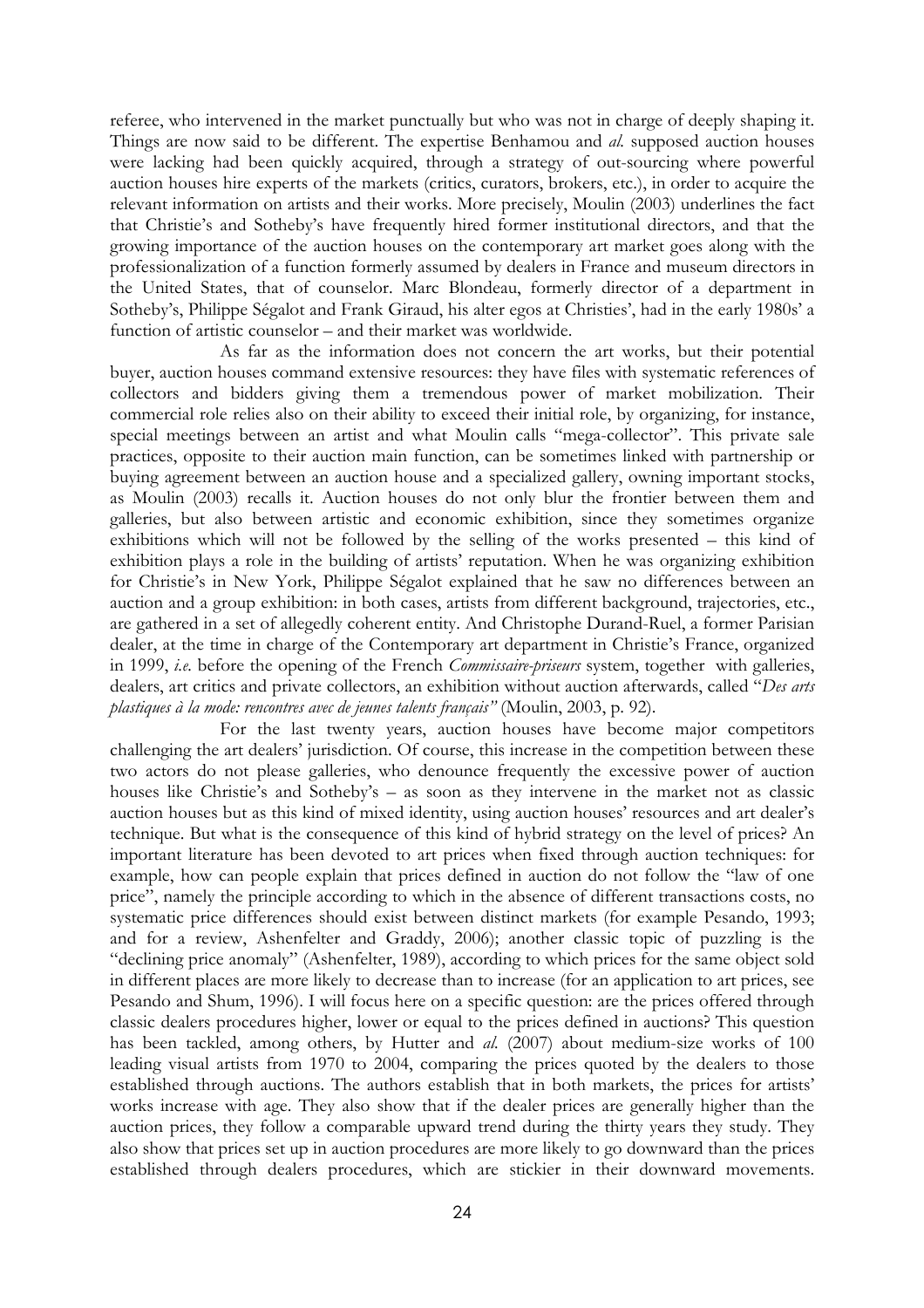According to Velthuis (2005), the differences between dealer and auction prices he also documents in his study of Amsterdam and New York art market can certainly be linked to the fact that the basic mechanisms that help establishing the prices are not the same – a market mechanism in auction, and an administrative one when art dealers intervene – but they should also be interpreted as a symptom of the difference of unit that is being valorized. In the auction process, the valorized unit is the singular art work, whereas in the art dealing process, the artist is valorized, i.e. not a single work, but, at the same time, a cluster of his work, and he as a brand name potentially subject of an increase of value.

The results and the analysis of Velthuis and of Michaël Hutter and his colleagues are only milestones that help marking an ongoing process which is certainly by now far from being achieved. As we have seen, as far as the marketing process is concerned, the main differences between the dealer critic regime and the new, emerging one, concern on the one hand the slight movements that occurred on the gallery side of the market (the diversification of their strategies and profiles, the recomposed relationship between dealers and artists), but they rely especially on the fact that this mode of trading is no longer the entirety of the market, but only one side among two: facing it, the auction side becomes more and more important, intermingle its strategies with those of the galleries and use the considerable resources they can dispose of. This irruption of auction houses in the valorization process leads to some kind of uncertainty about the nature of what is being valorized. After a Century during which the *artist* was the main unit submitted to the evaluation and valorization process, it may be that the increasing importance – yet still secondary on the market taken as a whole – of auction houses will bring the singular art work back at the core of the evaluation and valorization procedures.

#### B. The expertise side

Describing the dealer-critique regime, we distinguished two main aspects of the expertise function that was involved in the evaluation and valorization processes: the shaping of the eye of the art amateur, and the building of the reputation of the work and/or of the artist evaluated. Let us consider these two aspects successively. The eye-shaping process is directly related to the stability of an aesthetic convention. This convention may be very far from us, such as the one Baxandall (1985) explores, it can seem very obscure or out-dated, but it has to be shared and, at least to a certain extent or for a certain time, stable. One of the main consequences of the dialectical and reflexive dynamic of the dealer-critic system is that it lead, as I have shown, to a situation of fragmentation and of juxtaposition of several artistic proposals that can be hardly understood at the same time by the same person. The activity of art critics, once it is carefully looked at, happens to be quite distant from that of an uncommitted and objective expert. As we have shown in the specific case of French art critics, critics base their discourses much more on a gathering of informal and scattered information, in order to round up artists from different backgrounds and to enlighten part of their productions in a classic game of resemblances and contrasts (François and Chartrain, 2008). They may try, from time to time, to present something that could be acknowledged as a "group" or a "school", i.e. a set of artists referring, more or less, to the same convention. In the end of the 1990's, Nicolas Bourriaud promoted for instance the idea of an "esthétique relationnelle" (Bourriaud, 1998), whereas Jean-Yves Jouannais gathered artists he thought he could assemble under the banner of "idiotie" (Jouannais, 2003). But many artists aggregated this way refused this enrolment, and these categories, either had no echo in the art wolrd – such as Jouannais' *idiotie* – or were mostly used in a polemical and critical way, as an example of poor understanding of the art world, and finally abandoned by its author himself the "esthétique relationnelle" had such a destiny. Most of the time, critics follow a path that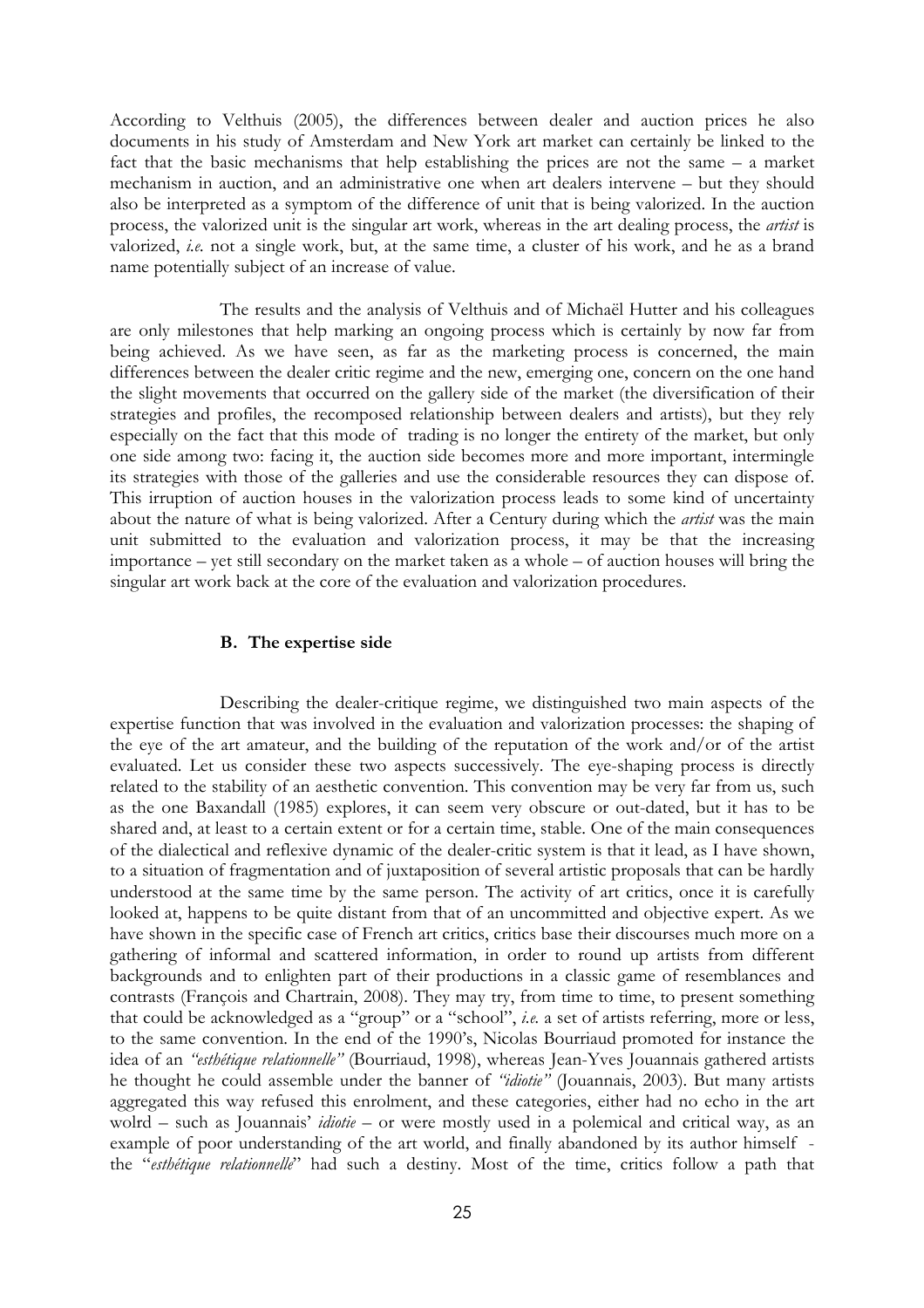correspond more to their own aesthetic interest, and gather the works of eclectic artists around two or three intuitions, but do not even try to formulate something that could explicit a "convention" – and therefore their role in the shaping of the new eye of the amateur, or of potential collector, is extremely poor.

Critics do not either really help to find one's way in the jungle of aesthetic proposals – they are of no help because they simply refuse it. An involuntary experience has been carried out a couple of years ago. The main contemporary art journal, *Art press*, decided to edit an issue to propose a "state of the art" of the French contemporary production<sup>1</sup>. They asked a dozen of famous critics to draw their own map of contemporary art. The answers critics gave are of some interest – not because the map each critic drew did not fit between each other, but because most of the time, no map was even proposed. Some sophisticated arguments were developed to explain why such a request seemed absurd to those who, nonetheless, accepted to write, and the only consensus was about the idea that no map could be drawn anymore. Some French critics are nevertheless specialized in such mapping, and proposed several books which can be read as such, among whom Christophe Domino (2005) and Paul Ardenne (1997). These two authors are very much criticized in their own field for this activity, sometimes despised and most of the time disqualified as "academic-like" critics. This is not to say that critics play no role at all, neither to sustain the idea that "nobody understands anything to contemporary art", but to support the idea that critics no longer play a specific role in the shaping of the amateur's eye. This shaping is not dedicated to a specific actor, it emerges through informal interactions, discussions among members of highly cohesive, somehow close and small-size networks where criteria of appreciation and understanding are shaped, defined and negotiated – discussions in which artists and art dealers often play a major role. If critics are to have an influence on the expertise side of the evaluation and valorization process, it will thus be mainly through the building of their reputation.

Moulin (2003) borrows to Nathalie Heinich this anecdote: in the international auction of contemporary art set up by Maître Binoche, Fred Forest proposed a work consisting in an "artistic square meter". The authenticity certificate was fulfilled by the critic Pierre Restany, and was formulated this way: "Je soussigné Pierre Restany, critique d'art et expert international d'art contemporain, certifie que le mètre carré artistique de Fred Forest constitue sur le double plan du geste et de l'objet une oeuvre d'art authentique conçue, présentée et voulue comme telle" (in Moulin, 2003, p. 52). This example may be, at least in the French art scene, one of the most extreme case where the validation of an artistic proposal relies on the only hands of the art critic: here, Restany's name plays the role Duchamp devoted to his own some fifty years before. But Restany is at the same time the critic who, like Greenberg in the U.S. case, exemplifies the most the paradigmatic critic of the dealercritic regime, and the last one – since he gathered what happened to be the last French group of  $20<sup>th</sup>$  Century art to achieve an important international renown, the Nouveaux réalistes. No critic seem, even the most quoted by their colleagues (such as Bourriaud) or those who write in the most prestigious journals (P. Dagen in Le monde or E. Lebovici in Libération) have no longer this kind of role. When asked about the role they devote to this or that paper in the definition of the price for this work of art, the art dealers and the artists explain that what really matters is not the content of the paper, but to have one. This art dealer explains for instance :

« Les gens lisent vraiment en diagonale. J'ai quand même eu un mauvais papier, et beaucoup de gens m'avaient appelé, c'était un papier dans Le monde. Mauvais, mais il y avait une grande photo de l'artiste en question, donc tout le monde m'avait appelé en disant « c'est génial, tu as un papier dans Le monde »,

L

<sup>1</sup> « La scène française », Art Press 2, 1, mai-juillet 2006.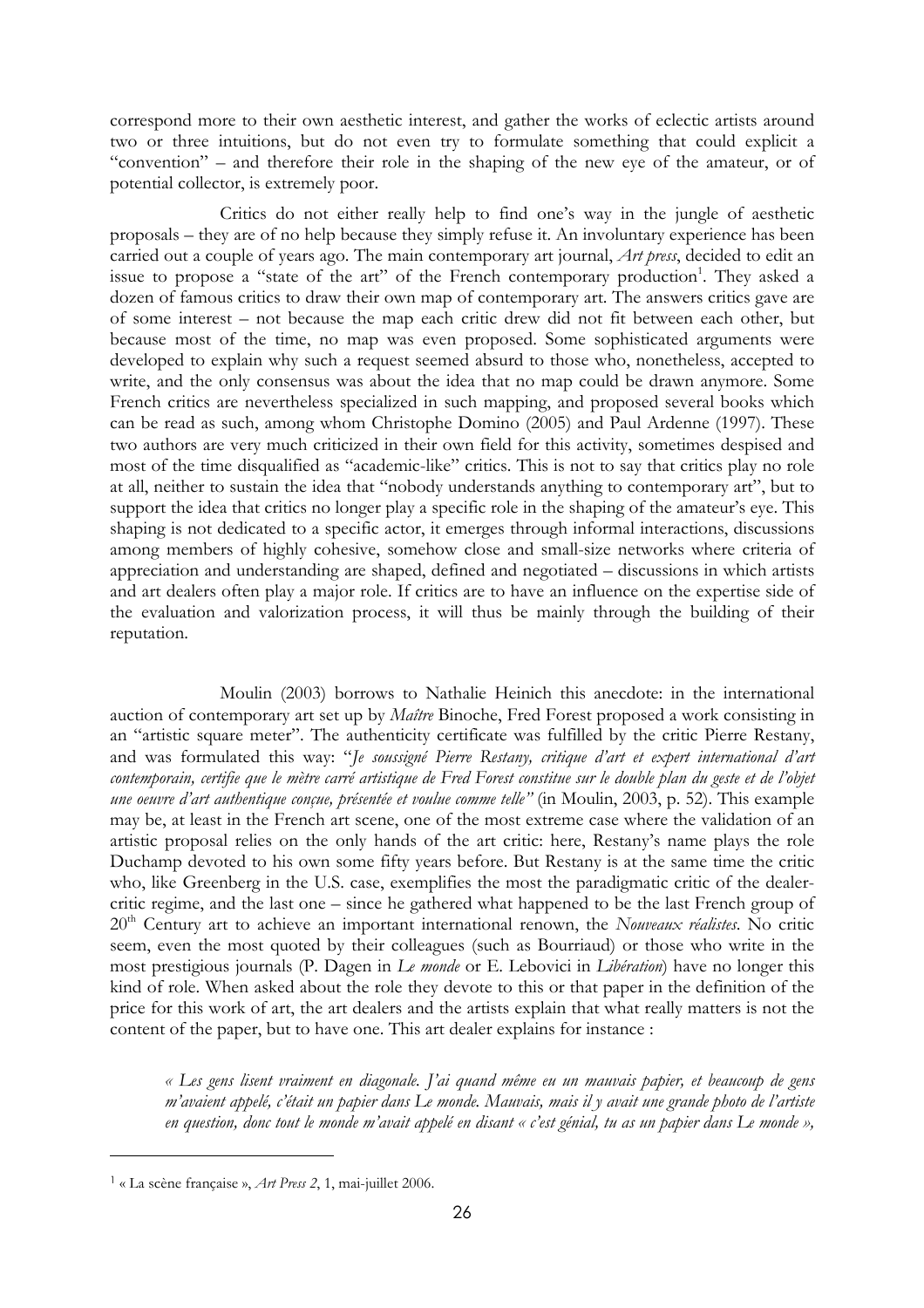et beaucoup de gens étaient venus, mais ils avaient pas lu le papier, qui était extrêmement mauvais, sur l'expo. Donc là je me suis aperçue que les gens lisent rapidement. Mais je pense que c'est important pour la notoriété de la galerie et des artistes mais c'est assez artificiel, on pense que ça marche bien s'il y a eu plein de presse. C'est souvent pas la réalité. Mais on peut pas faire sans. »

If critics no longer play an important role in the evaluation and valorization process, it is because, some may argue, because they have been replaced by other actors, such as the curators. This idea, formulated for example by Moulin (1997, 2003), is not completely convincing. There is no doubt that curators used to play barely any role in the dealer critic regime, and that they have become very influential actors of the art market (Heinich and Pollak, 1989). But if one looks at the population of curators, at least in the French case, critics and curators happen to be the same persons – only ceased at different moments of their activity. For many critics, being a curator is a natural extension of their critic activity. It could seem strange to recognize that the same set of people might be very influential being curator, and lacking any kind of power when they write rather than conceive exhibitions. But one may say that the right question is not about the *who* (interferes in the valorization process) but about the *how* (anyone interferes in it). If one tries to find clear evidence in the literature of the power of curators, however, one will not find works as convincing as the papers devoted to the influence of critics in the movie industry (Gemser et al., 2007), the high-cuisine (Chossat et Gergaud, 2003) or the reputation of young writers (Van Rees, Vermunt, 1996). There is no clear example of the amazing influence of a single curator, excepted maybe in the seminal – and therefore somewhat mythical – case of Harald Szeeman. Even the most influential French curators (or at least intervening in France...) such as Hans-Ulrich Olbrist are not said by actors of the art world to have a decisive influence on artistic reputation. And since no systematic, regression-based survey has been carried out yet (at least in the French case), it seems extremely premature to draw definitive conclusions about the role of curators in the building of the reputation of contemporary artists. Of course, having been selected for an exhibition by a famous curator may help to improve its symbolic capital – but this influence of the curator should be replaced in a set of complex relationships involving many actors of the art world – critics, of course, but also dealers, collectors, and a new-comer (when considering the old dealer-critic system), public institutions – and thus, the most convincing papers about the building of a reputation are not focused on the role of a specific actor, but try to tackle the numerous factors involved in this iterative process (Rawlings, 2001; Janssen, 1999; Beckert and Rössel, 2004).

In the French case, there is no quantitative study comparable to the one Beckert and Rössel have conducted in order to understand the way reputation of famous artist is built up. Nevertheless, several conclusions can be drawn from the qualitative surveys the French art world has been the subject of, surveys whose results show that, as in the German case, the reputation on the French art market is built through the interactions of three main actors, whose actions are inextricably intermingled: not only are the interactions between collectors, art dealers and directors of museums very close and systematic, but their roles can constantly be permuted. We have already evoked the first actor, the gallery. More precisely, some art dealers have a specifically important role in the building on the reputation of contemporary artists, the dealers Moulin calls the "leader gallery" (galeries leaders) (Moulin, 1997). Among the dealers of contemporary art, some have a specific power in building the reputation of artists. Being presented by certain galleries constitute, for certain artists, a label a quality: the reputation accumulated by the gallery during decades is transferred to the artist who now appears as "the new artist defended by X". This 'leaking" of status is typical of the mechanisms Podolny (1993, 2005) describes, in which market actors transfer to each other their good (or bad) reputation. In the case of art dealer, this first effect is increased by a second mechanism, much more based on a network effect: leading dealers of different places, in position of monopoly in their local markets, build coalitions with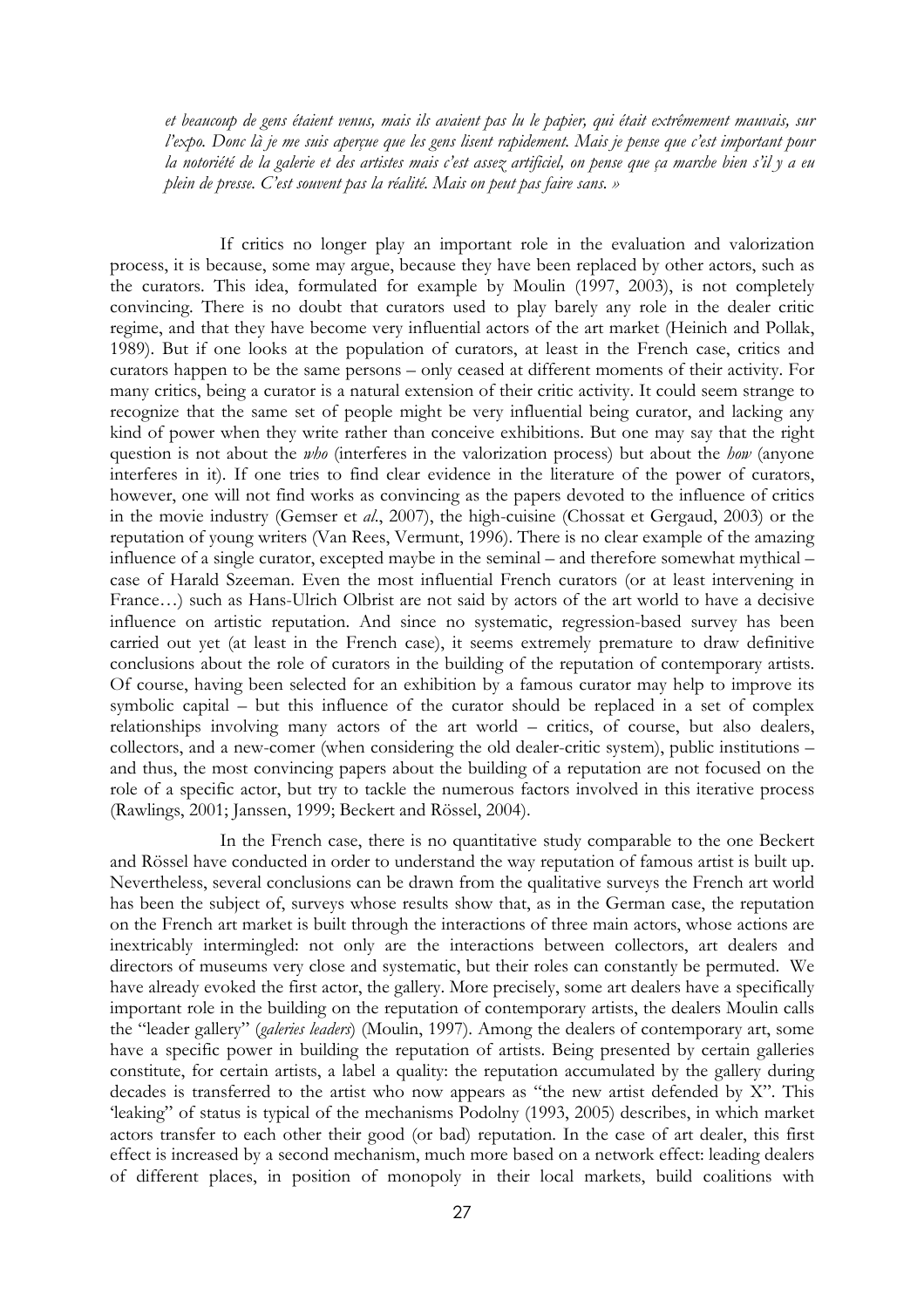equivalent galleries in other places of the art world. These business agreements allow the artist getting a tremendous, world-wide visibility, through exhibitions organized by several powerful dealers in Paris, Berlin, London and New York.

The second actors whose role is of a dramatic importance in the art market are what Moulin (2003) calls the "mega-collector". These collectors combine two kinds of influence on the building of artists' reputation. The first one is a rather classical one. If collectors have the power to buy lots of art works for high prices, their power on the art market constitutes no enigma: for an artist, being bought by such a collector implies a kind of recognition – not matter if this recognition relies on an aesthetic appraisal, or on a more speculative strategy. This kind of logic is as old as the art market, since there have always been very powerful collectors who contributed to help an artist building his reputation. The second mechanism through which collectors shape an artist value is less classical, since it is not drawn on the pure economic power he can dispose of, but relies much more on the numerous roles a collector can now be asked to play. Collectors can play the role of talent-scout, sometimes with more accuracy than critics or curators, but they can also be solicited as experts or advisers by art dealers or museums, who rely on those they identify as the more competent to evaluate the economic or aesthetic potential of an artist. These new roles collectors are asked to assume of course lead to strategic and, sometimes, performative logics. Collectors are placed in a position where they can directly influence, with the advices they give, the quotation of the artists they decided to invest upon. They can thus advise museums, which certainly constitute a major actor in the building of the reputation of contemporary artists as we shall see below, to acquire artists they decide to support. They can also regulate, through their connections with art dealers, the volume of works from this or that artist available on the market and, regulating scarcity, heavily determine the prices of certain artists. This overly superficial and rapid presentation may lead the reader to see the market as completely manipulated by those who can profit on the speculation about artistic, which is far from being the case. One thing is to underline the influence certain actors can have on artists' and works reputation, another is to support the idea that this actor is so powerful he can fully determine the quotation of an artist. But there is no doubt the different roles collectors can be asked to play on different sides of the market give them a tremendous power on the determination of the value of artists they acquire.

Dealers, collectors: the actors we have studied until now are those who already had a major role in the dealer-critic regime. Of course, their role has deeply evolved since the late 1970s', but they were on the stage for quite a while. The last actor whose role is decisive in the construction of aesthetic value is one which was central in the academic regime of evaluation and which was evicted of his central position when the dealer-critic regime was set up: the state and, more generally, public institutions, namely subsidized museums and different forms of statefunded art centres such as, in the French case, Fonds régionaux d'art contemporain and Centres d'art contemporains. Three main reasons have motivated the renewal of state interventions in the contemporary art world. First, as Cohen-Solal (2005) shows it, the French state has proved unable, during the 1930s', to prevent the export of the amazing collection of some private collectors who had gathered during their life impressionist and modern art works. Since the Secrétariat aux beaux arts was unable to acquire these collections, they were sold to private American patrons and constituted the bases of the collections of some of the most famous U.S. museums, such as the Moma in New York. The first motivation for state intervention is thus to prevent doing the same mistake again or, to put it more positively, to acquire soon enough what will constitute tomorrow's patrimony. The second motivation is inherent cultural policy set up during the 1960s' by André Malraux, and concerns both the supply and the demand side. On the supply side, the aim of this policy is to provide artists with a support, so that they can make a living out of their artistic activity, while on the demand side, state intervention should allow that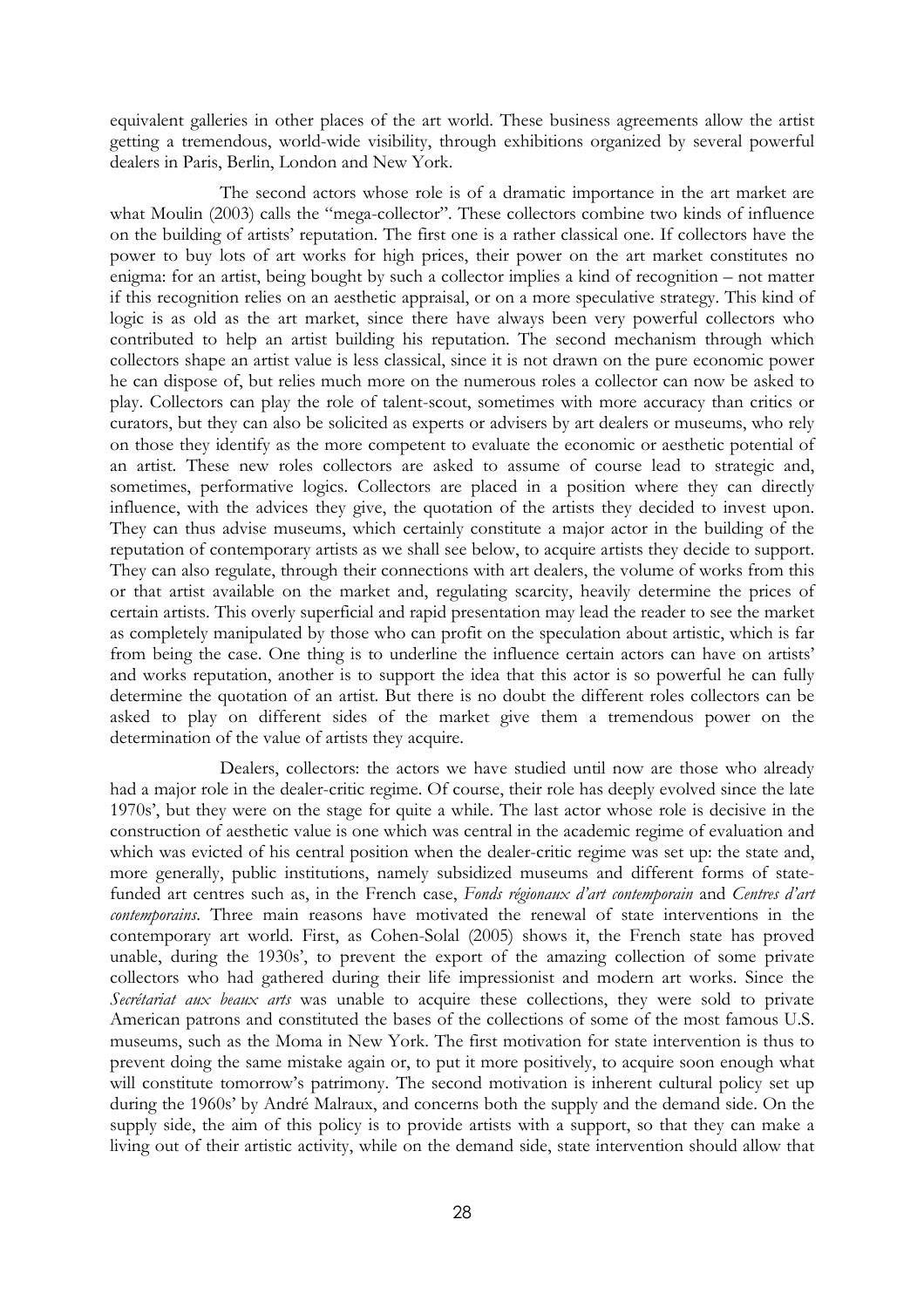everyone can access the most sophisticated aspects of contemporary creation – such an aim being encapsulated in the slogan of the *démocratisation culturelle* (Urfalino, 1996).

For both these reasons, State and the public institutions is subsidizes no longer intervene in the buying of art works long after they have been produced, but sooner and sooner – and sometimes even before they exist, as some of these institutions use public commissioning as their main tool. As Moulin (1997) shows it, these institutions are in close relationships with each other and with other actors of the market, especially dealers and collectors. When the market is high, they collaborate with these "market actors" to support the quotation of the artist; when the economic conjuncture is harder, they take over from the market in order to support reputation beyond the movement of prices. Public actors are thus deeply embedded in the market lines of the art world. But public institutions are not any actors, they play a specific role in the market since their power of legitimating is extremely important. Being bought by a Fonds regional d'art contemporain or by a museum implies, for an artist, that some actors of the art world bet on their names as if they were part of the future patrimony: the value they have today is theoretically recognized by insiders of the art world as not a purely ephemeral one, but as a value that will last long ever after, or even increase in time. Because the decisions to buy works produced by this or that actor have such an importance, they have been the subject of several surveys (Moulin, 1997; Urfalino, 1989; Urfalino and Vilkas, 1995). As soon as one tries to distinguish how the decisions are made, what seemed to be an easily identifiable actor – the "State", the "museum", a "Fonds regional", etc – happens to be moved by several actors much more linked to the market than to any kind of public logic. Urfalino (1989) recalls for example that the choice to buy a work signed by this or that artist cannot be consensual, since no consensus really exists about the aesthetic scales and criteria available to appreciate the value of art works. Therefore, the judgment and the decisions are delegated to experts who either reproduce the aesthetic and economic conflicts which structure the art world, or represent some kind of faction of the art world. In both cases, the decision is delegated to the artistic community. According to Urfalino, this delegation institutes invisible colleges comparable to those studied by Diana Crane in the scientific field, and contributes to blur a little bit more clear, facial and explicit distinctions between the roles supported by the different actors of the art world. In the commissions in charge of the choices that will decide of the public investment, the same actors we have already evoked will seat: experts such as critics and curators (who, from time to time, can simultaneously be in charge of a (more or less) public institution, or (sometimes at the same time) intervene in the market as a market broker, or as a counselor for private collector), or collectors who are frequently asked to play the role of expert.

As one can see, the construction of the reputation of contemporary art works and contemporary artist cannot be imputed to a single actor, but rather to a complex intermingling of relationships involving, first, the three main actors of the art world (namely the dealer, the collector and the public institution) and, secondarily, professional of the judgment like critics and curators. The three main actors first influence the reputation through what could be assimilated to their fundamental function: dealers, through the gathering of artists in a same group (thus allowing less known artist to benefit from the reputation of more famous ones); collectors, through their buying of the works, thus increasing their prices (since the demand addressed to the works increase too) and their reputation (since they are recognized by people who decide to invest on them and who are recognized as having a decisive judgment); the public institutions, which increase the value of an artist by recognizing his potential inclusion in a future patrimony. But when things are looked at a little bit more narrowly, networks, collusion and performative logics seem to be also omnipresent: leader-galleries collude to be able to control the distribution of some artists; collectors are mobilized as experts, and thus able to directly interfere in the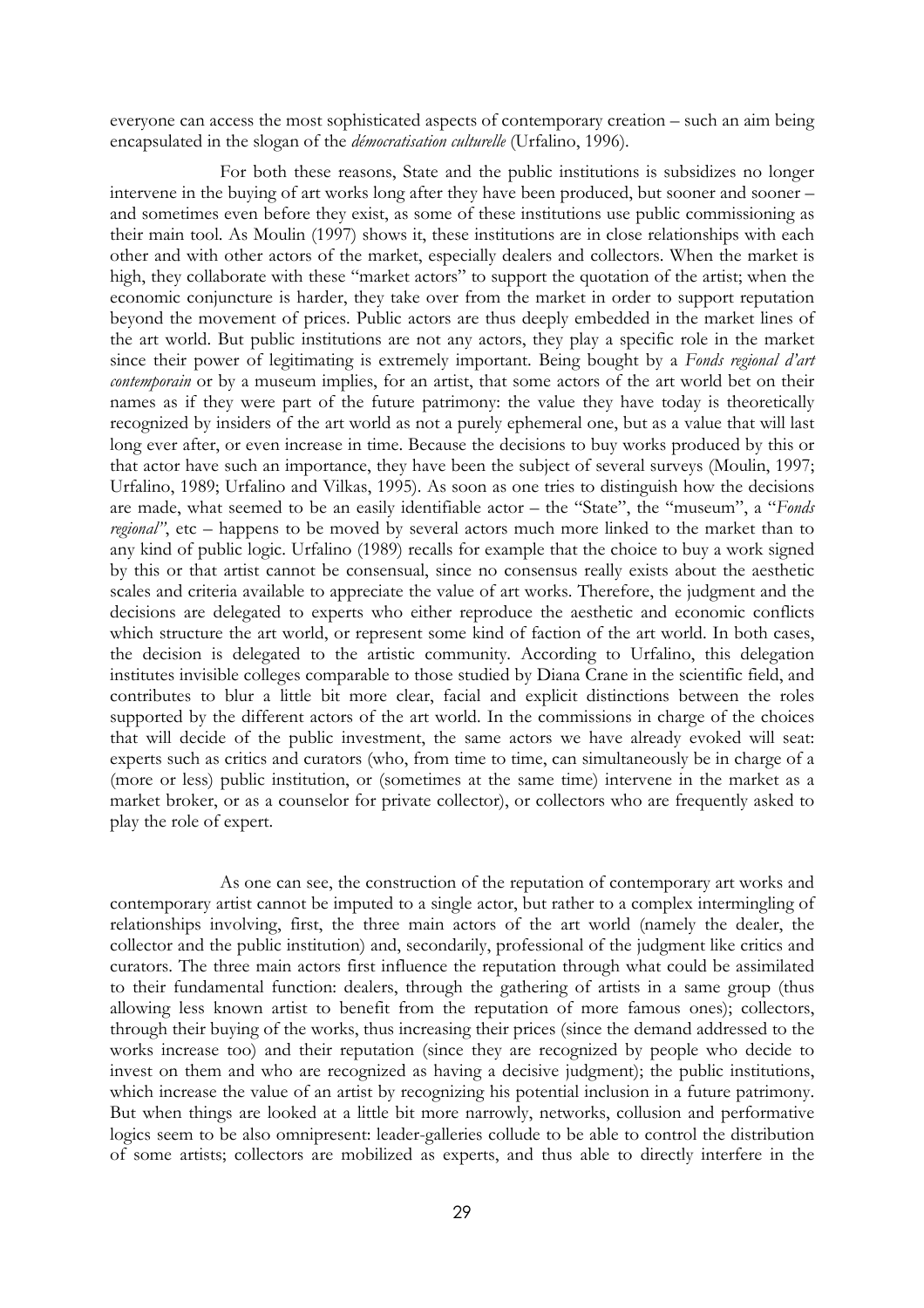quotation of the artists they decided to support; public decisions are delegated to private actors, since no other experts can be found.

# Conclusion

In this paper, I have tried to distinguish three modes of evaluation for products where evaluation is specifically difficult to carry out, since this evaluation supposes an articulation between aesthetic and economic scales, since the criteria for aesthetic evaluation have progressively erased and since the economic evaluation implies actors whose facial role is made more complex by the functions these actors can be asked to play. This sequence of evaluation regime is by no mean random or arbitrary. As we have seen, the academic regime was replaced by the dealer-critic regime at least partly because of its inability to absorb the tremendous demographic and aesthetic moves the art world knew in the late 19<sup>th</sup> Century; the dialectical functioning of the dealer-critic progressively undermines the conditions of its efficacy: as the period between monopolization and re-selling got shorter, and as the regime of valorization was strategically mobilized by art dealers, this regime got weaker and weaker and has become unable to evaluate the art works of the 1980s' and the 1990s'. The new regime that emerged during this period may not be completely set up. It involves old actors of the ancient regime, dealers and collectors, it implies new ones – or at least actors whose role in the previous regime was extremely modest – auction houses and public institutions, it weakens the importance of previously decisive actors, such as critics. The new regime also redefined the roles of the actors involved, and the relationships that make them interdependent. By identifying these regimes of evaluation which happen to be a combination of competitive and cooperative relationships, I have tried to establish, to use Beckert's terms (Beckert, 2009), that part of the problem of evaluation can be considered as a composition of what he designs as the competition and cooperation issue. Identifying these stable configurations of competitive and cooperative relationships might be a way to inductively formulate what could finally appear as a sociological theory of market value.

- Accominotti, F., 2008, "Marché et hiérarchie. La structure sociale des décisions de production dans un marché culturel", Histoire et mesure, 23 (3/4).
- Ardenne, P., 1997, Art l'âge contemporain. Une histoire des arts plastiques à la fin du XXème siècle, Paris, Editions du regard, 431 p.
- Ashenfelter, O., 1989, "How auctions work for wine and art", *Journal of economic perspectives*, 3, p. 23-36.
- Ashenfelter, O. et Graddy, K., 2006, "Art auctions", in Ginsburgh, V. A. et Throsby, D. (dir.), Handbook of the economics of art and culture, Amsterdam, Elsevier, p. 921-945.
- Baker, W. E., 1984, "The social structure of a national securities market", American journal of sociology, 89 (4), p. 775-811.
- Baumol, W. J., 1986, "Unnatural value: or art investment as a floating crap game", American economic review, Papers and proceedings 76, p. 10-14.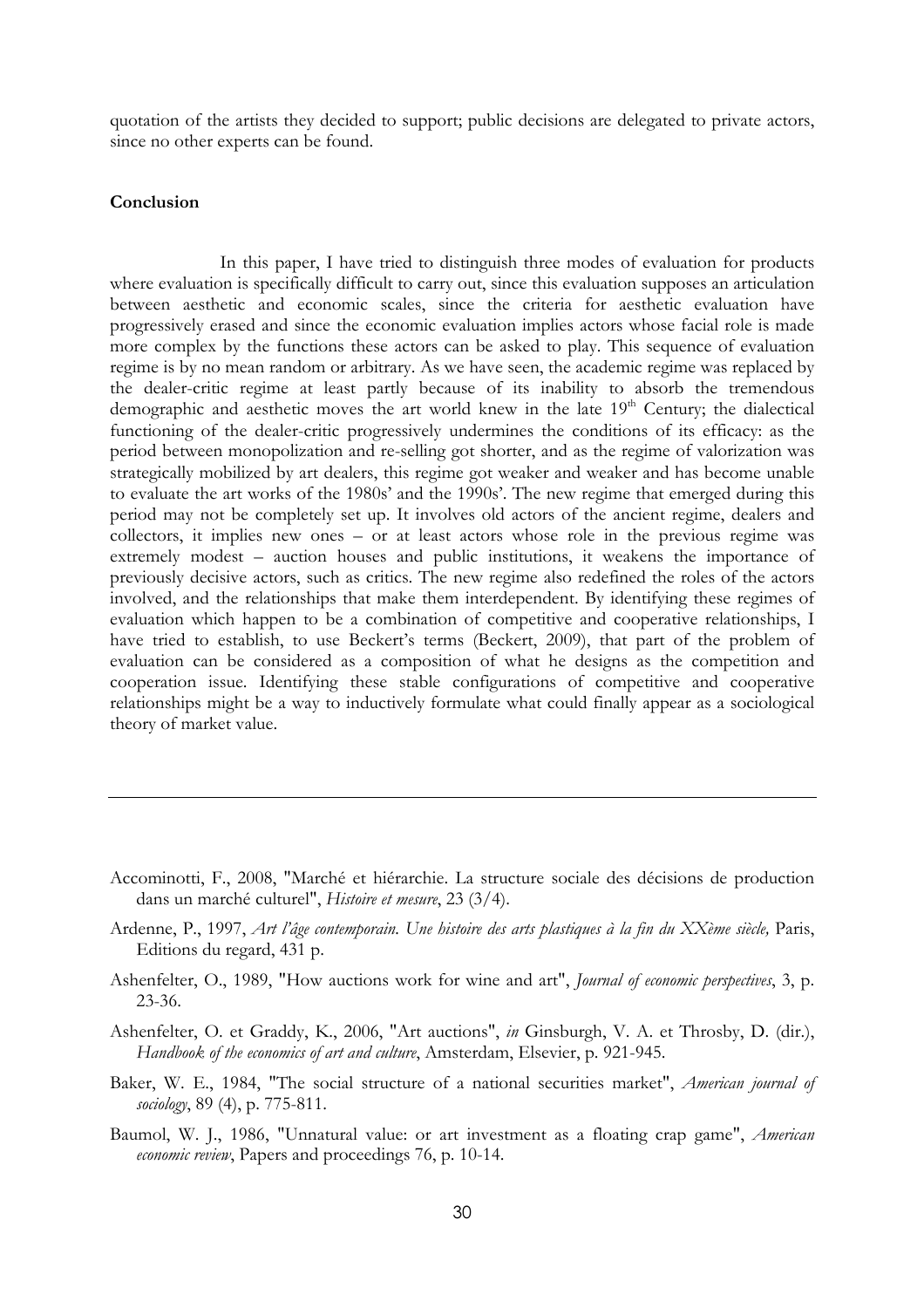- Baxandall, M., 1985, L'oeil du quattrocento. L'usage de la peinture dans l'Italie de la Renaissance, Paris, Gallimard.
- Becker, H. S., 1984, Art worlds, Berkeley, University of California press.
- Beckert, J., 1996, "What is sociological about economic sociology ? Uncertainty and the embeddedness of economic action", *Theory and society*, 25 (6), p. 803-840.
- Beckert, J., 2009, "The social order of markets", Theory and society, 38 (3), p. 245-269.
- Beckert, J. et Rössel, J., 2004, "Kunst und preise. Reputation als mechanismus der Reudktion von Ungewissheit am Kunstmarkt", Kölner Zeitschrift für Soziologie und Sozialpsychologie, 56, p. 32-50.
- Benhamou, F., Moureau, N. and Sagot-Duvauroux, D., 2002, "Opening the *black box* of the *white* cube: a survey of french contemporary art galleries at the turn of the millenium", Poetics, 30, p. 263-280.
- Boltanski, L. et Chiappello, E., 1999, Le nouvel esprit du capitalisme, Paris, Gallimard, 843 p.
- Boltanski, L. et Thévenot, L., 2006, On justification: economies of worth, Princeton, Princeton university press, 400 p.
- Bouillon, J.-P., 1986, "Sociétés d'artistes et institutions officielles dans la seconde moitié du 19ème siècle", Romantisme, (54), p. 89-113.
- Bouillon, J.-P. (dir.), 1989, La critique d'art en France, 1850-1900. Actes du colloque de Clermont-Ferrand, 25 au 27 mai 1987, Saint Etienne, CIEREC, 231 p.
- Bouillon, J.-P., Dubreuil Blondin, N., Ehrard, A. et Naubert-Riser, C. (dir.), 1990, La promenade du critique influent. Anthologie de la critique d'art en France, 1850-1900, Paris, Hazan, 433 p.
- Bourdieu, P., 1992, Les règles de l'art. Genèse et structure du champ littéraire, Paris, Seuil, 486 p.
- Bourriaud, N., 1998, Esthétique relationnelle, Paris, Les presses du réel, 128 p.
- Bystryn, M., 1978, "Art galleries as gate keepers: the case of the abstract expressionists", Social research, 45, p. 390-408.
- Casanova, P., 1999, La république mondiale des lettres, Paris, Le seuil, 492 p.
- Chiappello, E., 1998, Artistes versus managers. Le management culturel face à la critique artiste, Paris, Métailié, 258 p.
- Chiffoleau, Y. and Laporte, C., 2006, "Price formation: the case of the burgundy wine market", Revue française de sociologie, 47 (5).
- Chossat, V. et Gergaud, O., 2003, "Expert opinion and gastronomy: the recipe for success", Journal of cultural economics, 27, p. 127-141.
- Cohen-Solal, A., 2000, "Un jour, ils auront des peintres". L'avènement des peintres américains, Paris 1867 New York 1948, Paris, Gallimard, 466 p.
- De Marchi, N. et Van Migroet, H. J., 2006, "The history of art markets", in Ginsburgh, V. A. et Throsby, D. (dir.), Handbook oh the economics of art and culture, vol 1, London, Elsevier, p. 69-122.
- Domino, C., 2005, L'art contemporain, Paris, Scala.
- Eymard-Duvernay, F., 1989, "Conventions de qualité et formes de coordination", Revue économique, 40 (2), p. 329-359.
- Eymard-Duvernay, F. and Marchal, E., 1997, Façons de recruter : le jugement des compétences sur le marché du travail, Paris, Métailié, 239 p.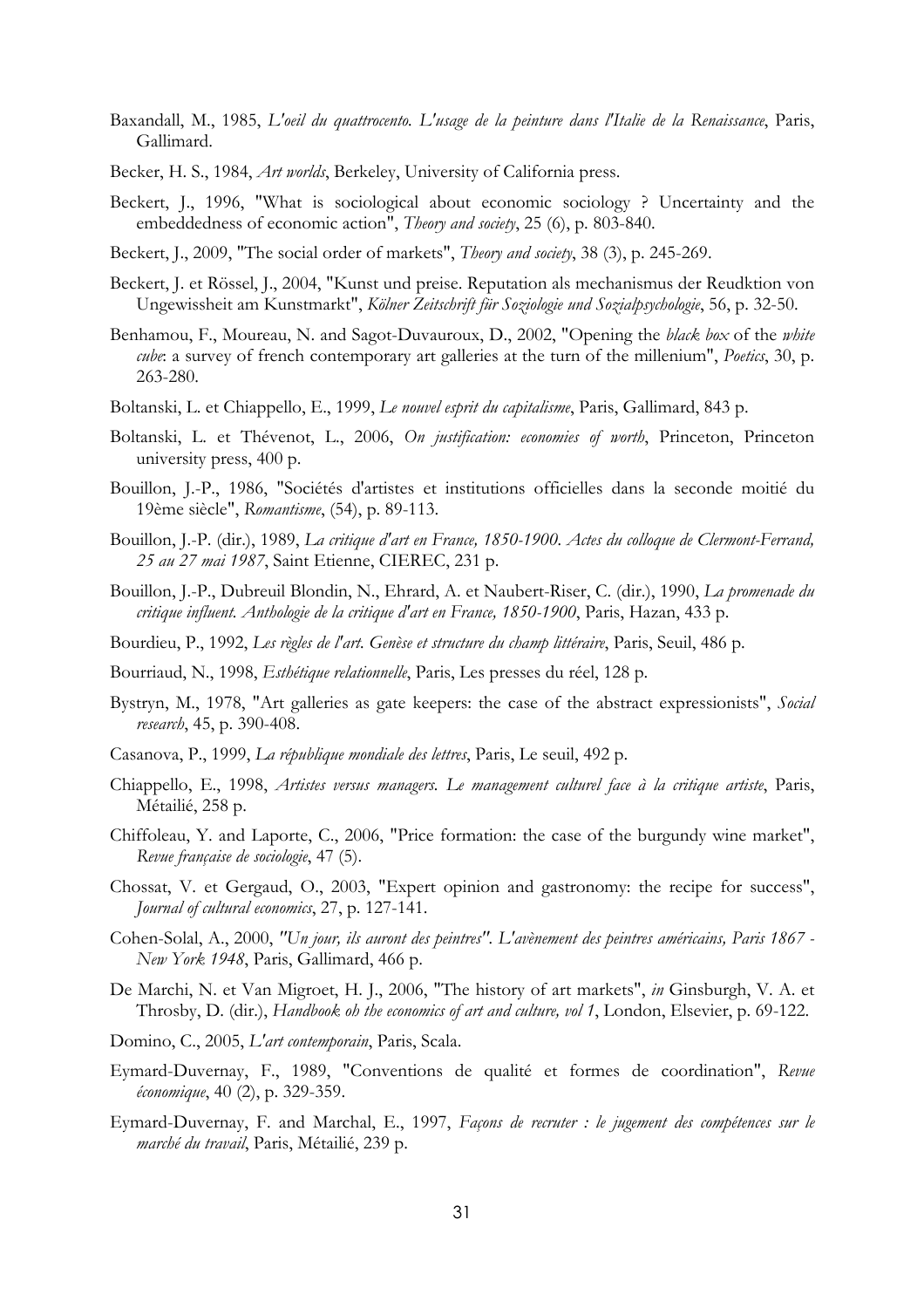- Feller, L., Gramain, A. and Weber, F., 2005, La fortune de Karol. Marché de la terre et liens personnels dans les abruzzes au haut moyen âge, Rome, Ecole française de Rome, 213 p.
- Filleule, R., 2008, "La sociologie économique des prix contemporaine : quel apport théorique ?" Année sociologique, 58 (2), p. 383-407.
- Fligstein, N. et Dauter, L., 2007, "The sociology of markets", Annual review of sociology, 33, p. 105-128.
- Francblin, C., 1997, Nouveau réalisme, Paris, Ed. du regard.
- François, P., 2005, "L'approche sociologique des rémunérations du travail. Bilan et perspectives", Journées "approches du marché du travail", 29 et 30 septembre 2005, Aix en Provence.
- François, P., 2006, "Prototype, competition and market. The market for early music concerts", Revue française de sociologie, 47, p. 183-210.
- François, P., 2008, Sociologie des marchés, Paris, Armand Colin, 320 p.
- François, P. et Chartrain, V., 2008, Les critiques d'art contemporain. Une perspective de sociologie économique, Paris, Ministère de la culture, Délégation aux arts plastiques, 291 p.
- Frangne, P.-H. et Poinsot, J.-M. (dir.), 2002, L'invention de la critique d'art. Actes du colloque international tenu à l'université de Rennes 2 les 24 et 25 juin 1999, Rennes, Presses universitaires de Rennes, 235 p.
- Frey, B. et Pommerehne, W., 1989, Muses and markets, Oxford, Basil Blackwell.
- Galenson, D. W., 2005a, "Do the young british artist rule (or: has London stolen the idea of postmodern art to New York ?): evidence from the auction market", NBER, 11715, p. 21.
- Galenson, D. W., 2005b, "Anticipating artistic sucess (or, how to beat the art market): lessons from history", NBER, 1152, 22 p.
- Galenson, D. W., 2008, "The back story of twentieth Century art", NBER, 14066, p. 41.
- Galenson, D. W. et Jensen, R., 2002, "Career and canvases: the rise of the market for modern art in the nineteenth century", NBER, 9123, p. 58.
- Gee, M., 1981, Dealers, critics and collectors of modern painting : aspects of the parisian art market, between 1910 and 1930, New York, Garland Press.
- Geertz, C., 1979, "Suq : the Bazaar Economy in Sefrou", in Geertz, C., Geertz, H. et Rosen, L. (dir.), Meaning and order in Moroccan society. Three essays in cultural analysis, Cambridge, Cambridge university press, p. 123-313.
- Gemser, G., Van Oostrum, M. et Leenders, M. A. A. M., 2007, "The impact of film reviews on the box office performance of art house versus mainstream motion pictures", Journal of cultural economics, 31, p. 43-63.
- Ginsburgh, V. A. et Weyers, S., 2006, "Persistence and fashion in art Italian Renaissance from Vasari to Berenson and beyond", Poetics, 34, p. 24-44.
- Goetzman, W. N., 1993, "Accounting for taste: art and financial markets over three centuries", American economic review, 83, p. 1370-1376.
- Grana, C., 1964, Bohemian versus bourgeois. French society and the french man of letters in the nineteenth century, New York, Basic books, 220 p.
- Granovetter, M. S., 1985, "Economic action and social structure : the problem of embeddedness", *American journal of sociology*, 91 (3), p. 481-510.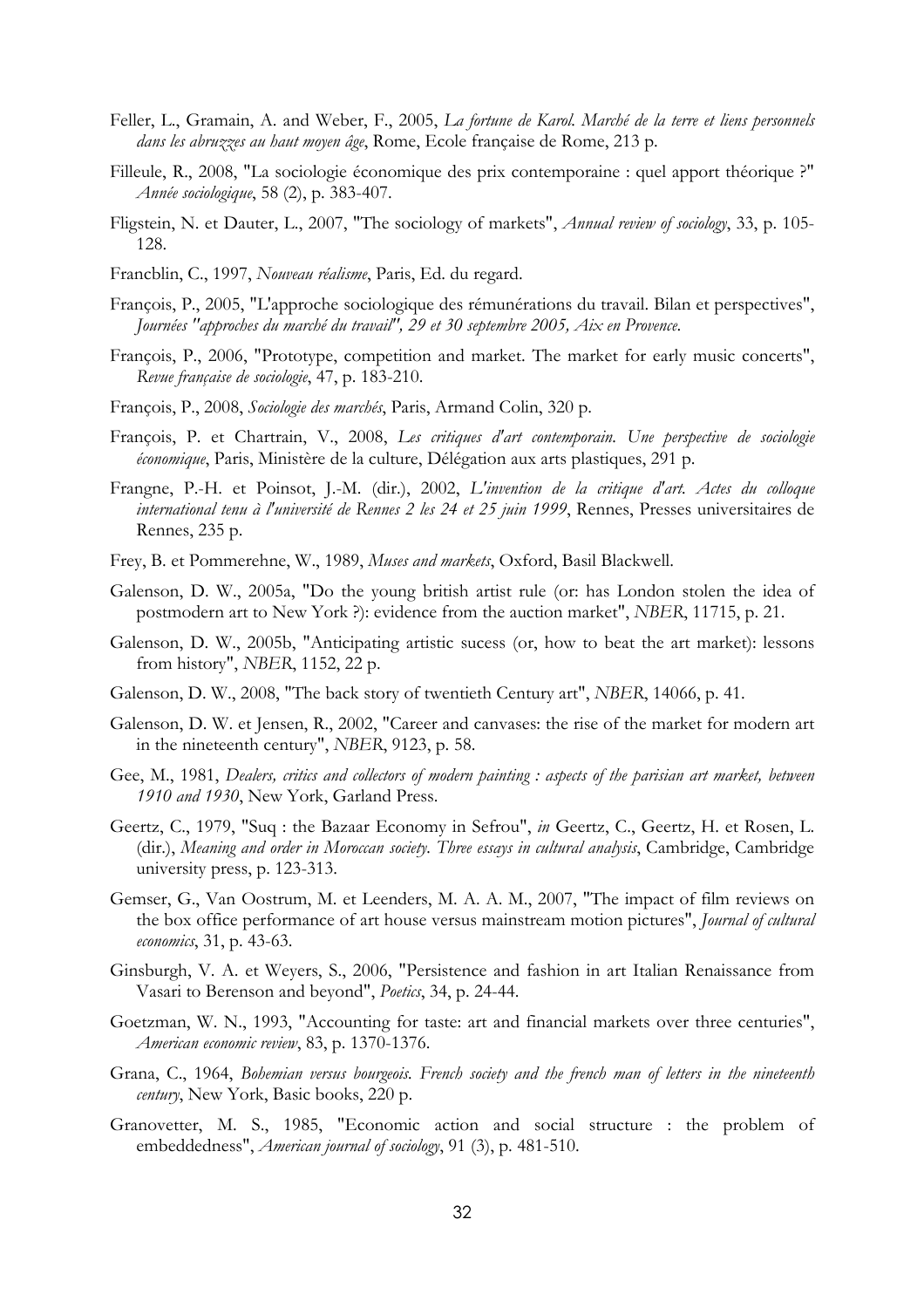- Green, Nicholas, 1987, "Dealing in temperaments. Economic transformation of the artistic field in France during the second half of the nineteenth century", Art history, 10 (1), p. 59-78.
- Guilbaut, S., 1983, How New York stole the idea of Modern Art, Chicago, University of Chicago press, 288 p.
- Haskell, F., 1980, Patrons and painters. A study in the relations between Italian art and society in the age of the baroque, Yale, Yale university press, 576 p.
- Haskell, F., 1989, De l'art et du goût, jadis et naguère, Paris, Gallimard, 510 p.
- Haskell, F., 1993, La norme et le caprice, Paris, Garnier Flammarion.
- Haskell, F., 2001, "Réorientation du goût à Florence et à Paris", *Vingtième siècle*, (72), p. 5-16.
- Heinich, N., 1983, "La perspective académique. Peinture et tradition lettrée : la référence aux mathématiques dans les théories de l'art au XVIIème siècle", Actes de la recherche en sciences sociales, (49), p. 47-70.
- Heinich, N., 1987, "Arts et sciences à l'âge classique : professions et institutions culturelles", Actes de la recherche en sciences sociales, (66-67), p. 47-79.
- Heinich, N. et Pollak, M., 1989, "Du conservateur de musée à l'auteur d'expositions. L'invention d'une position singulière", Sociologie du travail, 31 (1).
- Hirsch, P., Michael, S. and Friedman, R., 1987, "Clean models vs. dirty hands: is sociology in danger of being seduced by economics?" Theory and society, 16 (3), p. 317-336.
- Hutter, M., Knebel, C., Pietzner, G. et Schäfer, M., 2007, "Two games in town : a comparison of dealer and auction prices in contemporary visual art markets", Journal of cultural economics, 31, p. 247-261.
- Janssen, S., 1999, "Art journalism and cultural change: the coverage of the arts in Dutch Newspapers, 1965-1990", Poetics, 26, p. 329-348.
- Jensen, R., 1994, Marketing modernism in fin-de-siècle Europe, Princeton, Princeton university press.
- Jouannais, J.-Y., 2003, L'idiotie. Art, vie, politique, méthode, Paris, Beaux arts magazine Livres.
- Joyeux-Prunel, B., 2005, ""Les bons vents viennent de l'étranger". L'internationalisation de l'oeuvre et de la gloire de Gauguin", Revue d'histoire moderne et contemporaine, 52 (2), p. 113-147.
- Joyeux-Prunel, B., 2009, Nul n'est prophète en son pays. L'internationalisation de la peinture des avant-gardes parisiennes, 1855-1914, Paris, Musée d'Orsay-Nicolas Chaudun.
- Karpik, L., 1989, "L'économie de la qualité", Revue française de sociologie, 30 (2), p. 187-210.
- Karpik, L., 2007, L'économie des singularités, Paris, Gallimard, 373 p.
- Kelly, S., 2003, ""This dangerous game": Rousseau, Diaz and the uses of the auction in the marketing of landscapes", in Fowle, F. et Thomson, R. (dir.), Soil and stone. Impressionism, urbanism, environment, Aldershot, Ashgate, p. 33-48.
- Keynes, J. M., 1973a, The collected writings. VII, The general theory of employment, interest and money, Londres, Macmillan, 428 p.
- Keynes, J. M., 1973b, The collected writings. VIII, A treatise on probability, Londres, Macmillan, 514 p.
- Knight, F. H., 1985, Risk, uncertainty and profit, Chicago, University of Chicago press, 381 p.
- Landes, W., 2000, "Winning the art lottery: the economic returns to the Ganz collection", Recherches économiques de Louvain, 66, p. 111-130.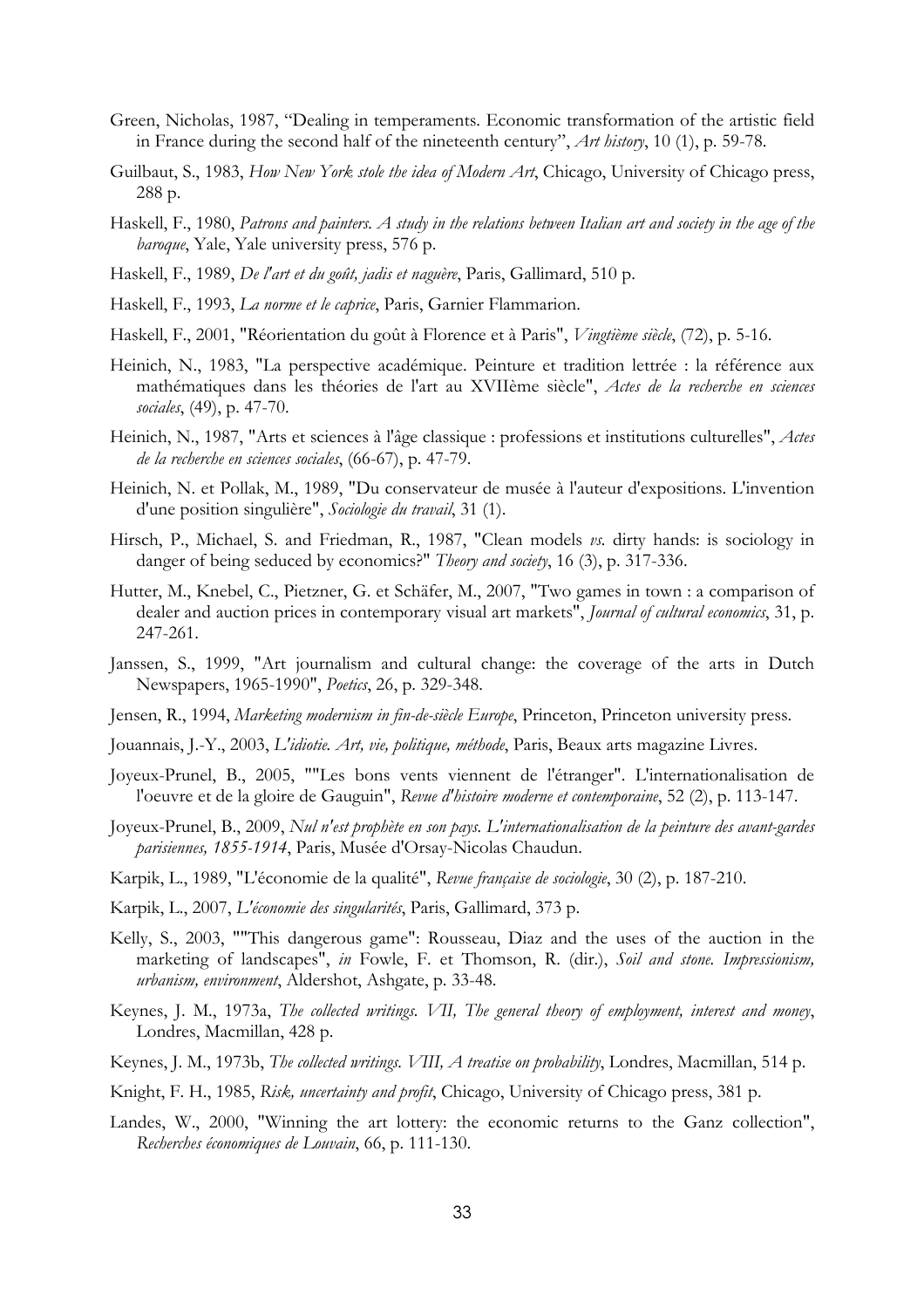- Leifer, E. M., 1985, "Markets as mechanisms: using a role structure", Social forces, 64 (2), p. 442-472.
- Le Velli, R., 2002, "La notion d'encastrement : une sociologie des échanges marchands", Sociologie du travail, 44 (1), p. 37-55.
- Menger, P.-M., 1989, "Rationalité et incertitude de la vie d'artiste", Année sociologique, 39, p. 111- 151.
- Menger, P.-M., 2009, Le travail créateur. S'accomplir dans l'incertain, Paris, Gallimard/Seuil, 667 p.
- Milo, D., 1986, "Le phénix culturel : de la résurrection dans l'histoire de l'art. L'exemple des peintres français (1650-1750)", Revue française de sociologie, 27 (3), p. 481-503.
- Moulin, R., 1967, Le marché de la peinture en France, Paris, Editions de Minuit, 610 p.
- Moulin, R., 1997, L'artiste, l'institution et le marché, Paris, Flammarion, 437 p.
- Moulin, R., 2003, Le marché de l'art. Mondialisation et nouvelles technologies, Paris, Garnier Flammarion, 204 p.
- Musselin, C. and Paradeise, C., 2005, "Quality: a debate", Sociologie du travail, 47 (S1), p. e89-e123.
- Pesando, J. E., 1993, "Art as an investment: the market for modern prints", American economic review, 83 (5), p. 1075-1089.
- Pesando, J. E. et Shum, P. M., 1996, "Price anomalies at auction: evidence from the market of modern prints", in Ginsburgh, V. A. et Menger, P.-M. (dir.), Economics of the arts: selected essays, Amsterdam, Elsevier, p. 113-136.
- Peterson, K., 1997, "The distribution and dynamics of uncertainty in art galleries : a case study of new dealerships in the Parisian art market, 1985-1990", Poetics, 25, p. 241-263.
- Podolny, J. M., 1993, "A status-based model of market competition", *American journal of sociology*, 98 (4), p. 829-872.
- Podolny, J. M., 2005, Status signals. A sociological study of market competition, Princeton, Princeton university press, 287 p.
- Quemin, A., 2001, Le rôle des pays prescripteurs sur le marché et dans le monde de l'art contemporain, Paris, DGCID, 159 p.
- Rawlings, C. M., 2001, ""Making names" : the cutting edge renewal of African art in New York city, 1985-1996", Poetics, 29 p. 25-54.
- Rengers, M. et Velthuis, O., 2002, "Determinants of prices for contemporary art in dutch galleries, 1992-1998", Journal of cultural economics, 26, p. 1-28.
- Sagot-Duvauroux, D., Pflieger, S. et Rouget, B., 1992, "Factors affecting price on the Contemporary art market", in Towse, R. et Khakee, A. (dir.), Cultural economics, Berlin, Springer-Verlag.
- Smith, A., 2004, An inquiry into the nature and causes of the wealth of nations, Boston, Kessinger publishing, 590 p.
- Stanziani, Alessandro (dir.), 2003, La qualité des produits en France (XVIII<sup>ème</sup>- XX<sup>ème</sup> siècles), Paris, Belin, 345 p.
- Stanziani, A., 2005, Histoire de la qualité alimentaire (XIX<sup>ème</sup>-XX<sup>ème</sup> siècle), Paris, Seuil, 444 p.
- Steiner, P., 2008, "Le marché comme arène et les technologies sociales d'appariement", Sciences de la société, (73).